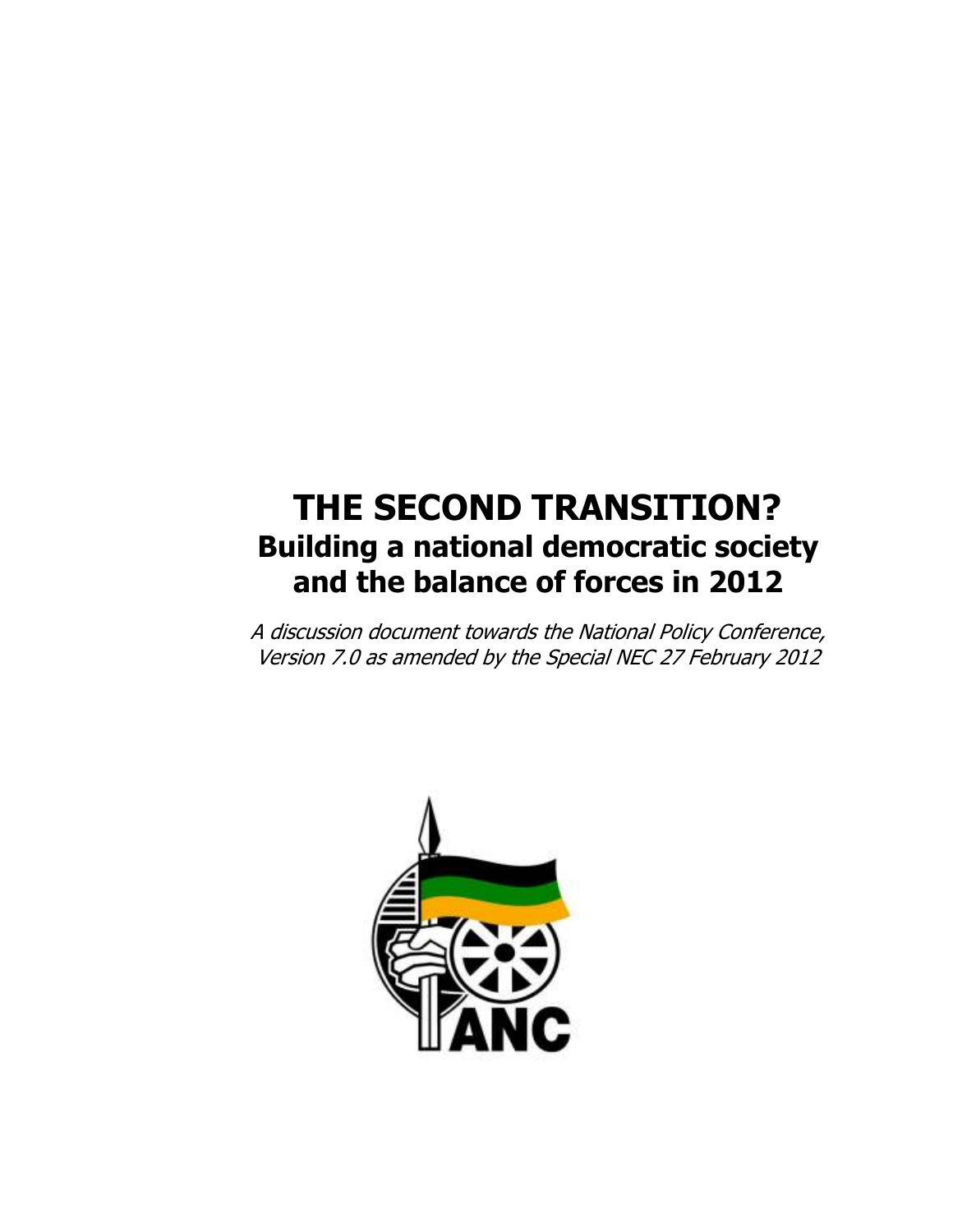# **TABLE OF CONTENTS**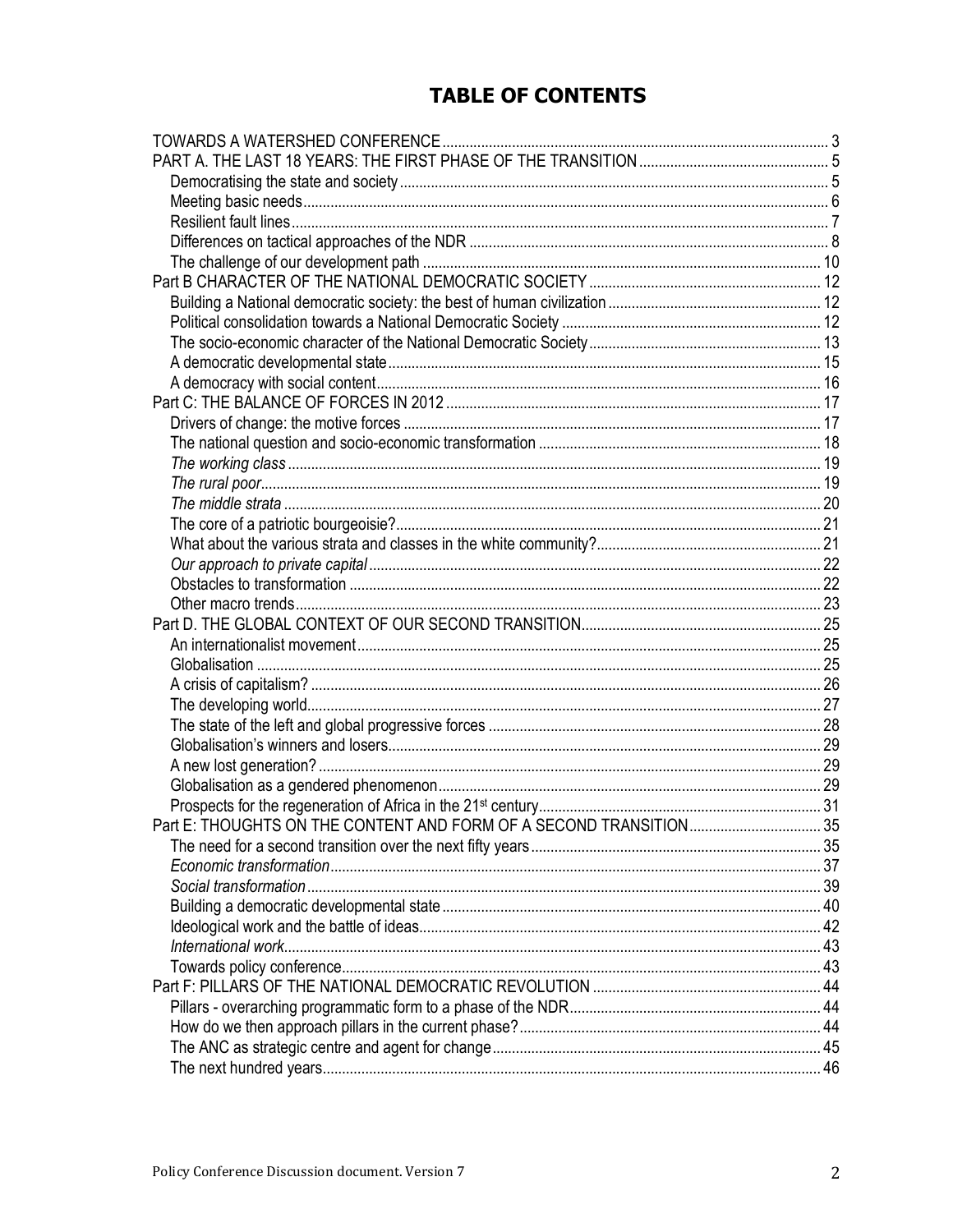# **THE SECOND TRANSITION? Building a national democratic society and the balance of forces in 2012**

Version 7.0

### **TOWARDS A WATERSHED CONFERENCE**

- 1. The 53<sup>rd</sup> ANC National Conference in 2012 will be required, like all national conferences, to review progress with regards to our strategic objectives, review our policies, assess the state of our organisation, and elect the national leadership. During its hundred-year existence the ANC has held fifty-two such national conferences. Each addressed the above issues, but a few among them stand out as watershed conferences – because of the nature of decisions taken, their signaling of major strategic and organisational shifts and in the process taking the struggle to higher levels. The founding conference of 1912, the 1949 conference that adopted the Programme of Action, and the 1969 Morogoro consultative conference come to mind. What makes for a watershed conference is usually determined in hindsight, by future generations looking back at particular events and how they impacted on subsequent developments in the country.
- 2. This discussion document will argue that we must aspire to also make the  $53<sup>rd</sup>$  National Conference in Mangaung a watershed conference for a number of reasons.
- 3. Firstly, it is a conference that takes place in the year of the Centenary of the ANC. The 53<sup>rd</sup> Conference therefore needs to exemplify the best of this 100-year legacy. We must therefore not only celebrate our history of struggle and the ebbs and flows of our movement, but pause and ponder the future of South Africa and the ANC over the next 100 years. We *must* ask and answer the difficult questions about the future of our country.
- 4. The National Planning Commission in 2010 drew attention to the fact that despite the achievements we made during our first two decades of democracy, the persistence of widespread poverty and extreme inequality in a middle-income country poses a major threat to social cohesion and nation building. Its implicit conclusion was that a businessas-usual approach will result in South Africa failing to meet a great many of its objectives.
- 5. We have therefore undertaken as a country to adopt a *National Development Plan* (NDP) for the next 20-30 years. The content of this plan, how we build capacity to implement it and whether we can unite South Africans around its vision, will be the litmus test for whether South Africa succeeds or fails in overcoming the legacy of colonialism, apartheid and patriarchy and building a just and inclusive society. The discussions on all policy matters before conference should therefore not only look at the next five years, but at our programme of action over the next three to five decades.
- 6. The world is still struggling through the worst economic crisis since the Great Depression of the 1930s, in the context of important changes in the global balance of forces. It also stands at a critical moment with regards demographic changes and environmental degradation. Such landmark moments in global history – as was the case, for example, with the collapse of the Soviet Union and the end of the Cold War at the end of the 1980s – present humanity as well as nations with great opportunities and grave threats. The ANC, as an internationalist movement, must engage with these global developments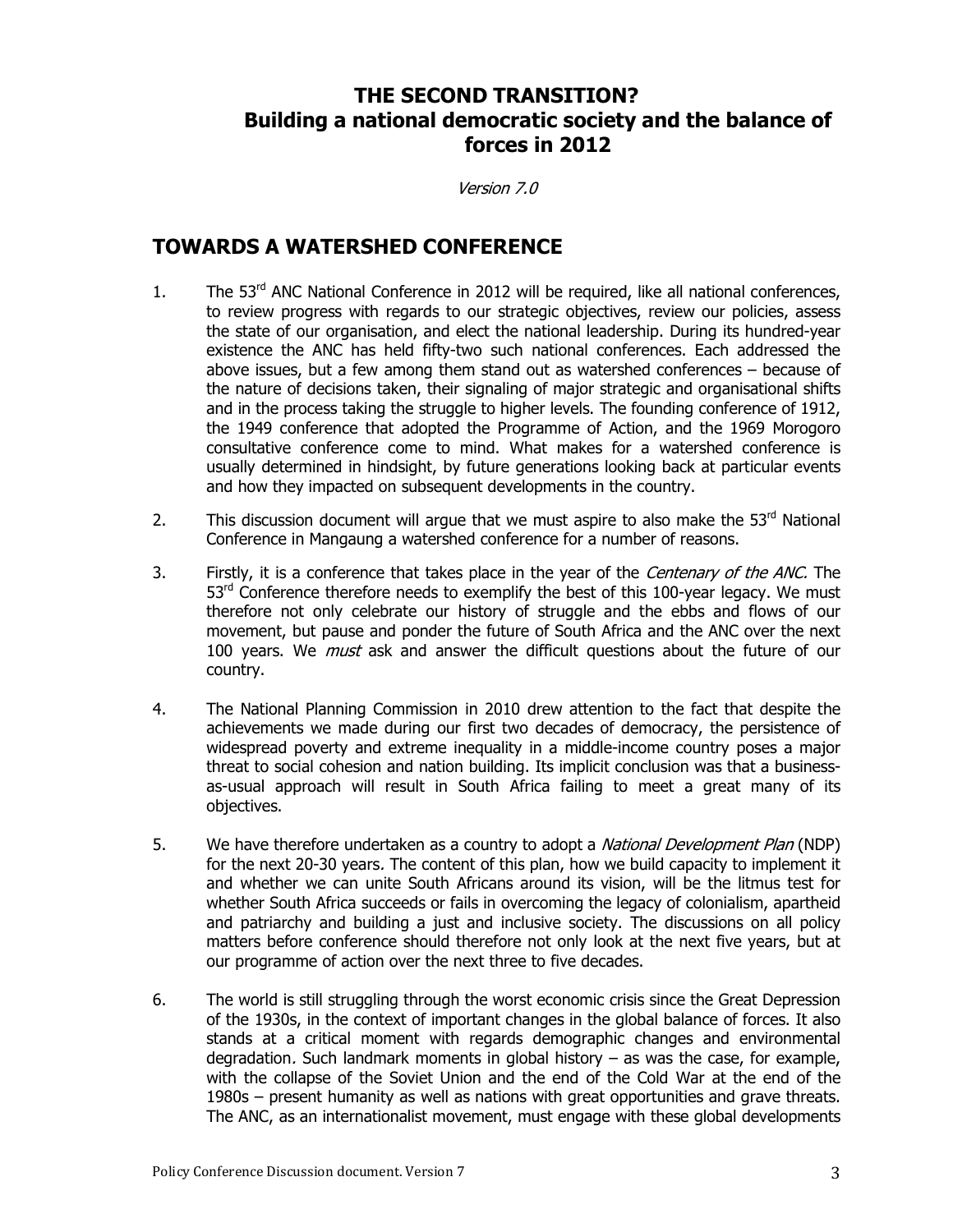in our national and regional interests, and as part of the ongoing struggle for a better world for future generations.

- 7. This paper therefore proposes that our vision for the next few decades should be informed by an approach that suggests that having concluded our first transition with its focus on democratisation over the last eighteen years, we need a vision for a second transition that must focus on the social and economic transformation of South Africa over the next 30 to 50 years.
- 8. The ANC's  $52<sup>nd</sup>$  National Conference in Polokwane identified the *organisational renewal* of the ANC as critical to its continued survival as a people's movement and agent for change. Since then, we have described the problems, reflected on root causes and pondered solutions, including at an important forum such as the 2010  $3<sup>rd</sup>$  National General Council (NGC). And yet, we have not succeeded in effectively dealing with factionalism and ill-discipline. Mangaung must be a turning point, because unless we halt the decay, we will soon reach a stage where it becomes irreversible.
- 9. We further propose that the  $53<sup>rd</sup>$  Conference must adopt a decade-long programme of organisational renewal (2012-2022) that consolidates and expands the character and values of the ANC as a revolutionary peoples' movement, while building its capabilities and its capacity for innovation and renewal.
- 10. The structure of this discussion paper is aimed at helping us to identify and debate the key issues – both theoretical and practical – that will help us to *answer the difficult* questions about the future of our country and our movement. We will follow the following outline:
	- Part A: Reflections on the last 18 years
	- Part B: Characterisation of the National Democratic Society
	- Part C: The balance of forces in 2012 and the motive forces
	- Part D: The global balance of forces
	- Part E: Thoughts on the content and form of the Second transition
	- Part F: The pillars of national democratic revolution in the current phase
- 11. The far-reaching implications of the above mean that we have to apply our collective wisdom with rigour and robustness, but respectful of all views. There should be no holy cows. At the same time, in the time-tested approach of the movement, we must avoid shortcuts to the solution of complex social issues, while seeking to seize a decisive moment.
- 12. The ANC and its Alliance partners must furthermore take these discussions to the rest of society, in the process building the broadest possible consensus on our vision for the next 50 years, on the developmental plan to achieve this vision and on the contributions of all South Africans and sectors to its realisation. This should be the legacy of our Mangaung Conference, taking place in this Centenary year!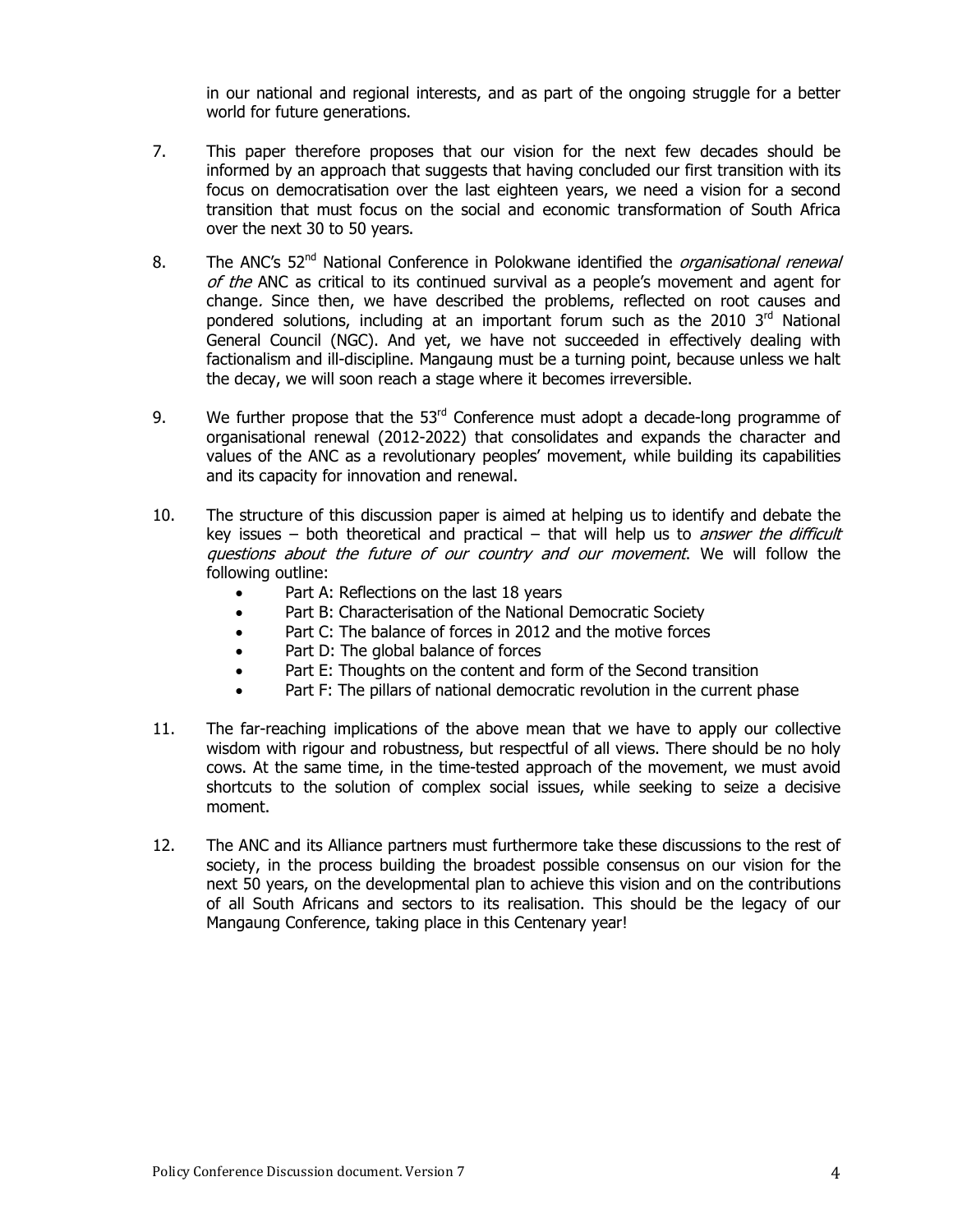#### **Democratising the state and society**

- 13. There is little contest that the main success of the first 15 years of the new South Africa was our peaceful and thoroughgoing political and democratic transformation. Although this took place in a global context of democratic transitions, there are elements of our transition that are specific (if not unique) to South Africa. These include:
- 14. Firstly, the nature of our political settlement as homegrown, based on the realisation by all parties to the over 300 year-long conflict that not only have we reached a stalemate, but that continuing with the status quo could lead South Africa into an irreversible downward spiral. Thus, while the global situation impacted on our negotiations, the decisions on the form, content and compromises of the negotiated settlement were taken by South Africans. Our approach to the negotiations process thus reflected the long-held commitment within both the national liberation forces and the constituency of the National Party to our independence and self-determination as an emergent nation.
- 15. Secondly, because the theory of Colonialism of a Special Type laid the foundation for a South Africa that belongs to all, our negotiations was an inclusive process. It recognised that our emergent nation is a product of many streams of history and culture and we must build on and celebrate this diversity. It also included a commitment to reconciliation, based on acknowledgement of an historical injustice. Although we continue to debate the efficacy of the Truth and Reconciliation process and the slow process of nation-building, it weaved into the DNA of the new South Africa the African humanism of *ubuntu* and thus laid the foundation for a nation and society based on solidarity, accountability, tolerance and caring.
- 16. Thirdly, few societies in such a short space of time have experienced the depth and breadth of policy, legal and institutional transformation. This process is symbolised by the millions of black and white, young and old, rich and poor, rural and urban South Africans queuing to vote on 27 April 1994 and is embedded in the adoption of our Constitution in 1996. This *tour de force* of our political transition saw the new democratic parliament during its first five years adopting an average of one hundred policies and laws per year; the integration of numerous racially-based departments of education, health, welfare, etc into single public systems that serve all; the establishment of new provinces and forms of local government; the integration of old foes from the SADF, the SAP and the intelligence services with the liberation armies into security forces sworn to serve and protect all; the establishment of a Constitutional Court and other Chapter 9 institutions; and the moulding of a single public service that began to address the social backlog in housing, access to electricity, communications, water, education, social security and health, and other basic services.
- 17. The Constitution, including the Bill of Rights, also provided the parameters of our evolving democratic polity: regular elections in a multi-party democracy; protection against discrimination based on race, ethnicity, gender, religion, creed and sexual orientation; the commitment to gender equality; freedom of association, movement, speech and the media; protection of workers rights, and the rights of children and the elderly; equality before the law and rules for the relationship between the state and the citizenry. These freedoms are underpinned by our approached to nation-formation that is based on unity in diversity, and the recognition that such unity requires respect for,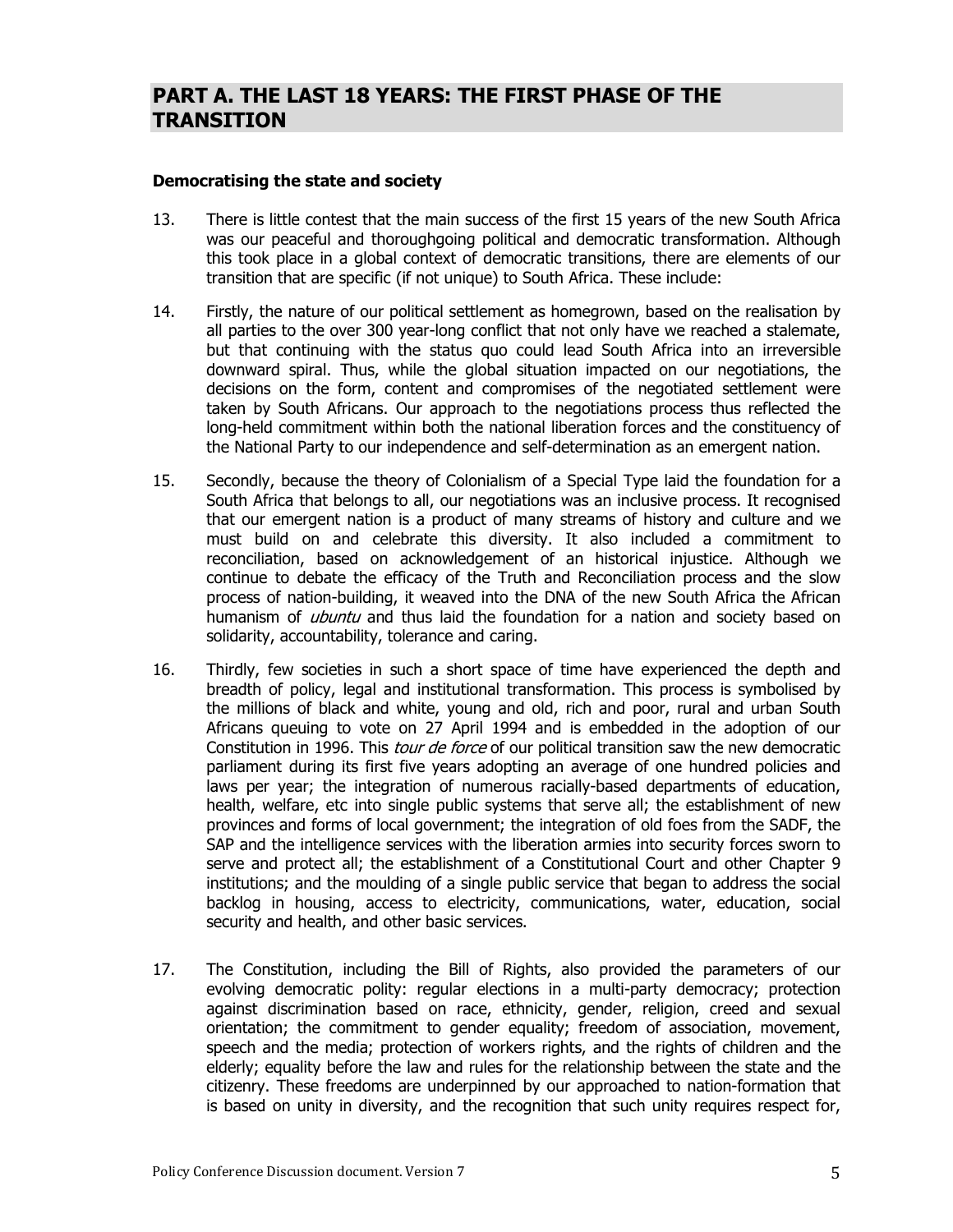and tolerance of, diversity, for freedom of association, as well as freedom after association.

18. The Constitution unequivocally proclaimed our nation's commitment to dealing with the legacy of apartheid, colonialism and patriarchy, towards non-racialism and non-sexism and promoting unity in diversity, and to the inseparability of political, social-economic and environmental rights. Thus, the *Strategy and Tactics 2007* contended that "the Constitution forms a critical part of the nation's collective resource in the promotion of humane values."

#### **Discussion questions**

- How do our democratic institutions (local government, legislatures, the criminal justice system) help citizens – rich and poor, urban and rural – to exercise their democratic rights?
- How should the ANC work with the people to make more effective use of these institutions?

#### **Meeting basic needs**

- 19. Our political transition was never only about freedom from political bondage. From the onset, democratisation was inextricably linked with freedom from socio-economic bondage, captured in the motto: a better life for all.
- 20. The policy debates of the early 1990s as we were preparing to govern focused on this link, and in particular the post-apartheid developmental path. This was addressed in the ANC Constitutional Guidelines (1987), Ready to Govern (1992), and articulated more clearly in the *Reconstruction and Development Programme* (RDP, 1994) as the key pillars of a South African post-apartheid developmental path: democratising the state and society; meeting basic needs; developing our human resources; and transforming the economy.
- 21. The RDP reflected broader global approaches on the right to development, defined by the 1986 UN Declaration on the Right to Development:

"…development is a comprehensive economic, social, cultural and political process, which aims at the constant improvement of the well-being of the entire population and of all individuals on the basis of their active, free and meaningful participation in the development and in the fair distribution of benefits of results resulting therefrom."

- 22. The vision that united South Africans during the early days of our political transition was thus not only about political freedom and reconciliation, but also about the commitment that these should be used as a beachhead to build a better life for all, as expressed in the RDP.
- 23. Given these imperatives, the challenges that faced South Africa at the start of the transition in 1994 were enormous: crafting a new political dispensation and polity; ensuring political stability, reconciliation, deracialisation, gender equality and nationbuilding; and tackling the all-pervasive socio-economic legacy of apartheid-colonialism and patriarchy. Furthermore, this took place in a global context, which was "also more uncertain and potentially unfavourable for democratic transition than it was, for example, for the countries of Southern Europe during the 1970s under Cold War conditions" (1).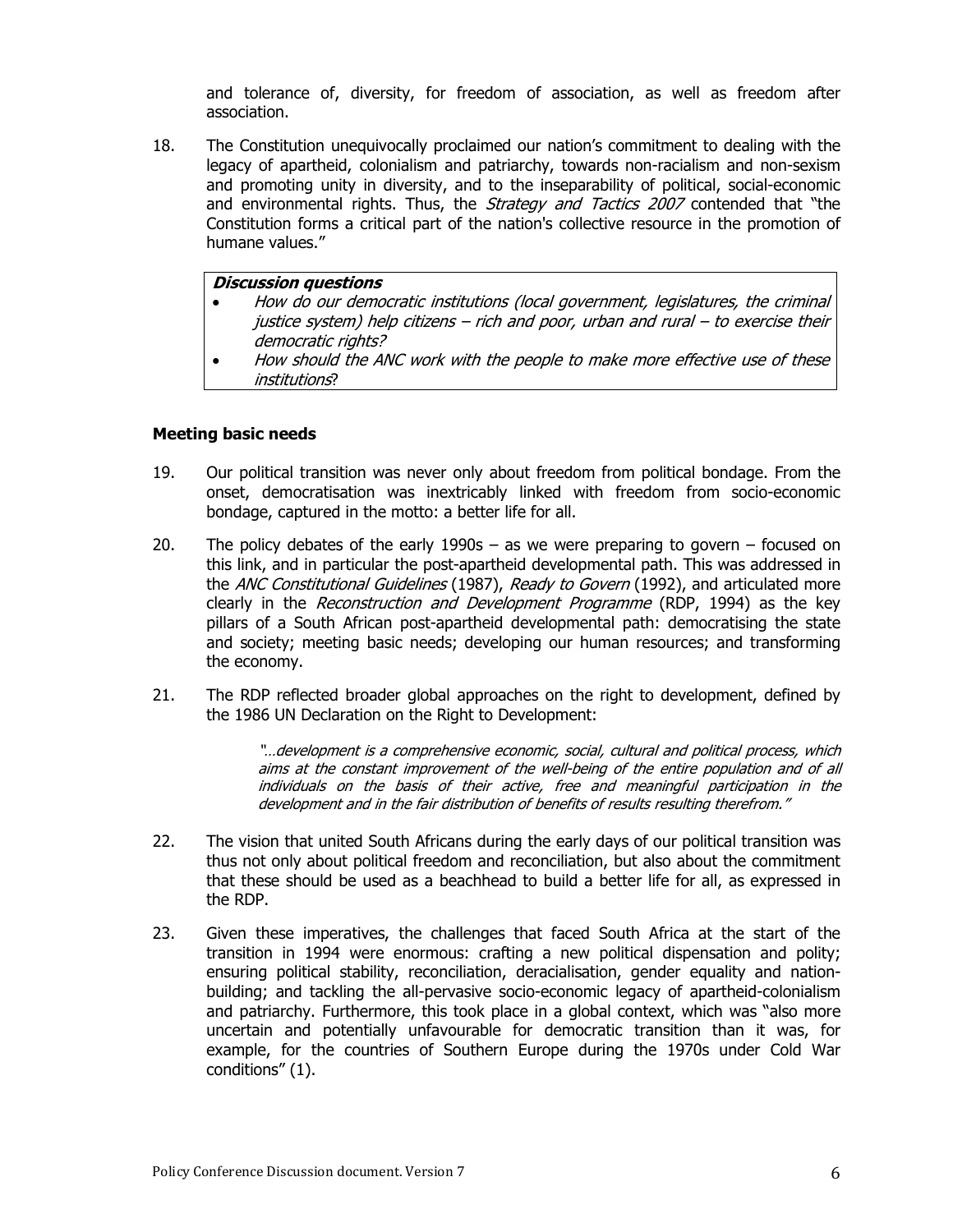24. Notwithstanding these challenges, we also made progress with meeting basic needs. The National Planning Commission (NPC) in its Diagnostic Overview (2010:6) articulated this progress thus:

> "Since 1994, ...(access) to primary and secondary education has been expanded to include almost all of the age cohort. A reception year has been introduced. Ten million people have been accommodated in formal housing. Primary healthcare has been expanded. Access to electricity and water has been significantly expanded. Enrolment in higher education has almost doubled and, in terms of its race and gender demographics, is more representative of our nation."

- 25. A recent SA Institute of Race Relations report (2) noted that between 1996 and 2010 an average of 1 019 formal houses were built per day (mainly by government, but also by the private sector), compared with an average of 79 shacks per day during the same period, with similar improvements in access to sanitation and water and electricity.
- 26. The achievement of the democratic state in forging unified systems of public policy and institutions, with a pro-poor slant reflected in the social wage and meeting basic needs, therefore signaled a decisive break from separate development based on race, and the deliberate underdevelopment of the majority.

#### **Discussion questions**

- In the region and municipality, what basic needs are being addressed and how have these impacted on our communities and people?
- What are the weaknesses and strengths of our systems to deliver basic services and what must the ANC do to improve these?

#### **Resilient fault lines**

- 27. And yet, despite the progress made, and despite our status as an upper middle income country by virtue of our GDP per capita, extreme income inequality (reflected in our Gini coefficient), deep poverty, and lack of access to opportunities persist, still reflecting the old fissures of race, gender, class and geography. The majority of low-income households are still black, female-headed and rural. Fault lines in our society also took on new forms, for example the growth of inequality within the black community, deep poverty in cities due to inward migration in search of work, and lack of opportunities based on class. Women continue to earn and own less than men, even though differences in years of education and labour market participation rates have narrowed.
- 28. Only a decade after our transition to democracy, in the Towards a Ten Year Review in 2003, we already warned then that key fault lines, if left unattended, will reverse the achievements referred to above. Seven years later, the NPC's Diagnostic Overview (2010:7) repeats this very same message:

"Despite these successes, our conclusion is that on a business-as-usual basis, we are likely to fall short in meeting our objectives of a prosperous, united, nonracial and democratic South Africa with opportunity for everyone, irrespective of race or gender."

29. The 2012 January  $8<sup>th</sup>$  statement (p. 31) confirms this conclusion, noting:

"The process of developing a sense of common nationhood, or a common vision of the future, has been slow. We continue to have different and differing perspectives on the processes unfolding in our country. Despite the progress we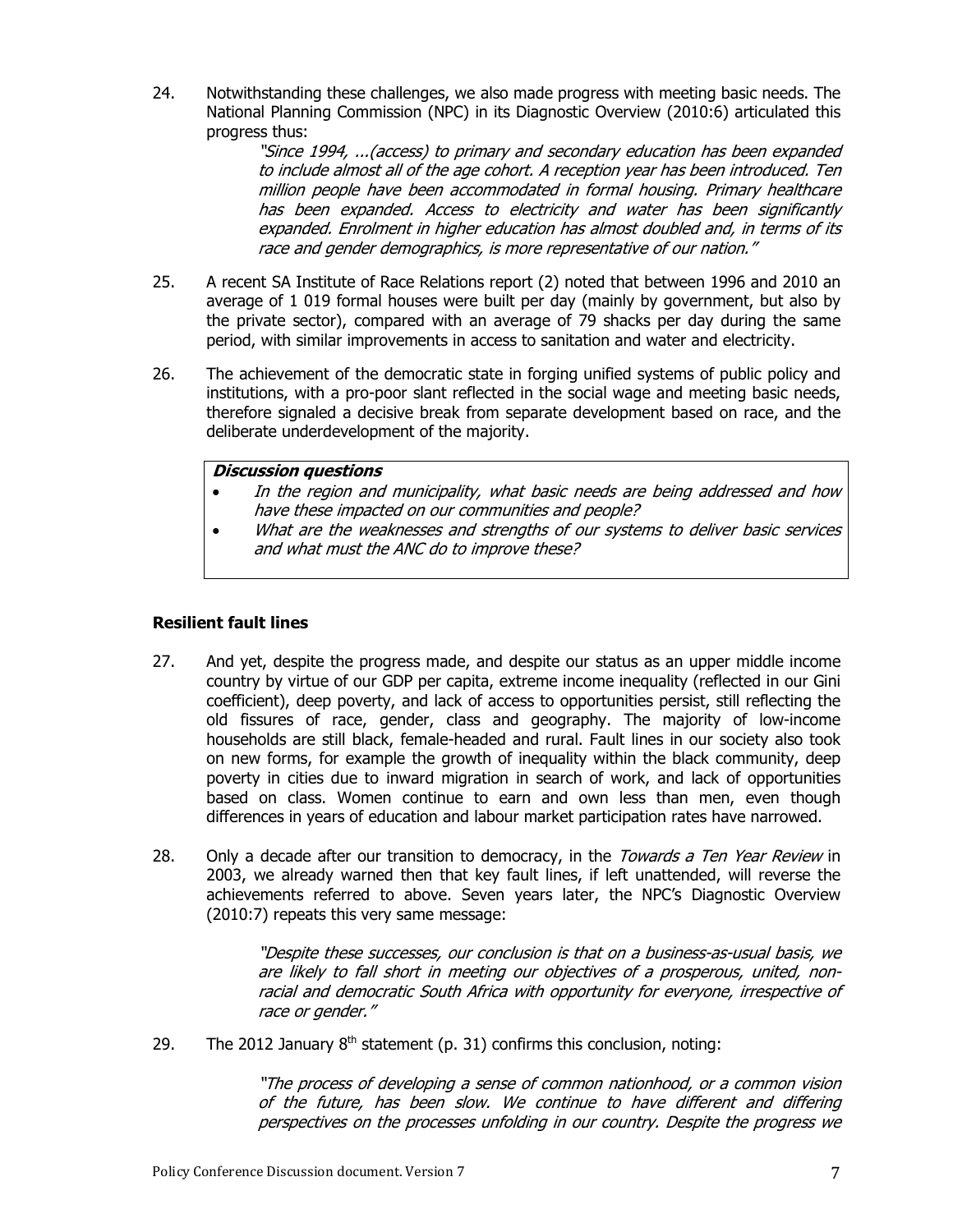have made, there remain deep fault lines in our society that continue to undermine our vision of a united, non-racial and non-sexist South Africa. These fault lines include the persistence of poverty (and unemployment), old and new forms of inequality and the persistence of patriarchal relations that continue to marginalise women."

- 30. In discussing the fault lines, there is increasing reference to the triangle of **poverty, unemployment and inequality**, their historical and contemporary foundations in apartheid-colonialism, capitalism and patriarchy and in the policy choices we made as constituting the core of the challenges we face. The 2012 January  $8<sup>th</sup>$  Statement (p.37) refers to these as the key issues around which we must boldly unite and rally the nation, with "both the organs of the state and the ANC to pay single-minded and undivided attention" towards overcoming poverty, unemployment and inequality.
- 31. We have spent considerable efforts in describing each of these three challenges and analysing the underlying root causes, their present-day manifestations, their intersection with race, gender and class, and the linkages across these three issues. And although there is great merit in this, we are approaching the moment where in order to build genuine consensus on how to deal with these three, we have to reflect on our development trajectory and our socio-economic system as a whole.
- 32. This growing need for reflection on our developmental trajectory is based on the acknowledgement of the far-reaching achievements of political liberation and democratisation, and concern about the lack of commensurate progress in liberation from socio-economic bondage. This lack of progress and the persistence of these fault lines have the potential to undermine and soon reverse the progress made.

#### **Differences on tactical approaches of the NDR**

- 33. There is a range of views as to why our developmental trajectory to date has been unable to decisively deal with unemployment, poverty and inequality. This section will focus on some of these views and the ANC responses to those.
- 34. From within the Alliance, it has been argued that up to the early 1990s the NDR concept captured far-reaching social transformation, which went beyond the formal election of a democratic government, the abolition of racist legislation, and the creation of opportunities for black people to enter existing economic power structures. This radical conception of the NDR was counterposed to neo-colonial solutions, which led to aborted national revolutions in other countries.
- 35. Instead what has happened, the argument goes, is that under the guise of an interpretation of the balance of forces (such as changed international conditions post-1989), the view that a negotiated transition only allowed for certain changes, and the argument that a close relationship to existing capital was required to finance the transition, the ANC has instead opted for a limited NDR, which accommodates (and even promotes) existing economic power relations.
- 36. These differences thus manifested themselves in rocky relations in the Alliance, with disagreements on strategic and tactical matters of socio-economic transformation – the GEAR policy, restructuring of state assets, rightsizing of the public sector, the role of public sector unions, our approach to HIV/AIDS and ongoing battles on macroeconomic policy, including inflation targeting – culminating in questioning the ANC's position as the political centre of the NDR.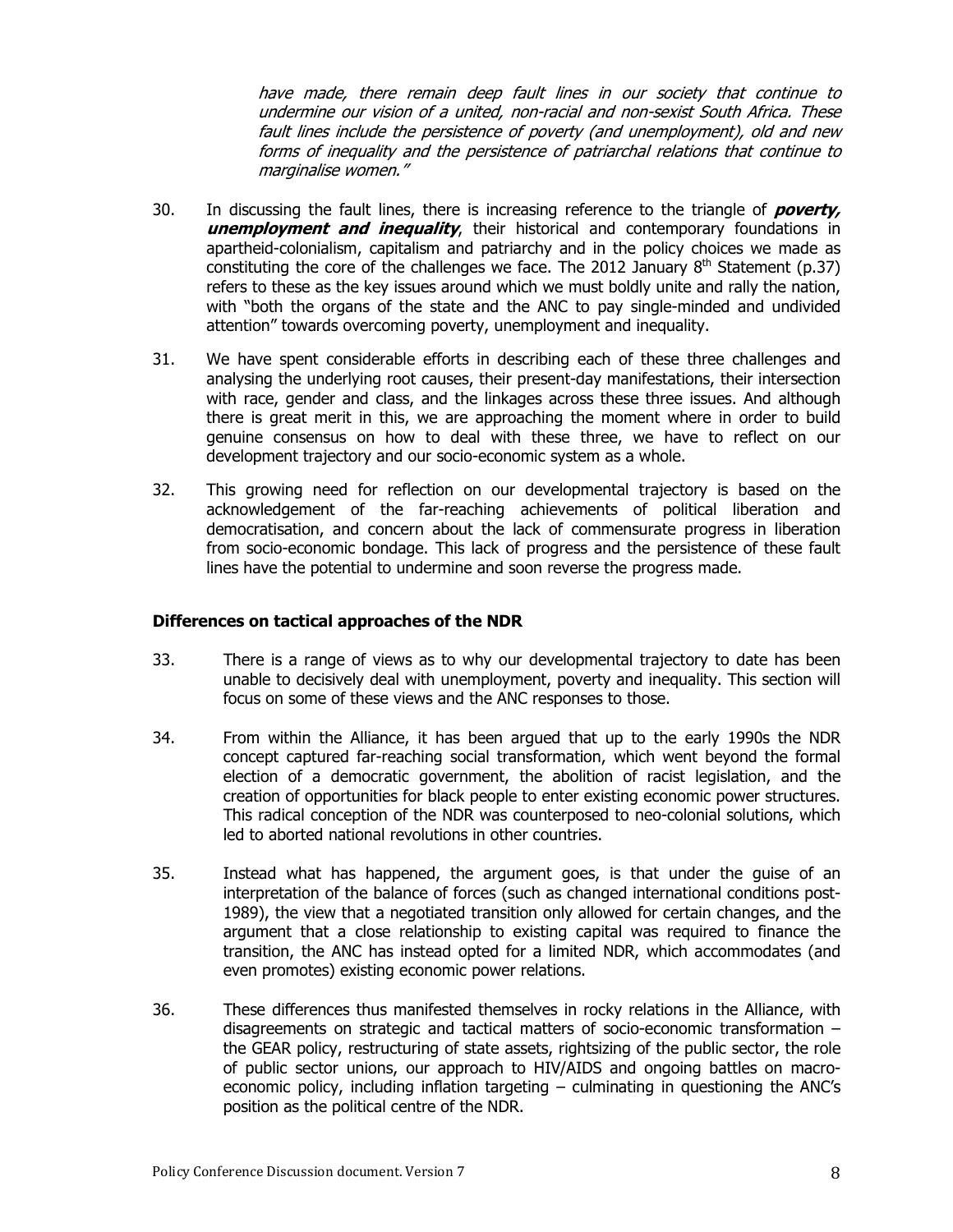- 37. The ANC's response to these critiques has been as follows. Firstly, we suggest that the differences in the Alliance are about tactical approaches, rather than differences about the strategic objectives of the NDR. These tactical differences in the Alliance are because of an actual or perceived gap between our theory of transition and the 'devilish' detail of policy formulation and implementation; the interpretation of a tactical detour as constituting a strategic shift and about differing assessment of either the balance of forces or of the timeframes in which various tasks of the NDR should be completed (3).
- 38. Furthermore, those perceptions about the balance of forces also did not take in consideration that we faced a serious crisis at the start of the transition:

"The year 1996 was indeed a difficult year for the fledgling democratic government – the currency was repeatedly mauled, rising debt service costs threatened to crowd out expenditure on public services, the economy appeared contained in a rut by a balance-ofpayments constraint, and politically the National Party abandoned the Government of National Unity…These circumstances demanded decisive action…That GEAR called for a period of fiscal consolidation is not in dispute…From 1996 to 2000, spending on public services fell by 4.5% in real terms."

- 39. Thus we explained that GEAR was a tactical detour necessitated by objective conditions (high public debt and deficit, bloated public service, low growth, etc) and subjective conditions (distrust by private capital of the new dispensation). We explained that, in fact, after 2000, because of fiscal space eked out by our stabilisation policies, we implemented more expansionary fiscal policies, and experienced a period of sustained economic and employment growth. We therefore changed gear and shifted focus from liberalisation policies to addressing micro economic matters to facilitate inclusive growth and after Polokwane amended the mandate of the Reserve bank to also focus on growth and employment, in addition to inflation targeting.
- 40. A further explanation, contained in the 2002 Preface to the Strategy and Tactics noted that although the Strategy and Tactics 1997 correctly argued that national liberation should be accompanied by programmes to improve the quality of life of especially the poor, it did not "adequately elaborate on how these processes relate to economic power relations prevalent in our society". The 2002 Preface therefore reintroduced the notion that a critical element of national emancipation should be the elimination of apartheid property relations requiring:

"… the de-racialisation of ownership and control of wealth, including land; equity and affirmative action in the provision of skills and access to positions of management; consolidation and pooling of the power of state capital and institutional and social capital in the hands of the motive forces; encouragement of the cooperative sector; as well as systematic and intelligent ways of working in partnership with private capital in a relationship that will be defined by both unity and struggle, cooperative engagement and contestation on fundamental issues.

"It requires the elimination of the legacy of apartheid super-exploitation and inequality, and the redistribution of wealth and income to benefit society as a whole, especially the poor.

"This is a continuing struggle which, as a matter of historical necessity, will loom ever larger as we proceed along the path of fundamental change. Because property relations are at the core of all social systems, the tensions that decisive application to this objective will generate will require dexterity in tact and firmness to principle."

41. Our response, also in the 2002 Preface, further focused on the ideological struggle and the need for the ANC to position itself in relation 'to modern expressions of class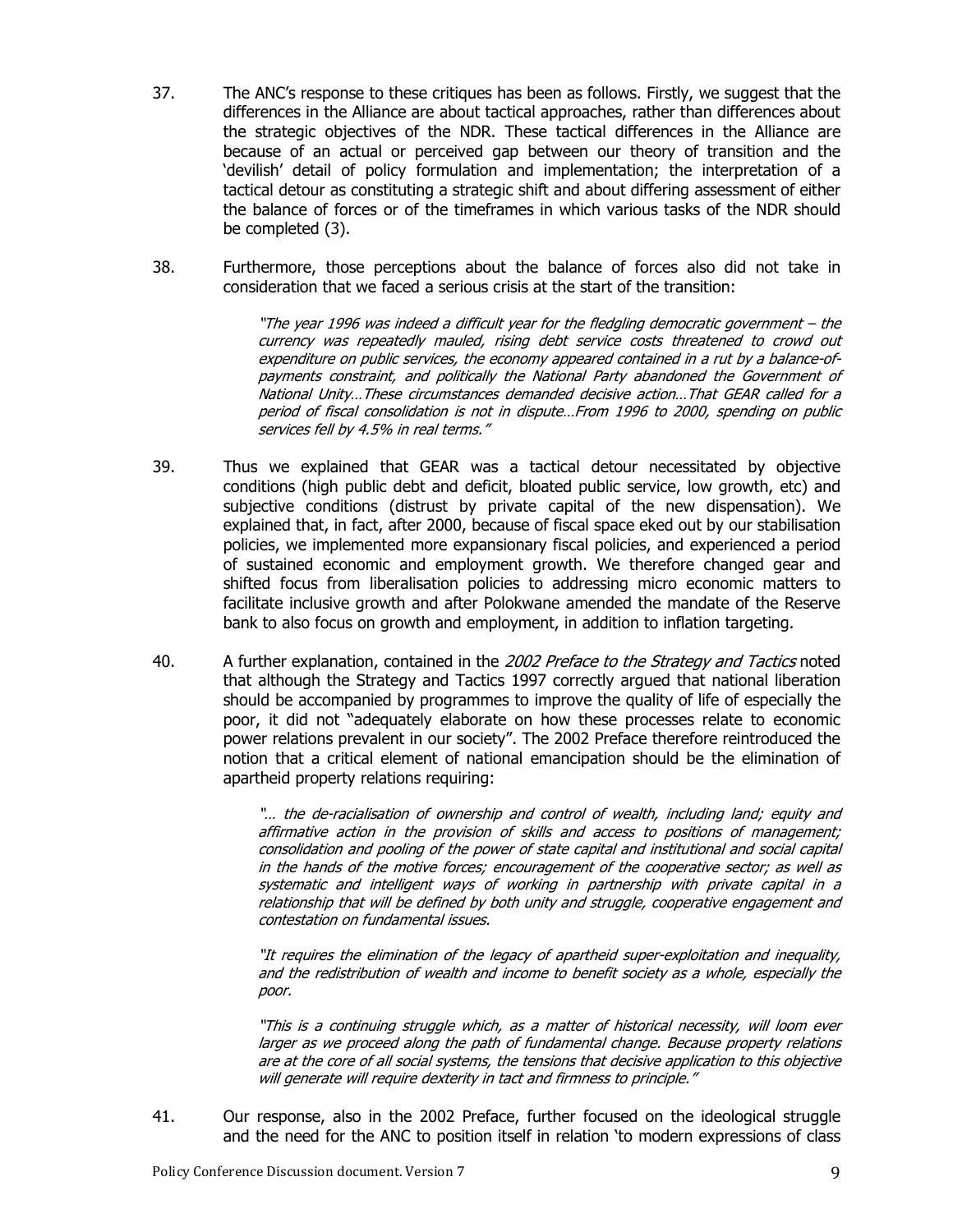and sectoral interests', in particular the principal ideological currents in this era of globalisation: neo-liberalism and modern ultra-leftism. This came immediately after the attack on the South African ultra-left tendency – outside and inside the Alliance – in the *NWC Briefing notes* of 2001. The 2002 Preface distanced the ANC from both neo-liberalism and modern ultra-leftism, and proclaimed:

"The ANC, as the leader of the national democratic struggle, is a **disciplined force of the left**, organised to conduct consistent struggle in pursuit of the interests of the poor." (Emphasis added)

42. And yet, or perhaps therefore

"…contemporary South Africa is often held up as a model of effective capitalism: corporate profits are high; the banks are overflowing with money; returns to individual capitalists, in the form of salaries, bonuses and share options, are exceptional; there is a massive growth of a … black middle class. On the other side of the class divide, the work force has grown demonstrably over the last decade and there is a huge reserve army of labour to feed industry and commerce." (4)

#### **Discussion questions**

- Is this criticism from within the Alliance about our approach to the NDR correct? What about our responses?
- What does this mean for our development path going forward?

#### **The challenge of our development path**

Apart from the above, there are other critiques of our development trajectory:

- 43. The deracialisation and extension of basic services to all has seen the near tripling of the numbers of people using public services, in the context of huge social infrastructure backlogs from the past. The RDP therefore envisaged a massive 'new deal' type of approach towards meeting the social (and to a lesser extent economic) infrastructure backlogs. However, our stabilisation programme meant that despite the massive achievements, in the context of fiscal pressures, continued high unemployment and poverty, rapid urbanisation and the unbundling of households, South Africa has in effect missed "a generation of capital investment in roads, rail, ports, electricity, water sanitation, public transport and housing" NDP (2011:13).
- 44. In education, for example, the NPC noted that the quality of physical assets and infrastructure at schools remains 'highly unequal' – with 5 000 schools without electricity and 1 500 without on-site toilets. With about R41 billion required to meet the current demand for education infrastructure (and presumably maintenance as well) in KwaZulu Natal and with the current annual budget of the province standing at R2 billion a year, it will take KwaZulu Natal at least the next two decades (and a second cohort of post-apartheid learners) to catch up. In the Eastern Cape over 90% of schools do not have functional libraries.
- 45. In addition to meeting backlogs, we have also committed in a number of policy areas to universal access to certain services. Universal access however does not always mean that only the state provides, but can also mean, for example in the case of access to communications technology, that the state plays a regulating and directing role. In other circumstances, it may mean building social consensus with the private sector, as in the case of access to finance in the so-called housing gap market. In yet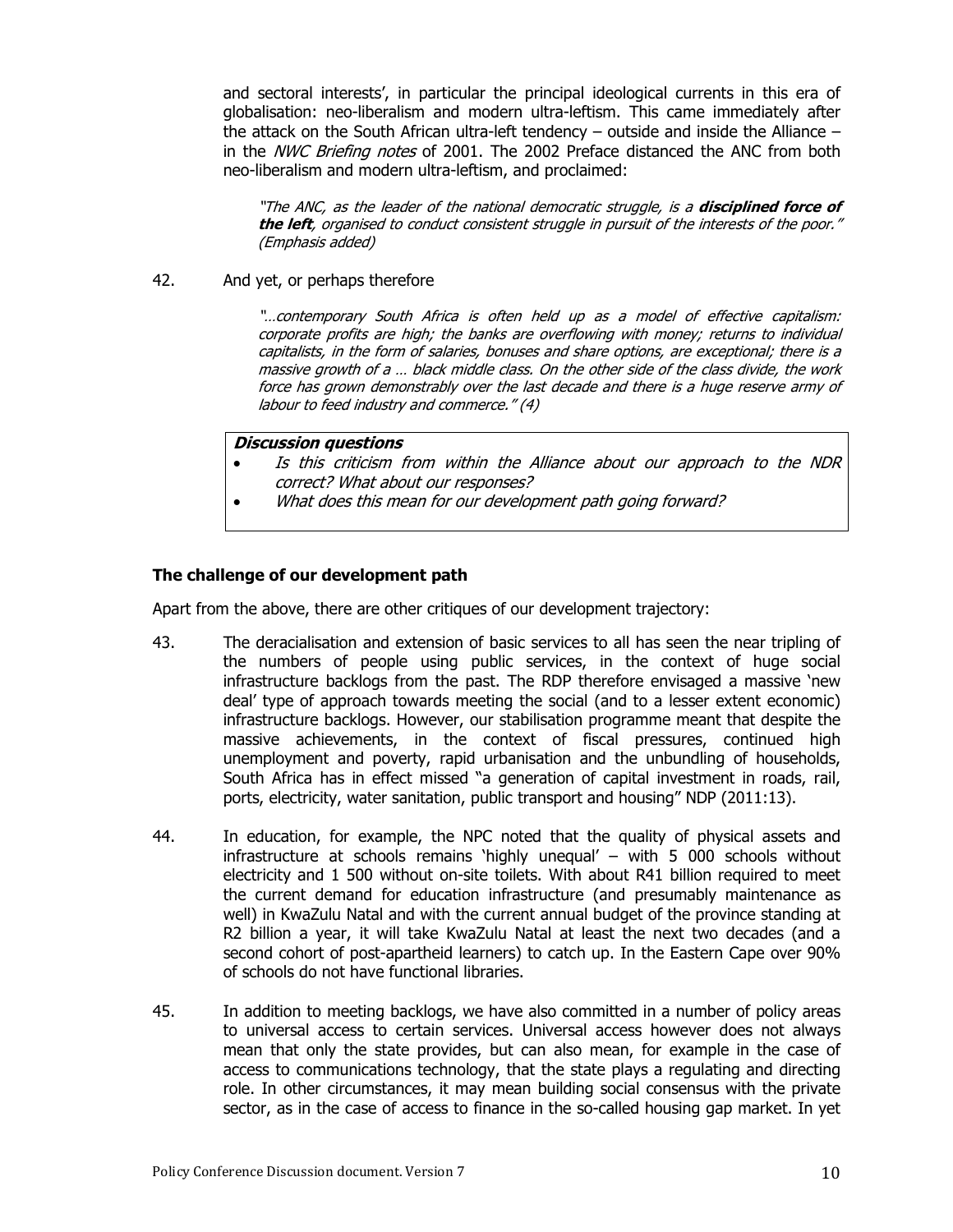other instances, the state plays a consciously redistributive role, as in the case of access to basic health care through the National Health Insurance.

- 46. We are also experiencing a difficulty in finding the correct balance and sequencing between 'developmentalism' and 'welfarism'. On the one hand, we rejected the universal basic income grant in 2002 as unaffordable and likely to deter foreign investors, and yet in 2011 nearly 15 million South Africans received means-related grants, a figure that will increase in 2012/2013 as the age of the Child Care Grant is extended to 18 years. So we now bemoan this as creating welfare dependency, despite the growing evidence of the impact of these grants on poverty reduction targets. There has also been some suggestion that instead of this welfarist approach, we should have a more developmentalist approach  $-$  i.e. spending less on social transfers and more on job creation and education.
- 47. Yet another argument has been that the problem is not money, but state capacity to spend, with reference to unspent budgets and poor performance of the system despite expenditure comparable with or higher than other developing countries. The difficulty with this argument is that it highlights one side of the problem. For example, real public expenditure on education declined for eight years between 1996 and 2004, and started increasing from 2004/2005. By 2007/2008, it was 20% higher in real terms than in 1996/97. This came against the backdrop of massive expansion in both primary and secondary education, 'faster than the US or Europe, and much faster and further than any Sub-Saharan African country'. What this meant is that at a critical time when the education system took in more and more students (and this is also true for universities) funding in real terms declined. Similarly, our expenditure on health is running at 11% of the budget, in line with other countries – but we have five to ten times the disease burden of other countries.
- 48. The discussion about our development trajectory for the next three to five decades has to respond to these issues, in order to have an honest assessment of how we came to this point. Otherwise, to paraphrase Einstein, we may be solving problems over the next decades by using the same kind of thinking we used when we created them.
- 49. As we engage in this assessment, we have to also consider the impact of the  $52<sup>nd</sup>$ National Conference on these issues, in particular how the Strategy and Tactics adopted at Polokwane responded to the question of our developmental path and the nature of the society we seek to construct.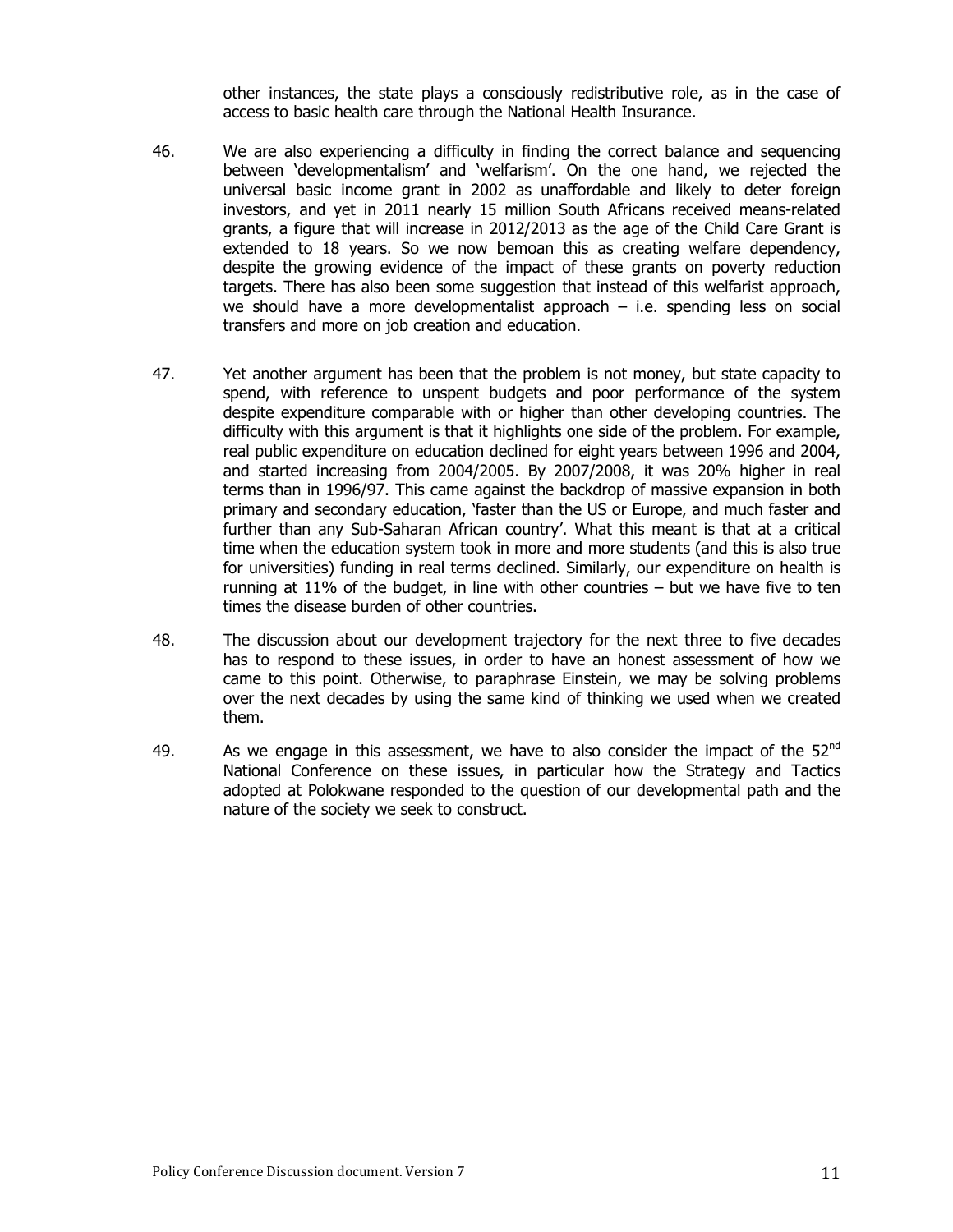# **Part B CHARACTER OF THE NATIONAL DEMOCRATIC SOCIETY**

#### **Building a National democratic society: the best of human civilization**

50. The 2007 Strategy and Tactics of the ANC shifted focus from the tasks of the democratic transition to that of political consolidation and the building of a National Democratic Society. We reiterated that the character of a National Democratic Society (NDS) remains linked to the strategic goal of the NDR – the resolution of the three basic and inter-related contradictions of Colonialism of a Special Type – race, class and patriarchal relations of power. These antagonisms:

> "…found expression in national oppression based on race; class super-exploitation directed against Black workers on the basis of race; and triple oppression of the mass of women based on their race, their class and their gender". (S&T, par 33)

- 51. The Strategy and Tactics affirms the main content of the National Democratic Revolution (NDR) as the liberation of Africans in particular and Blacks in general from political and socio-economic bondage. It means uplifting the quality of life of all South Africans, especially the poor, the majority of whom are African and female.
- 52. The nature of the National Democratic Society we are building is described as:

"…a society based on the best in human civilisation in terms of political and human freedoms, socio-economic rights, value systems and identity." (par. 35)

53. The expression 'best in human civilisation' suggests that we will forge a uniquely South African national democracy, founded on our history and learning from experiences elsewhere.

#### **Political consolidation towards a National Democratic Society**

- 54. Strategy & Tactics 2007 assumes to a large degree that the tasks of the political transition – the democratisation of the polity (laws, institutions, policies, personnel) – have been achieved, and that the next phase should therefore focus on consolidation and deepening. It recognises (as the quote from the 2012 January  $8<sup>th</sup>$  Statement in par. 29 above suggests) that the task of nation-building will be more difficult and yet requires ongoing attention, especially in building consensus around a common national vision and the role that different communities and sectors play in advancing this vision.
- 55. Apart from the state-building and socio-economic aspects of nation-formation, we must also continue to pay attention to the role of arts and culture, religion, language, media, tradition, and sports as they evolve and contribute to an emerging and diverse South African identity. These too remain terrains of struggle, because aspects of each of these may well detract from our non-racial and non-sexist objectives, or even counteract our democratic goals.
- 56. It is further recognised that patriarchal oppression remains embedded in economic, social, religious, cultural and other relations in society. The progress therefore made in setting the constitutional, policy, legal and institutional framework for gender equality is but the first step in building a non-sexist society. Therefore, transforming gender relations, the eradication of all manifestations and consequences of patriarchal oppression, and the creation of material and cultural conditions for women's emancipation remain integral parts of political consolidation towards a NDS. Thus in our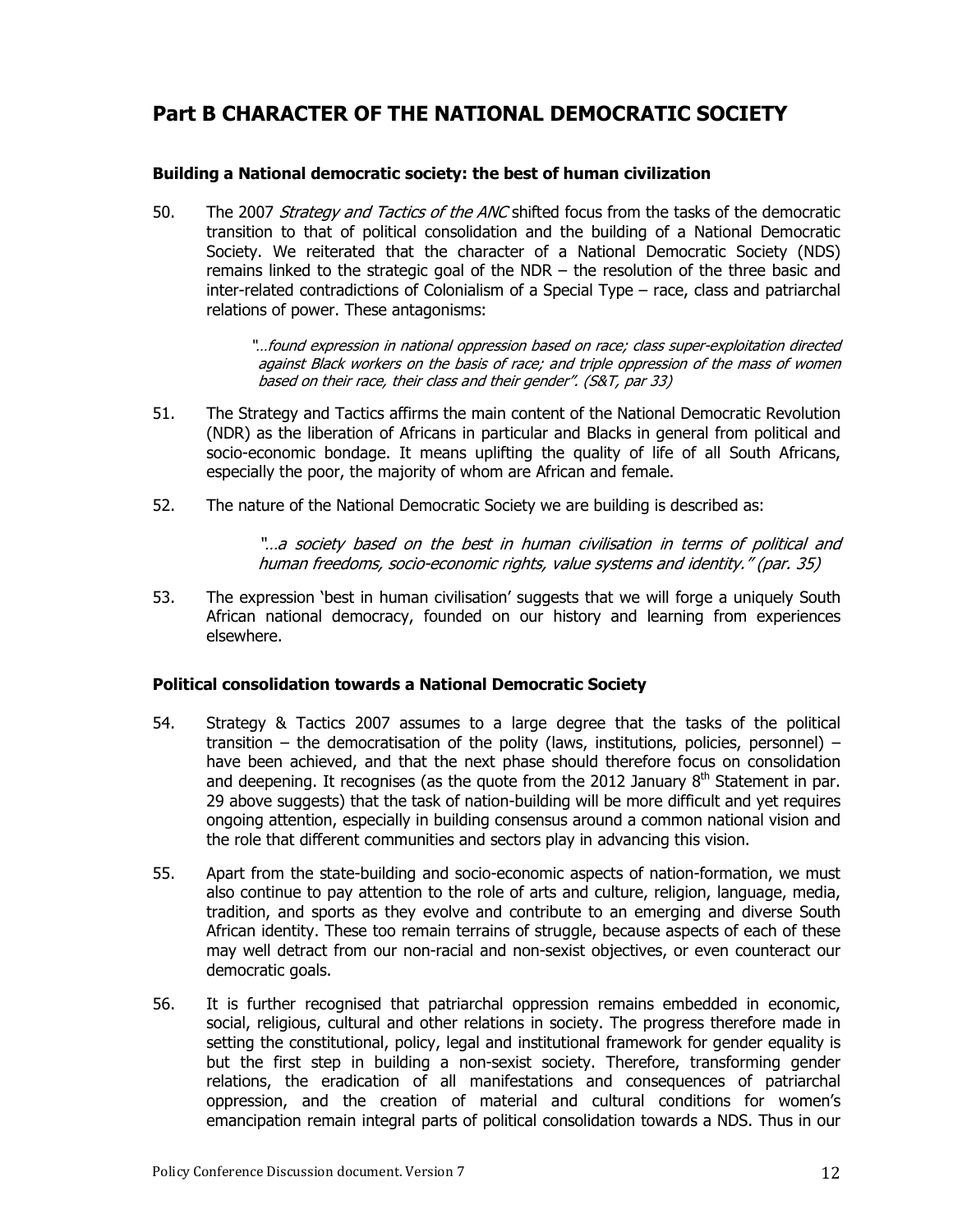Gender discussion document we talk about the need for ongoing gender-mainstreaming, as well as the engendering of our polity and society.

- 57. The tasks of political and democratic consolidation also focus on deepening political and human freedoms, the evolution of a value system appropriate to the type of society we seek to build, and the ongoing challenge of nation building. The bedrock of our political system is therefore highlighted as:
	- A legitimate state that derives its authority from the people through regular elections and popular participation.
	- The mobilisation of the nation around a common vision of the kind of society and world we are building, acting in partnership with each sector for the realisation of the common good.
	- The means for citizens to exercise their human rights, and for checks and balances in a law-governed society.
	- Building the South African nation inclusive of the multiple identities based on class, gender, age, language, geographic location, and religion, as a united African nation, adding to the diversity and identity of the continent and humanity at large.
- 58. The concept of social cohesion is introduced in the context of the values of a National Democratic Society. These include:
	- Harnessing the creativity, daring and energy of the youth, including providing access to social and economic opportunities, and encouraging youth activism around community solidarity.
	- Protecting the dignity of, and empowering, vulnerable sectors such as children, people with disability and the elderly.
	- Building social capital in communities and different sectors by supporting community and sectoral organisation and mobilisation to facilitate participation in development and nation-building, through supporting the institution of the family and the role of public media.
	- A value system based on human solidarity, that includes social activism, respect for an honest day's work, social discouragement of conspicuous consumption, corruption and ostentatiousness. The building of such a value system will also require ongoing ideological engagement, involving both the state and civil society.
	- A society that can guarantee the safety and security of its people, with special attention to the fight against crime and corruption, against personal violence and for equitable access to the criminal justice system for all.
- 59. We must also add to these tasks of political and democratic consolidation the deepening of popular participation in development of especially the poor and marginalised.

#### **Discussion points**

- What do we mean by a society with a value system based on:
	- human solidarity,
	- social activism,
	- respect for an honest day's work,
	- zero tolerance of corruption?
- How do the ANC and its members promote and defend these values?

#### **The socio-economic character of the National Democratic Society**

60. Strategy and Tactics 2007 goes into considerable detail in its description of the socioeconomic character of the National Democratic Society. Firstly, it is based on the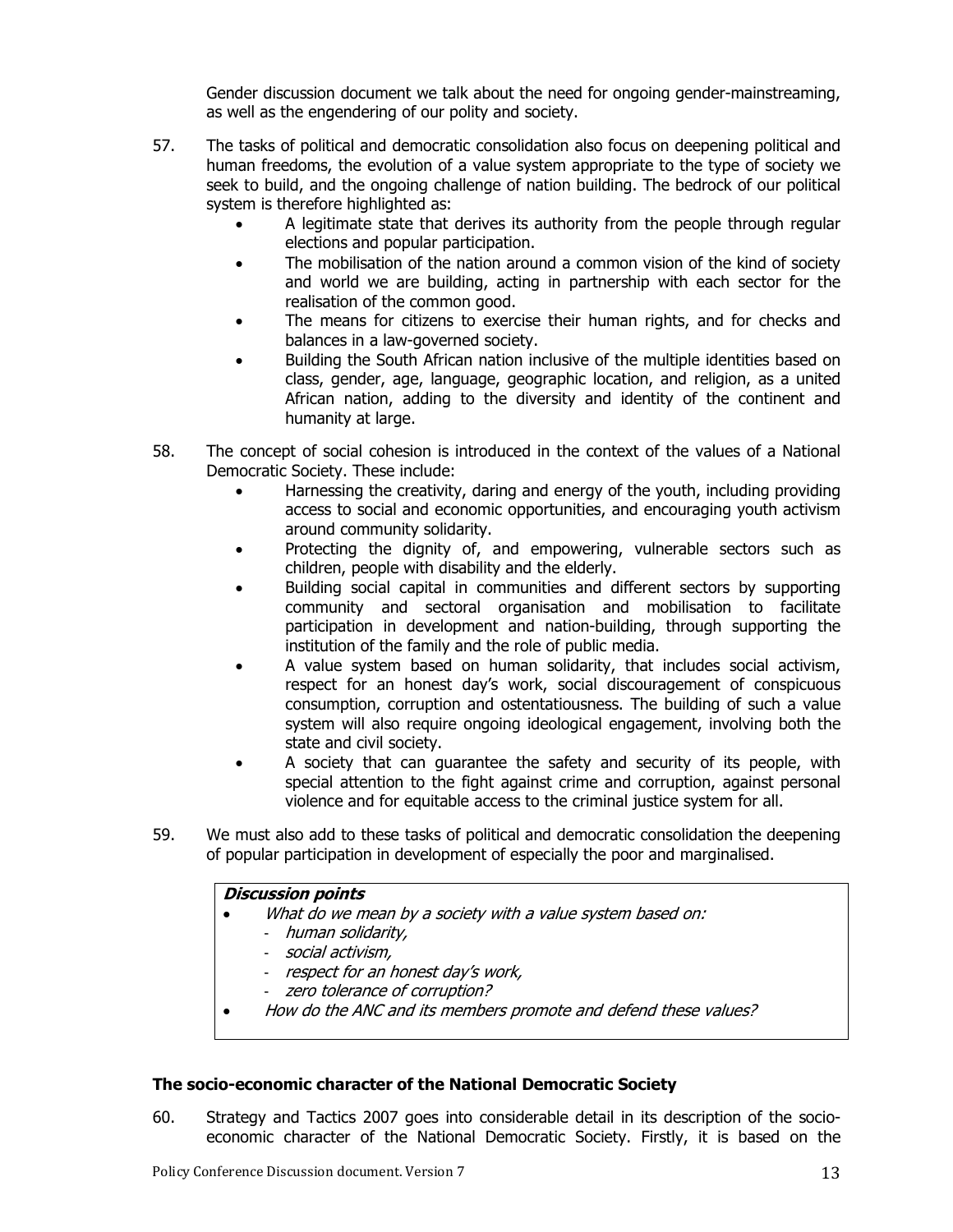resolution of an historical injustice. Strategy and Tactics 2007 therefore calls for 'corrective measures' beyond political rights, a systematic programme of affirmative action aimed at those excluded on the basis of race, class and gender in the process eradicating apartheid's production relations. It recognises that the need for such affirmative action may decline over time as all centres of power and influence and other critical spheres of social endeavour become broadly representative of the country's demographics.

- 61. The approach to the eradication of apartheid production relations in Par. 58 notes that the NDS should seek to transform the 'specific relations of production that underpinned the national and gender oppression and super-exploitation of the majority', but not to eradicate capitalist relations of production. Thus, in a National Democratic Society class contradictions and therefore class struggle will remain. The role of the national democratic state (and by implication the ANC government) is "to regulate the environment in which such contradictions manifest themselves, in the interest of national development, including fundamental socio-economic transformation".
- 62. The economy of such a National Democratic Society is defined as a *thriving, mixed* economy that reflects the natural endowments of the country and the skills of its populace. This economy is further elaborated as:
	- A mix of private, state, cooperative and other forms of social ownership, with the balance between social and private ownership of investment resources to be determined on the balance of evidence in relation to national development needs and the concrete tasks of the NDR at any point in time.
	- De-racialisation of ownership and control of wealth, management and the professions.
	- An efficient market, free from racial and gender exclusions that characterised apartheid colonialism.
	- Land and agrarian reform and rural development, including land redistribution, assistance to emergent and small-scale farmers and cooperatives.
	- Social policy that includes a comprehensive social security system; social assistance; and elements of the social wage such as social grants, free basic services, free education, free health care, subsidised public transport and basic accommodation and integrated anti-poverty programmes that seek to integrate individuals, especially women, communities and citizens living in informal settlements into the economic mainstream.
	- The protection of workers rights, fair and balanced relations between employers and employees, and law-governed measures to ensure decent jobs, job security and a living wage.
	- Cutting edge technology, labour-absorbing industrial development, a thriving small business and cooperative sector, utilisation of information and communication technologies, and efficient forms of production and management all combine to ensure national prosperity.
- 63. The immediate programme to achieve accelerated and shared growth must therefore include:
	- Macro economic balances that support sustainable growth and development, not to be treated as things-in-themselves, but as requirements that ensure higher rates of growth, labour-absorption and poverty reduction.
	- An industrial strategy to build an economy with high levels of manufacturing activity, modern services, expanding trade, cutting edge technology and a vibrant small business and cooperative sector.
	- The mobilisation of investment towards these ends, including state, private and community investment.
	- The achievement of shared growth by focusing on the creation of decent jobs and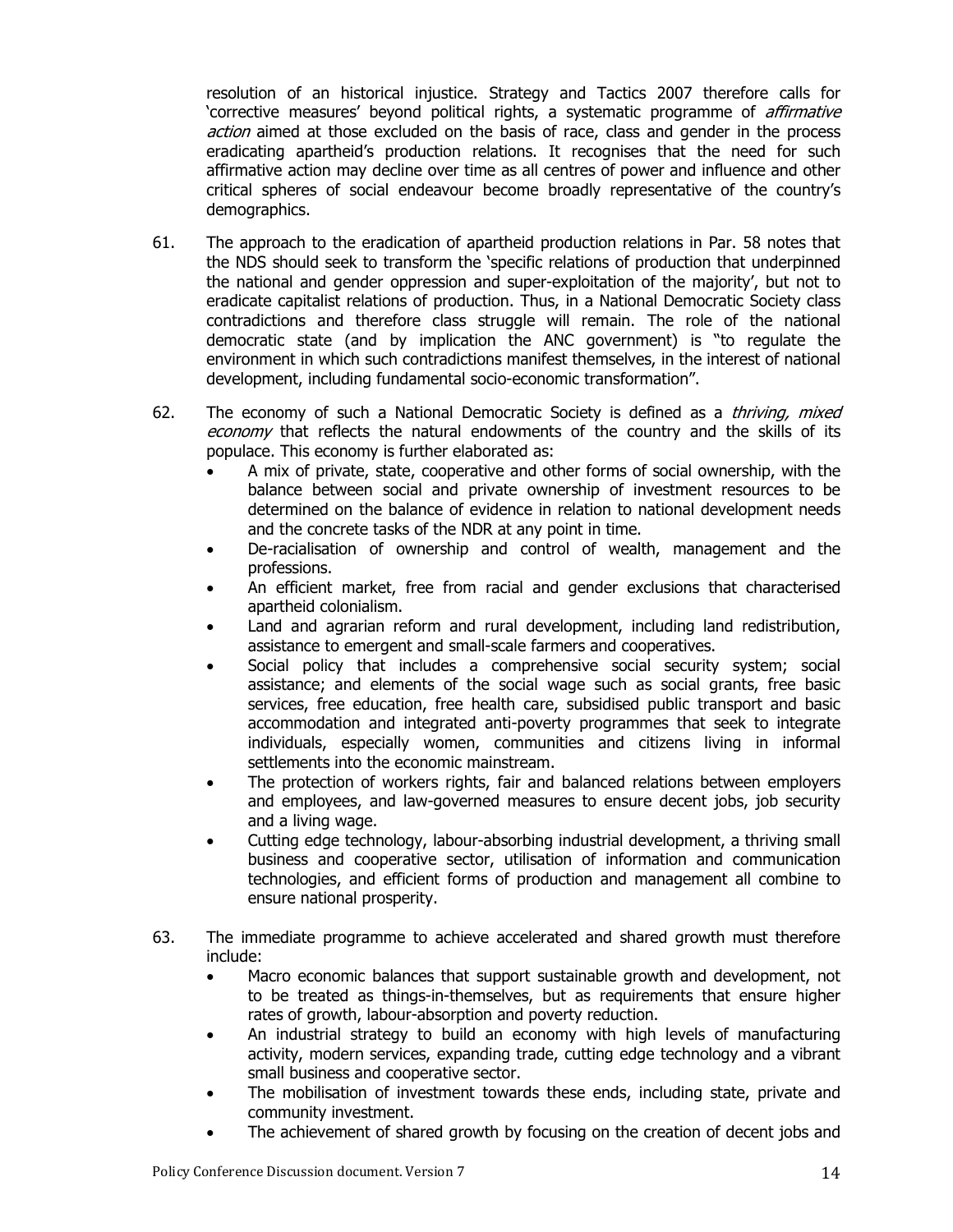ensuring an improving quality of life for workers.

• The implementation of programmes to eliminate economic dualism and exclusion, including specific attention to industries in marginalised communities, rural and agrarian development, access to micro-credit, small business development, public works projects and the promotion of sustainable livelihoods at community and household level. This also requires the intensification of broad-based black economic empowerment programmes, and balanced and sustainable spatial development.

#### **Discussion questions**

- Are we succeeding in building a mixed economy and why the slow process with economic transformation over the last 18 years?
- Does our macro economic and industrial policy support higher rates of growth, labour-absorption and poverty reduction?
- How can our social security system, rural development and food security programmes, small business support, and cooperatives help to build sustainable communities and livelihoods?
- What role should the ANC play to achieve this and what community institutions do we need to make this a reality?

#### **A democratic developmental state**

- 64. For a truly inclusive and prosperous national developmental society to emerge, we need a state that is *developmental* in its objectives and capabilities. A developmental state is defined as a state that develops the capabilities to guide national economic development through fiscal redistribution, mobilisation of domestic and foreign capital and other social partners, utilisation of State Owned Enterprises (SOEs), industrial policy and regulation.
- 65. The uniquely South African developmental state is defined by S&T as a state:
	- with capacity to intervene in the economy in the interest of higher rates of growth and sustainable development;
	- with effective and sustainable programmes that address challenges of unemployment, poverty and underdevelopment with requisite emphasis on vulnerable groups; and
	- that mobilises the people as a whole, especially the poor, to act as their own liberators through participatory and representative democracy.
- 66. Strategy and Tactics therefore singles out the attributes of such a developmental state as follows (a) its strategic orientation premised on people-centered and -driven change and sustained development based on high growth rates, restructuring of the economy and socio-economic inclusion; (b) its capacity to lead in defining a common national agenda and in moblising all sectors of society towards its implementation; (c) its organisational capacity and macro-organisation that is geared towards the implementation of this national agenda of economic and socio-economic development; and (d) its technical capacity to translate broad objectives into programmes and projects to ensure their implementation.
- 67. Thus the ongoing transformation of the state is meant to ensure that these capacities are attained, including through new doctrines, culture and practices, as well as ensuring that the state institutions reflect the demographics of the country. This applies to the public service as a whole, as well as the judiciary, the legislatures and the security forces.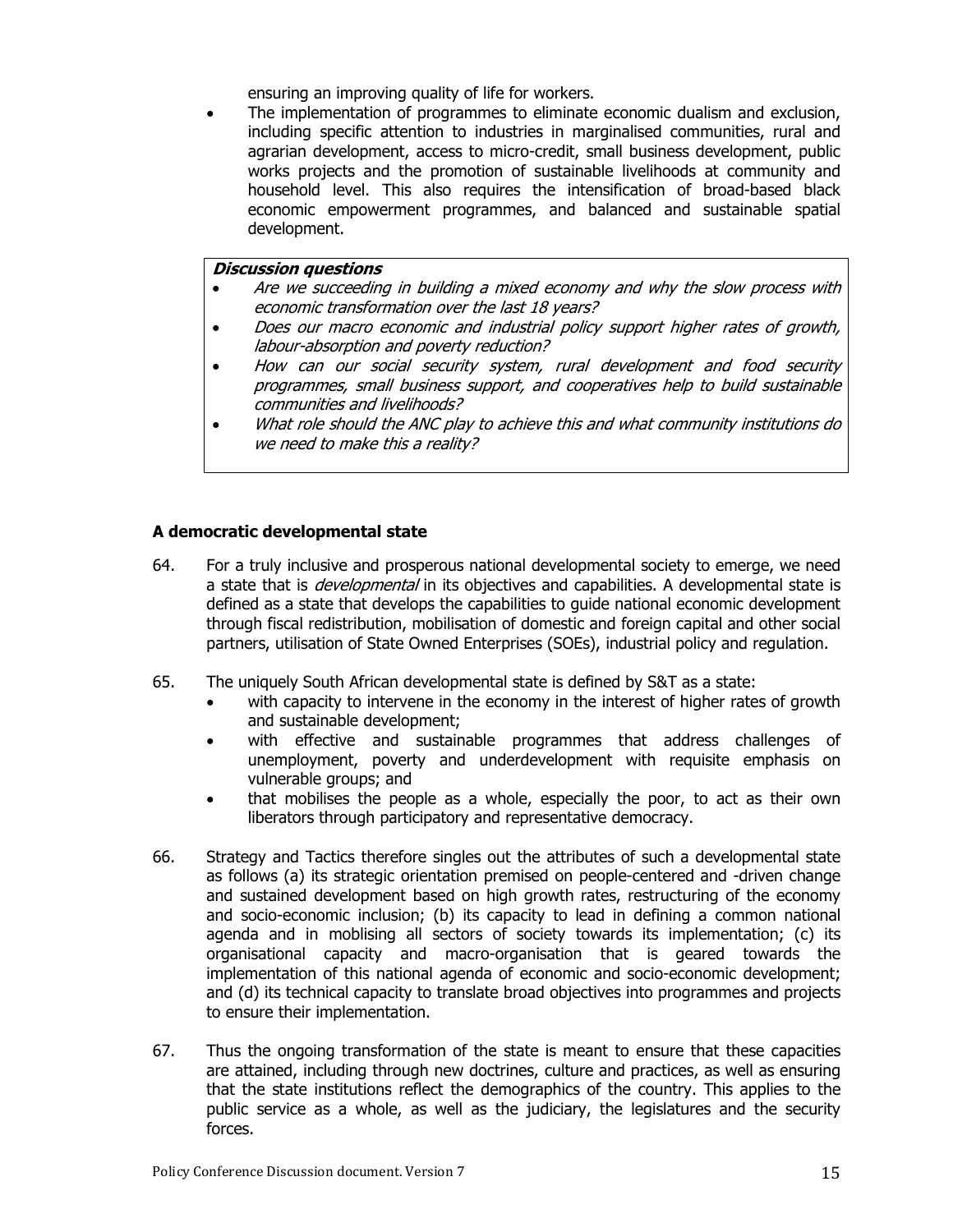#### **Discussion questions**

- What are the strengths and weaknesses of our post-apartheid state, at national, provincial and local level?
- What should inform the relationship between the state and the people, and how do we strengthen this relationship?
- Is it truly developmental in its orientation and what aspects of the capabilities listed in par. 66 should be strengthened?

#### **A democracy with social content**

68. In the concluding paragraph of this chapter, Strategy and Tactics 2007 nails it colours to the mast by stating that the National Democratic Society the ANC seeks to build is "a democracy with social content", which primarily draws from elements of the best traditions of social democracy:

> "The ANC therefore seeks to build democracy with social content. Informed by our own concrete conditions and experiences, this will, in some respects, reflect elements of the best traditions of social democracy, which include: a system which places the needs of the poor and social issues such as health care, education and a social safety net at the top of the national agenda; an intense role of the state in economic life; pursuit of full employment; quest for equality; strong partnership with the trade union movement; and promotion of international solidarity." (Par. 60)

- 69. The characterisation of the National Democratic Society in Strategy and Tactics 2007 lays an important foundation for the discussions we need to have at the Mangaung Conference this year on the strategic direction of the country and our movement into the next Centenary.
- 70. Before we embark on this discussion, we must review the balance of forces since the start of the transition in 1994, as well as in this year of the Centenary.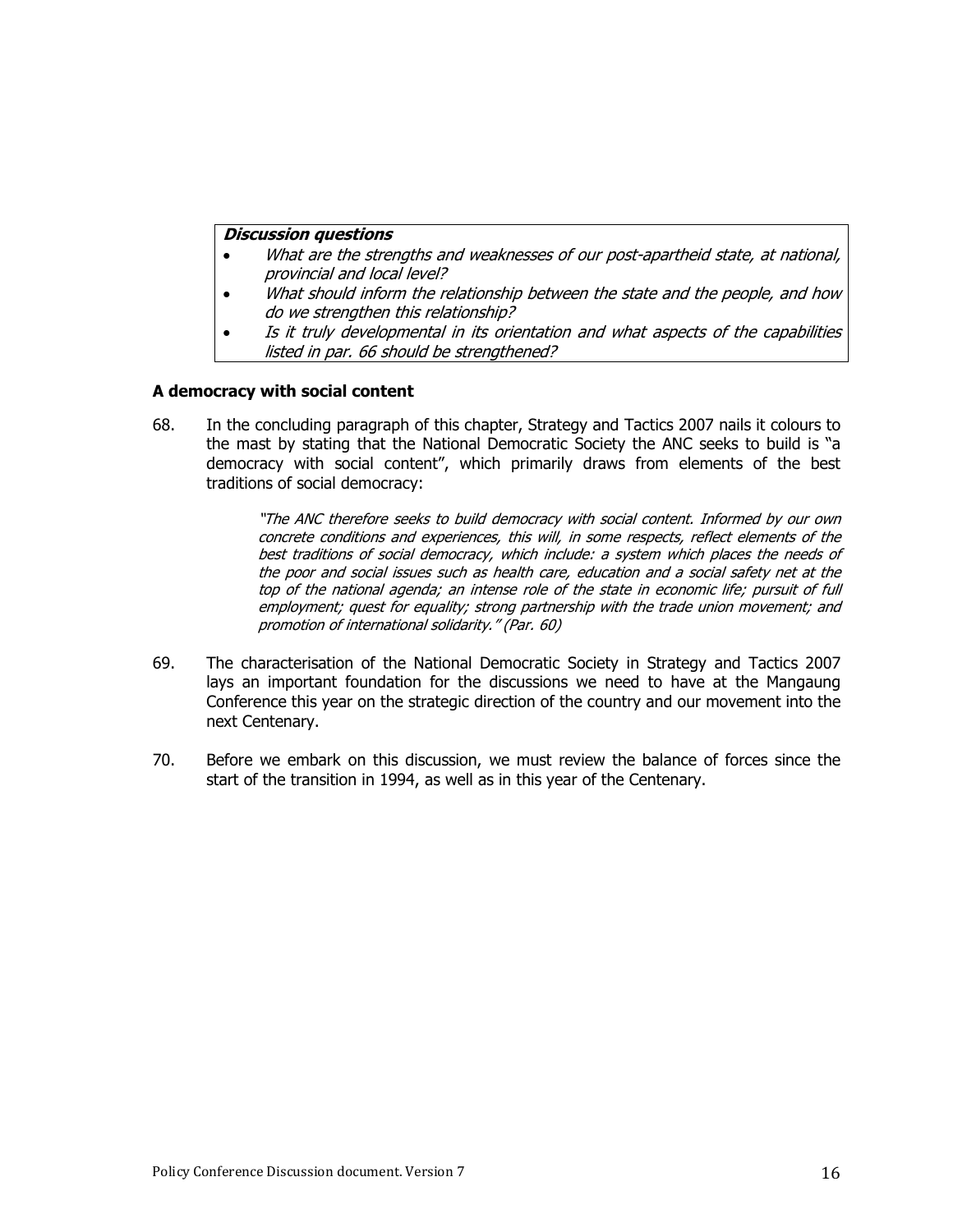# **Part C: THE BALANCE OF FORCES IN 2012**

- 71. We noted in Strategy and Tactics 2007 that the building of a National Democratic Society is a conscious construct (as was the case for the struggle against apartheid colonialism), dependent on conscious action and taking place in global and national conditions that are not of our choosing. As such we have to master the science and art of assessing the objective conditions and subjective factors that, together, provide opportunities and threats that render particular preferred actions possible.
- 72. More specifically, we must understand the terrain on which we need to undertake our Second Transition, in terms of:
	- What are the domestic balance of forces today?
	- Who are the motive forces that must drive this phase? What are their strengths and weaknesses?
	- What other forces in society should we mobilise, and how do we build national consensus around our national vision?
	- What are the forces and tendencies opposed to our programme of socioeconomic transformation, and how do we neutralise or isolate these?
	- What is the global context in which we operate and what opportunities and threats does this context present?
- 73. Finally, are the subjective and objective conditions conducive for a qualitative leap forward in terms of a National Democratic Society? What are the applicable lessons from our political transition?

#### **Drivers of change: the motive forces**

- 74. Strategy and Tactics 2007 articulates the two imperatives that inform our approach to the forces for change in the following manner. The first is the responsibility of the ANC to mobilise all South Africans towards the ongoing transformation of the country. The second is recognition that there are national and social forces within the country that objectively stand to gain from transformation, and therefore should constitute the motive or driving forces for change. At any point in time the ANC has to unite the nation, as well as lead the motive forces. This is the major reason for our conscious decision to remain a liberation movement and not simply become a political party.
- 75. Before 1994, our historical definitions of 'the motive forces' and 'the enemy' were as follows:

"…the liberation movement characterised Africans in particular and Blacks in general as the motive forces of the NDR. These communities were, by law, defined outside of the political system except as servants of white minority domination. In class terms, they were made up of workers and the rural poor, the middle strata including small business operators, and real or aspirant capitalists (S&T, par. 95)

"The liberation movement defined the enemy, on the other hand, as the system of white minority domination with the white community being the beneficiaries and defenders of this system. These in turn were made up of workers, middle strata and capitalists. Monopoly capital was identified as the chief enemy of the NDR. It was also emphasised that apartheid was not in the long-term interest of the white community." (par. 96)

76. Eighteen years into democracy, does this still apply? Strategy and Tactics 2007 notes that although the character of the NDR remains the same, the central task has shifted towards the eradication of the socio-economic legacy of apartheid colonialism, and will remain so for many years. This socio-economic legacy is linked to the basic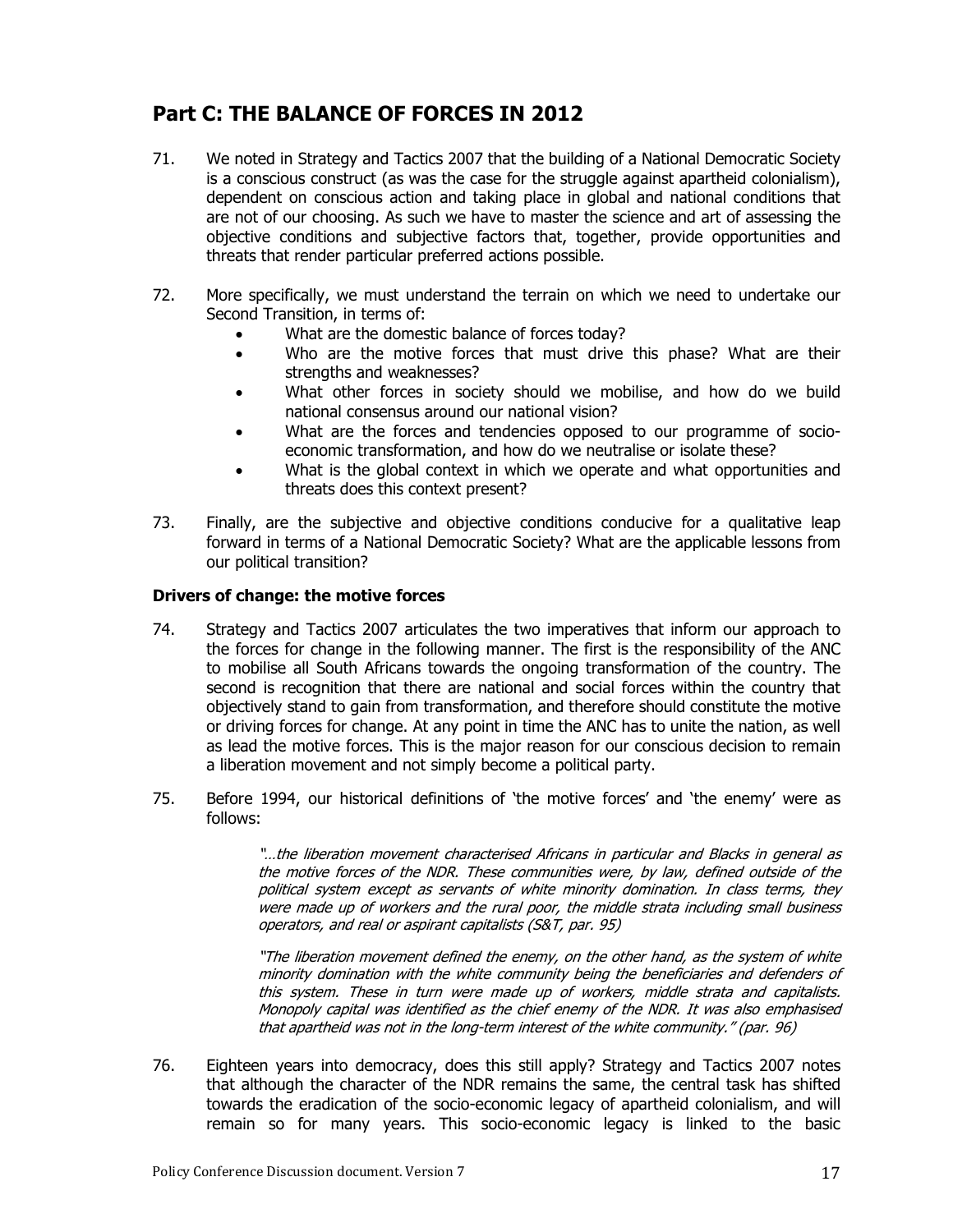contradictions that the National Democratic Revolution seeks to resolve. These contradictions include the national question, the issue of super exploitation, and patriarchal relations.

#### **The national question and socio-economic transformation**

- 77. The contradictions that the NDR seeks to resolve are expressed firstly in national terms, the liberation of Africans in particular and blacks in general. After 18 years of democracy, and in the context of social and economic transformation, the resolution of the national question remains critical.
- 78. The deracialisation of our polity, the extension of basic services and affirmative action have helped to build the confidence of our people that a non-racial and non-sexist state is indeed for them. However, the majority of our people live in townships and rural areas that are economically depressed, and social stratification and inequality within the black community is increasing. The vast majority of poor households remain black, rural and female.
- 79. According to the NPC, the black middle class has grown by 30% by 2005, adding another 421 000 black middle class individuals to SA's middle-income layer, and bringing the black section of the population's share of the middle class to just under one third.
- 80. Black economic empowerment, enterprise development and efforts to build social consensus around deracialising and broadening ownership and control of the economy have had some effects. The Mining Charter, for example, set modest targets of black ownership of 15% by 2009 and 26% by 2014, a 40% representation of historically disadvantaged South African in management ranks, and a commitment from the mining industry to improve mineworkers' housing, literacy and skills. Eight years after the adoption of the Charter, black ownership of the JSE's top 25 mining companies was recorded at about 5% at the end of March 2010 (5).
- 81. Another indicator of the national question and socio-economic progress is income distribution by race. Income of any group includes wages, income from assets (i.e. income from other factors of production, capital, land and entrepreneurship) as well as income from social grants. Table 1 below shows that on average per capita incomes have increased for all groups since 1993.
- 82. In terms of racial distribution of per capita income, African and coloured income levels in 2008 were still only 13% and 22% respectively of white per capita income, compared to 10.9% and 19.3% in 1993. The income gap for Indians has narrowed, with Indian per capita income in 2008 standing at 60% of those of whites as against 42% in 1993 (6). Per capita income of whites, according to the NPC Diagnostic Report, grew by 6% per year since 1995, whereas per capita income of Africans only grew by 2% during the same period.

| Year                                      | White                                                    | <b>Indian</b> | <b>Coloured</b> | <b>African</b> | Average |  |  |
|-------------------------------------------|----------------------------------------------------------|---------------|-----------------|----------------|---------|--|--|
| Per capita income in constant 2000 Rands: |                                                          |               |                 |                |         |  |  |
| 1993                                      | 46 486                                                   | 19 537        | 8 9 9 0         | 5 0 7 3        | 11 177  |  |  |
| 1995                                      | 48 387                                                   | 23 424        | 9668            | 6 5 2 5        | 12 572  |  |  |
| 2000                                      | 56 179                                                   | 23 0 25       | 12 911          | 8926           | 16 220  |  |  |
| 2008                                      | 75 297                                                   | 51 457        | 16 567          | 9790           | 17 475  |  |  |
|                                           | Relative per capita personal incomes (% of White level): |               |                 |                |         |  |  |
| 1993                                      | 100                                                      | 42.0          | 19.3            | 10.9           | 24.0    |  |  |
| 1995                                      | 100                                                      | 48.4          | 20.0            | 13.5           | 26.0    |  |  |
| 2000                                      | 100                                                      | 41.0          | 23.0            | 15.9           | 28.9    |  |  |
| 2008                                      | 100                                                      | 60.0          | 22.0            | 13.0           | 23.2    |  |  |

**Table 1. Per capita personal income by race group** 

Source: from Liebbrandt et al (2010:13)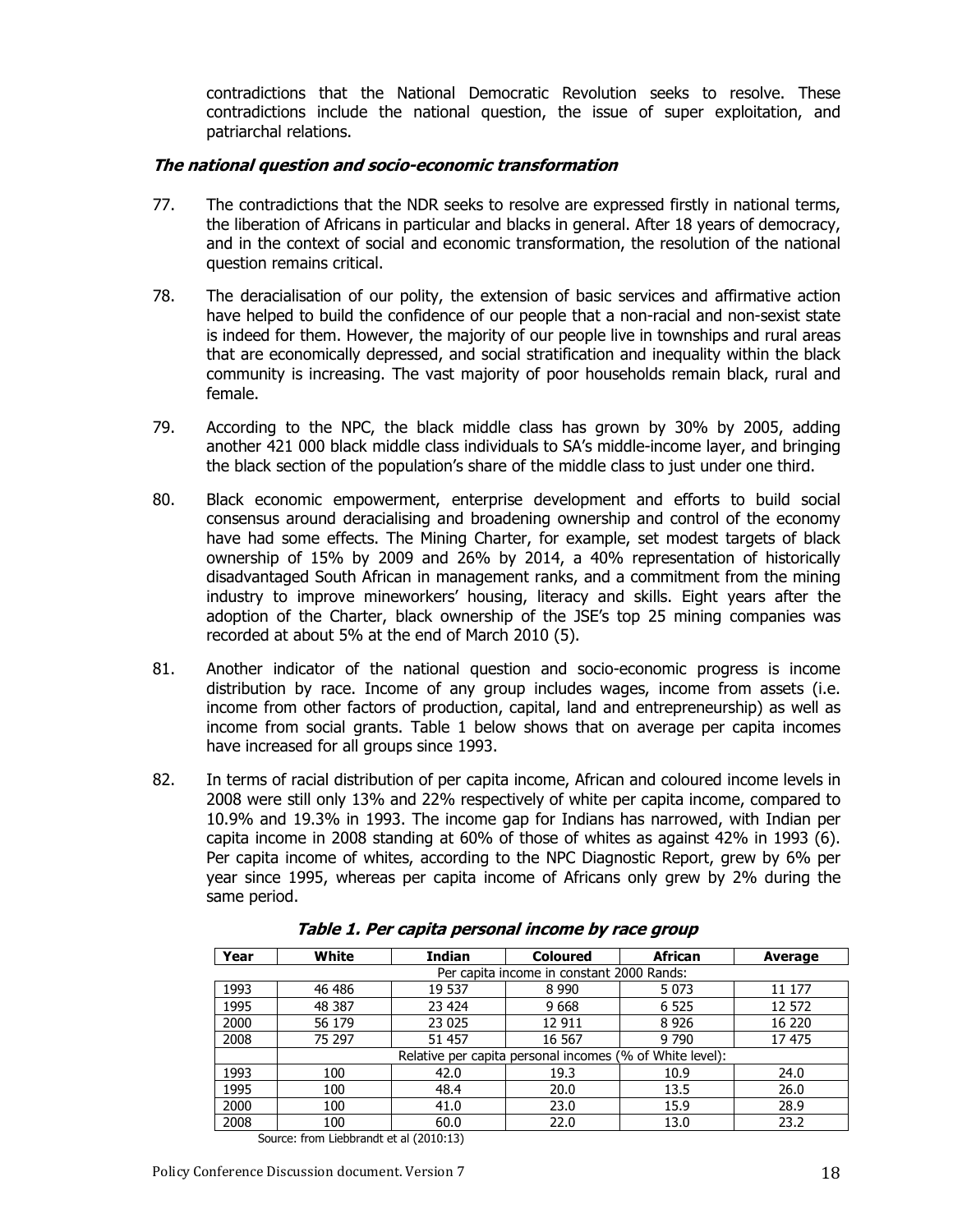- 83. Among the main reasons for slow growth in per capita income among blacks in general are the persistently high rates of unemployment and growing under-employment, and the fact that black income from assets also lags behind.
- 84. The NPC (2010:9) further drew attention to the fact that between 2001 and 2010, per capita income grew by 2% annually, with per capita income falling by 4% during the recession, and thus:

"Other developing countries such as Mexico, Korea and Malaysia overtook South Africa's level of income per capita in the 1980s. If we wanted to achieve a similar per capita income to Poland or Portugal today, it would take 35 years at current growth rates, but if per capita incomes grew by 4 percent annually it would take just 17 years. At our current GDP per capita growth, we would need 90 years to achieve a level similar to the United States."

#### **The working class**

- 85. The Strategy and Tactics defines **black workers** as both employed and unemployed, and urban and rural. Their tasks in this phase of the NDR are to:
	- advance the struggle for quality jobs and job security;
	- build class and national solidarity among all sectors of workers casualised, informal and unemployed;
	- ensure strategic contribution to the building of the developmental state, including socio-economic development, provision of services and facilitating people's participation;
	- direct and expand workers' institutional capital towards national development;
	- engage capital (and the state) in ensuring a national developmental vision that contributes towards thoroughgoing socio-economic transformation;
	- build solidarity with white workers to contribute towards national development and social justice;
	- fight patriarchal relations of production and reproduction that continue to oppress women.
- 86. The black working class is also expected to lead in defining a common national vision and implementing a common programme of action among all the motive forces and the nation as a whole – thus exercising working class leadership.

#### **Discussion questions**

- What have been the major changes impacting on the working class since our transition to democracy?
- The trade union movement and our ally Cosatu are the most important organised formations of workers. What role does the trade union movement play in the process of transformation, and what are its strengths and weaknesses?
- What about the unemployed, those in rural areas and women workers?
- What is the role of the SACP in relation to the tasks of the working class?
- How should working class leadership find expression in the ANC today?
- How should the national democratic state relate to the working class?

#### **The rural poor**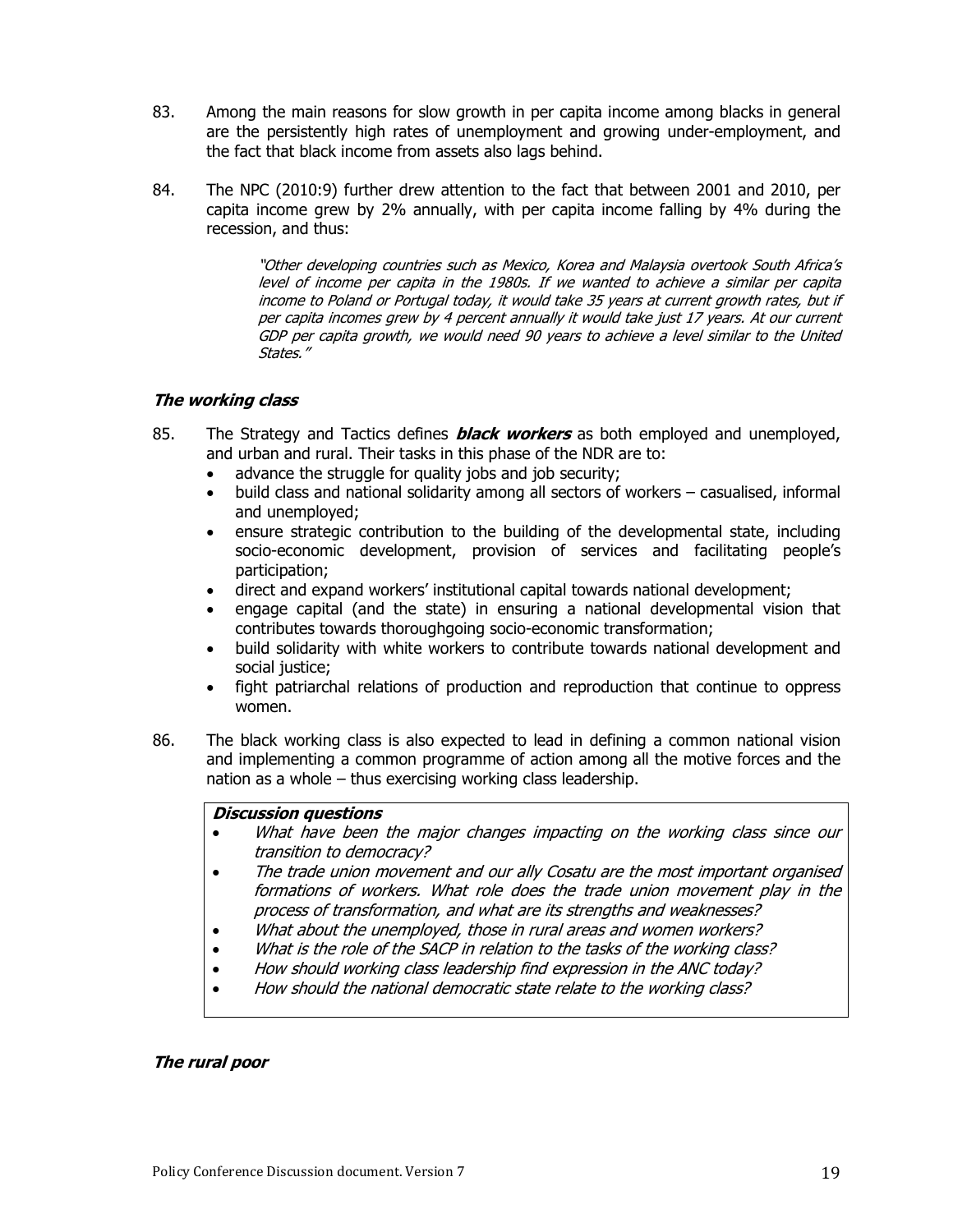- 87. Strategy and Tactics 2007 highlighted the importance of **the rural poor** as part of the working class – mostly unemployed, landless, involved in survivalist farming, or farm workers. They therefore face the tasks of:
	- contributing to defining and implementing agrarian reform, land reform, food security and rural development;
	- enhancing struggles for rural workers' rights, especially farm workers;
	- changing patriarchal relations of production and reproduction that continue to render women second-class citizens;
	- engaging white compatriots to further agrarian and land reform and rural development.

#### **Discussion questions**

- Are our ward based ANC branches rising to the occasion of organising this sector of our people? What other organisations and social forces do we find among this section of the motive forces that we must engage with?
- As we prepare for a centenary since the 1913 Land Act, what is the state of land reform in your region and municipality?
- Our integrated rural development programme emphasises the building of emerging and small-holding farmers. What are the tasks of the Alliance in this regard?
- What are the concrete tasks to build a non-sexist society in rural areas?
- How has the situation of farm workers changed over the last 18 years and what other practical steps are necessary to improve their situation?
- What other forces must we engage to take forward the programmes of agrarian and rural development?

#### **The middle strata**

- 88. As part of the motive forces, the **middle strata** constitute a critical resource of the NDR. They include the intelligentsia, small business operators and professionals. Their tasks are to:
	- use their skills and sectoral location to advance socio-economic transformation;
	- foster progressive intellectual discourse on the values, culture and challenges of our new society;
	- contribute towards equality, human rights and social justice.
- 89. The middle strata broadly, but the intelligentsia in particular, play an important role in shaping ideas and perceptions in society. Their ongoing engagement, and their deliberate recruitment into the movement, should be part of not only influencing this strata, but also ensuring a constant flow of fresh and challenging ideas within the ANC and society.
- 90. A section within this stratum that we should also pay particular attention to are students and young professionals, entrepreneurs and cultural activists. Many of them, having been the first generation experiencing integration in education (at schools and universities), have less of the hang-ups of the older generations, are more confident with a definite global sense and are technology savvy. They are the direct beneficiaries of freedom and our affirmative action policies. The ANC Youth League and the progressive student movement needs to improve its mobilisation of this sector.
- 91. This sector also includes students at universities and futher education and training (FET) colleges, the future professionals, public servants and artisans. The state of the student movement is therefore particularly important. Consideration also needs to be given to the proposals from the ANC Youth League of a more deliberate policy of developing this young cadre, including sending many, many more of them out of the country for further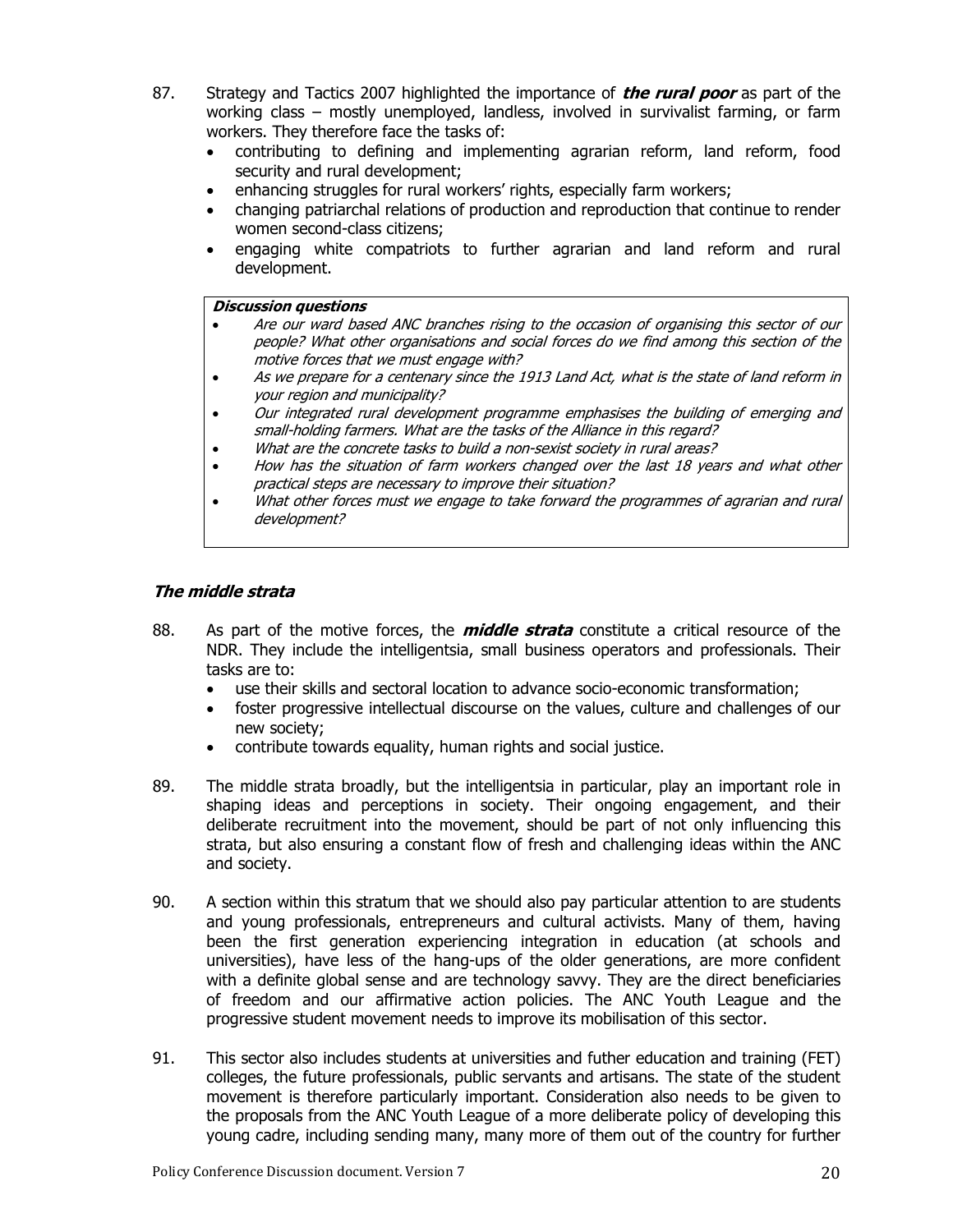studies and experience, something which our bilateral relations with many countries should facilitate.

#### **Discussion questions**

- Is growing the middle class part of our national democratic tasks, and what should be done over the next few decades to further expand this strata?
- A large part of the new middle strata is in the public sector. What role should they play to advance the cause of social transformation?
- Are the core values represented and articulated by different sectors within this strata the values of the National Democratic Society we seek to build, and why is this the case?
- What are the challenges faced by this strata, and is the ANC organised to engage and organise them effectively?

#### **The core of a patriotic bourgeoisie?**

- 92. We have, though in a limited form, expanded the number of emerging **black capitalists** as a product of democratic change and a direct creation of the task of deracialising the economy. Given this objective interest they have been regarded as part of the motive forces. They must therefore contribute towards changing the structure of the economy, adding value to:
	- industrialisation and the development of national productive capacity;
	- research, innovation, productivity, technology and skills development;
	- job creation, labour intensive sectors and local economic development;
	- equality and social justice;
	- regional and continental economic integration; and,
	- South-South economic cooperation.
- 93. However, the dependence of this stratum on white and multinational capital and the state, makes some susceptible to pursue narrow interests, which may not always be in the interest of economic transformation. The last few years have seen fierce debates about our broad-based black economic empowerment strategy (BBBEE). Relevant to this discussion is the fact that many in this stratum may be wealthy, but it is wealth based not on involvement in production and the expansion of productive capacity, but on holding shares in existing companies.
- 94. The development of this stratum is therefore closely linked to locating our BBBEE policies in the context of economic transformation and growth through building companies in the priority and labour intensive sectors identified in industrial policies, and contributing to localisation, technology and skills development, and fixed capital formation.

#### **Discussion points**

- Is this strata organised in a manner that will help take forward these tasks, and are we engaging them to play this role?
- What role should this strata play with respect to white capital and the tasks of developing the productive forces, industrialisation and job creation?

#### **What about the various strata and classes in the white community?**

95. Democratisation and the success of a National Democratic Society are in both the short and long-term interest of white South Africans. This is however not always reflected in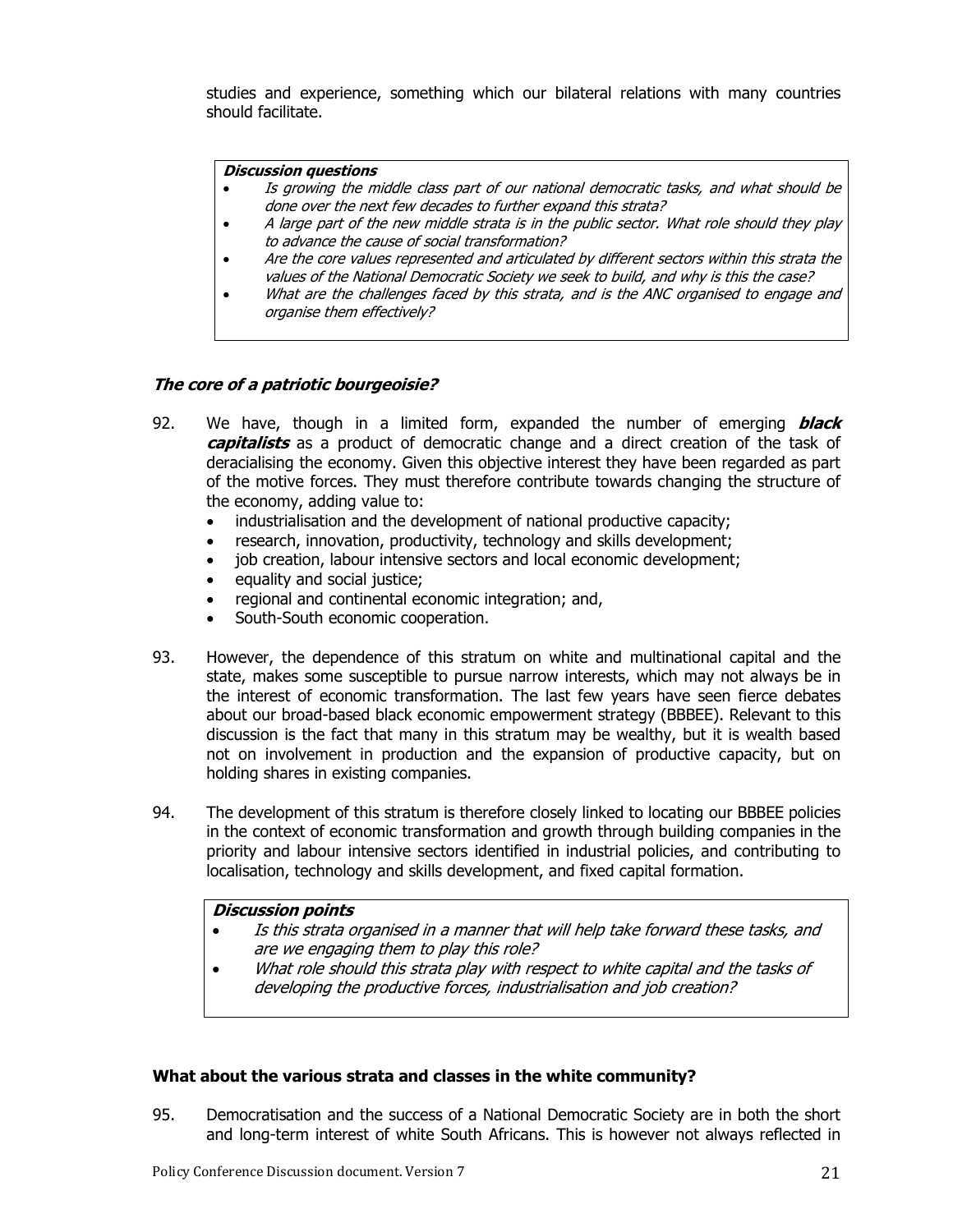their national consciousness or voting patterns, with many still feeling threatened by transformation, actively campaigning against it, underpinned by skepticism about the capabilities of a black government. Some of our own actions and a sensationalist media also play into these perceptions. These contradictions take place in a democratic order. We are therefore no longer locked in mortal combat, but engaging in legitimate discourse and electoral politics.

96. The ANC must therefore continue to engage with various strata and interests within the white community on our national vision.

#### **Our approach to private capital**

- 97. Strategy and Tactics describes the relationship with private (mainly white) capital as unity and struggle of opposites  $-$  of cooperation and contestation  $-$  in the quest to transform the structure of, and grow, the economy.
- 98. Globally whether it is in the Asian developmental states, the social democratic states, or even socialism with Chinese characteristics – in order to achieve a national developmental vision, the participation of private capital is inevitable. Such participation is sought voluntarily through engagement and social pacts, combined with regulation, through allocative capital and through the state leading and directing industrialisation and the development of priority economic sectors, including ownership in one form or another in such sectors.
- 99. It includes challenging and engaging monopoly capital to the extent that they are an obstacle to our national vision (by, for example, blocking new entrants into various sectors of the economy) as well as with regards our quest to build social justice and reduce inequality.
- 100. During our political transition, the National Party as the political representatives of the white ruling bloc was a critical part of the political transition. During a socio-economic transition, white capital will have to be a critical part of consensus on a socio-economic transition. And, as with the political negotiations, they will have their own agenda and tactics, and we will have to engage and struggle to ensure that our vision forms the basis of national consensus.
- 101. This requires an ANC that continues to deepen its understanding of the political economy of the country and the changing nature of capital in South Africa, including the financialisation of companies, the role of trans-national corporations, and the dynamics of different economic sectors and markets (local, national, regional and global) so as to implement appropriate approaches.

#### **Obstacles to transformation**

- 102. Opposition to political consolidation and socio-economic transformation may not only come from various national or social strata and classes. It may also be the result of material (our productive capacity and state of industrialisation, global productive forces, availability of agricultural land) and subjective conditions (e.g. a low-skilled workforce, poor performing education and health systems, or a culture of greed and corruption).
- 103. We must therefore identify and engage with these factors as they relate to the central task of the NDR in the current phase – i.e. our second transition of socio-economic transformation. This is an important part of our analysis of the balance of forces, so as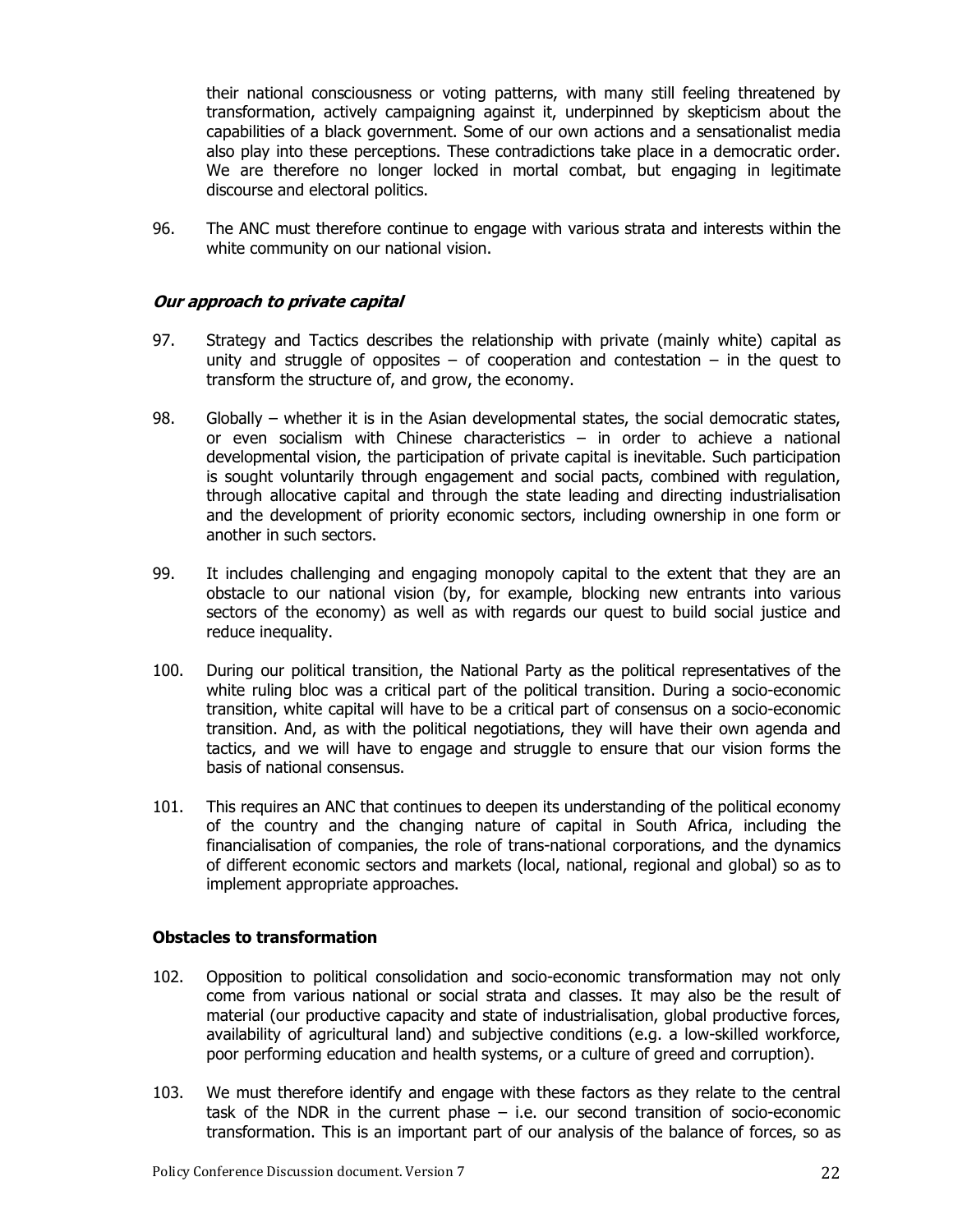to develop strategies that are realistic and aimed at achieving our objectives, even when we have to take mitigating steps.

- 104. The NPC Diagnostic report (2010) explored many of these obstacles. Firstly, it identified a list of indicators of 'societies in decline', noting that these are to various degrees relevant to South Africa today:
	- Rising corruption.
	- Weakening of state and civil society institutions.
	- Poor economic management.
	- Skills and capital flight.
	- Politics dominated by short-termism, ethnicity or factionalism.
	- Lack of maintenance of infrastructure and standards of service.
- 105. More specifically, it identified the following key obstacles to movement forward in South Africa today:
	- Widespread poverty and extreme and persistent inequality.
	- Poor and substandard quality of education for the majority.
	- Poorly located and inadequate infrastructure, which limits social inclusion and faster economic growth.
	- A highly resource-intensive and unsustainable growth path.
	- Spatial challenges that continue to marginalise the poor.
	- An ailing public health system that confronts a massive disease burden.
	- Uneven performance of the public service.
	- Corruption, which undermines state legitimacy and service delivery.
	- South Africa remains a divided society

#### **Discussion points**

• Are we beginning to experience elements of 'a society in decline' as defined by the NPC and why?

#### **Other macro trends**

- 106. There are other macro trends that may not necessarily be obstacles, depending on policy responses.
- 107. *Our youth bulge:* The first is the demographic changes in South Africa. We, like many developing countries, have a youth bulge, meaning that we have a large proportion of young people relative to the overall population. Unlike other developing countries where the bulge usually lasts one generation, ours may stretch over more than one due to the impact of the AIDS epidemic.
- 108. Developing countries have and can reap a 'demographic dividend', because the proportion of the population active in the labour market is large relative to those who are not. A demographic dividend occurs when household dependency ratios are low, income per head rises, allowing for greater investment per capita in social development, the economy and in the household. The demographic dividend is only realised through policies that ensure appropriate levels of education, health and economic participation. If not, the opposite result may ensue – a large population of teenagers and young adults who are unemployed and alienated.
- 109. The situation of young people in South Africa, and particularly of youth unemployment, has been described as explosive. Every year, around a million young people leave or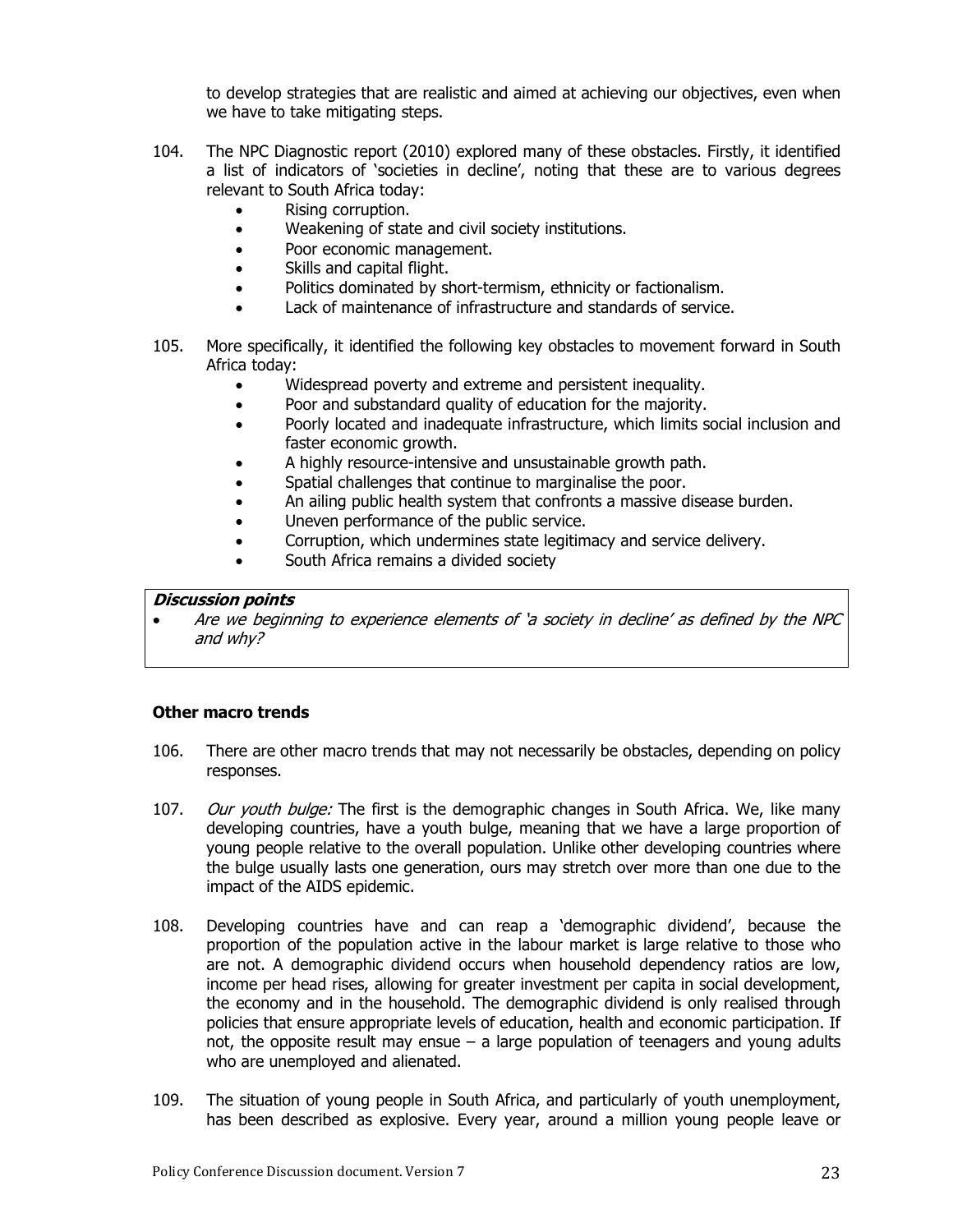drop out of school, and more than half of them are unable to find jobs or further education and training opportunities, and join the ranks of the unemployed or discouraged. And yet, this represents us with a great opportunity, to tap the energy and creativity of the new generations.

- 110. Migration and spatial development issues. Another macro trend described in the NPC Diagnostic Report is that of migration. The challenge of rapid urbanisation is something planners and local and provincial governments deal with on a daily basis. Our focus has been on the challenge this poses to urban and peri-urban areas, but the NPC also noted other migration trends in rural areas, including considerable mobility, the expansion and densification of rural informal settlements, and an emerging trend of rural populations concentrated along transport corridors.
- 111. The challenge this poses for both urban and rural development, and the type of policy trade offs that may be required are also listed in the NPC report. The ANC Youth League, for example, in its 'clarion call' raises the need for us, in addition to our strategies for the current metros and rural areas, to also identify at least nine or ten other secondary cities that we want to develop and grow over the next two decades in a deliberate and planned fashion.
- 112. Apart from inward migration, there is also migration from other countries, including but not exclusively from the African continent. Our migration policy has to situate this in the global, regional and national context, so that we develop sustainable and cooperative approaches with other affected countries.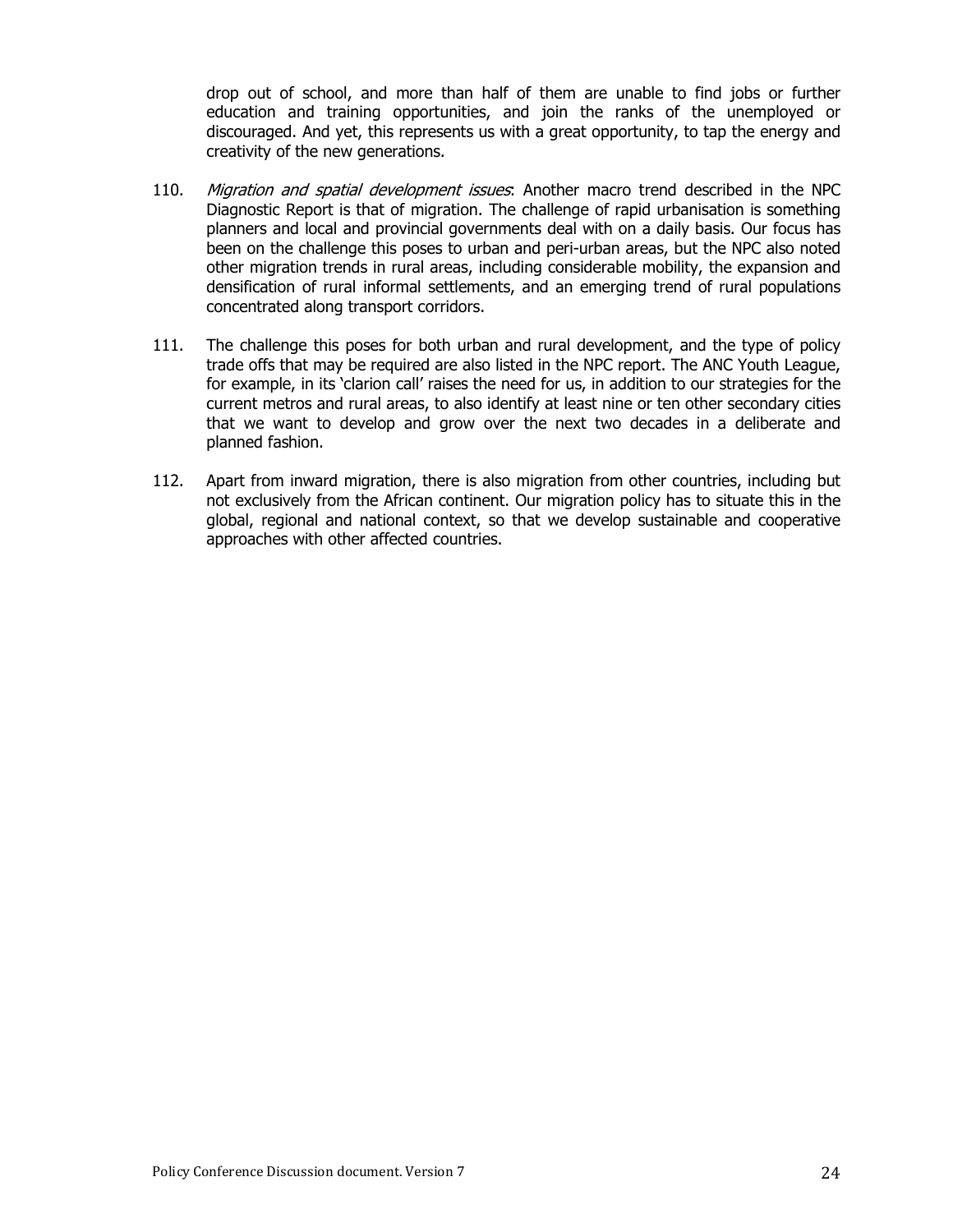# **Part D. THE GLOBAL CONTEXT OF OUR SECOND TRANSITION**

#### **An internationalist movement**

- 113. Strategy and Tactic notes that from its inception the ANC evolved as part of the progressive forces in the world in the struggle against colonialism, racism, poverty, underdevelopment and gender oppression. It contributed towards the progressive forces, as well as learning from other struggles and experiences. The movement contributed to the modern-day narrative of revolution: participatory democracy, gender equality, human rights, social justice, non-racialism, freedom, self-determination and human solidarity.
- 114. While the ANC was formed as an organised political response of the Africans to military defeat in their disparate wars of resistance to colonial conquest, its founders soon came to the recognition that the anti-colonial struggle in Africa was part and parcel of the world-wide struggle for a peaceful, just, equitable and humane world. During the century of its evolution, the ANC became a champion of progressive internationalism and a disciplined force of the left on the African continent.

#### **Globalisation**

- 115. South Africa started its political transition in 1994 in the midst of a new era of globalisation. This era is characterised by a global economy that had the following central features (7). Firstly, it was kick-started by breakthroughs in new technologies (micro-electronics, computing, telecommunications, optic-electronics and biogenetic engineering) and secondly by informationalism made possible by these technologies. Used together or in combination, these technologies (and the advances in transport) raised knowledge and information to a new and central position in the historical development of capital. As a result, core economic activities became internationalised, such as financial markets and highly mobile capital, high value-added exports, transnational corporations (TNCs), science and technology, and the markets for high skilled labour.
- 116. The structure of global production also changed, with corporations becoming transnational, by outsourcing production, in the process producing a single product from different components manufactured in different parts of the world. Thus globalisation refers to a set of processes that makes parts of the world increasingly integrated, with interdependent firms, production is linked on a global scale, there is a dramatic increase in trade, and national economies are linked.
- 117. These developments in the global economy, however, should not only be described simply in terms of economic integration. What has also occurred is a 'qualitative shift in the mode of social organisation', with speculative finance capital using globally uniform indicators of creditworthiness to decide which firms and governments can borrow money and on which terms, with enormous power not only in transnational corporations, but in what is called a 'new global ruling class'.
- 118. The changes in the global economy and social organisation also took place in the context of and were shaped by the hegemony of the ideological paradigm of neoliberalism. In part a response to Keynesian economic thinking, but building on earlier liberal theorists, neoliberalism proclaims a fundamentalist faith in the efficiency of markets. Therefore its policy prescripts are liberalisation, free trade and a limited role of the state. Only what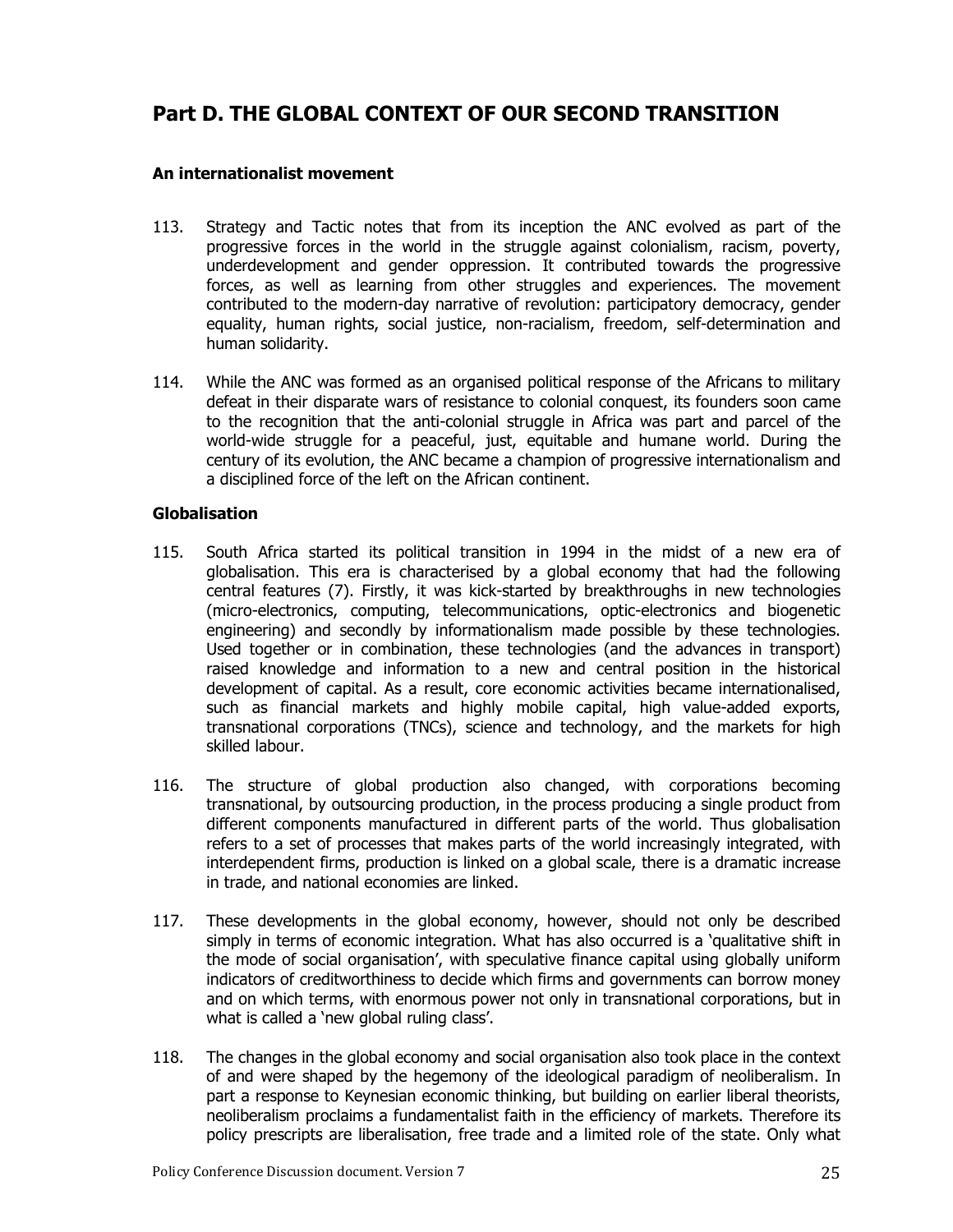has efficiency has value, with the market and its 'laws' as the sole criteria for efficiency. All other ethical criteria are devalued as inefficient. Neo-liberalism is therefore grounded on the radical rejection of all other alternatives; problems with the impact of its prescripts are not because of its assumptions, but because of implementation deficiencies. Thus "if there is unemployment and social exclusion, if there is starvation and death in the periphery of the world system, that is not the consequences of the deficiencies or limits of the laws of the market; these result rather from the fact that such laws have not yet been fully applied" (8). Thus states (especially in the developing world), according to this paradigm, have no alternatives but to play by 'global rules' determined by the powerful; their autonomy is restricted and their policy options limited.

- 119. A recurrence of crisis in the global system (Asia, followed by Argentina) and evidence from the Asian developmental states, as well as the rise of the so-called antiglobalisation movement and work by progressive intellectuals worldwide, have challenged this hegemony throughout the last two decades.
- 120. South Africa's transition took place at the height of this paradigm, a paradigm that influenced, shaped and constrained our policy choices.

#### **Discussion questions**

- How have globalisation and our integration into the global economy impacted on our country? What are the positive and negative elements of this process?
- What do we have to do over the next three to five decades to ensure that South Africa are able to make use of the opportunities in the world, as well as mitigate the disadvantages of globalisation?

#### **A crisis of capitalism?**

- 121. The ANC marks its first centenary in a period in which the world is experiencing profound and potentially seismic shifts. These developments include a multiple crisis unfolding in the heart of the global capitalist economy, the USA and Eurozone; a major shift in global production and consumption that is the driving force of the dramatic rise of the developing economies; growth in the global population; and potentially catastrophic environmental degradation and climate change.
- 122. Let us first examine the multiple crises of modern-day capitalism. The ANC was born into a world dominated by rampant western imperialism, saw the rise and fall of socialist states, and came into power in an era of triumphalist neo-liberal capitalism. At the start of its second century of existence, capitalism is going through multiple crises – financial, economic, systemic, intellectual, ecological and moral. Capitalism faces a "civilizational crisis" of unprecedented proportions. What do we mean?
- 123. In his 1956 treatise, "*The Anti-capitalist Mentality*", Ludwig von Mises propagated this argument around the "civilizing mission" of western capitalism:

"The characteristic feature of modern capitalism is mass production of goods destined for consumption by the masses. The result is a tendency towards a continuous improvement in the average standard of living, a progressing enrichment of the many. Capitalism deproletarianizes the 'common man' and elevates him to the rank of 'bourgeois'…It is the ascension of the multitude in which the radical social change brought about by the 'Industrial Revolution' consists. Those underlings who in all the preceding ages of history had formed the herds of slaves and serfs, of paupers and beggars, became the buying public, for whose favour the businessmen canvass. They are the customers who are 'always right', the patrons who have the power to make poor suppliers rich and rich suppliers poor".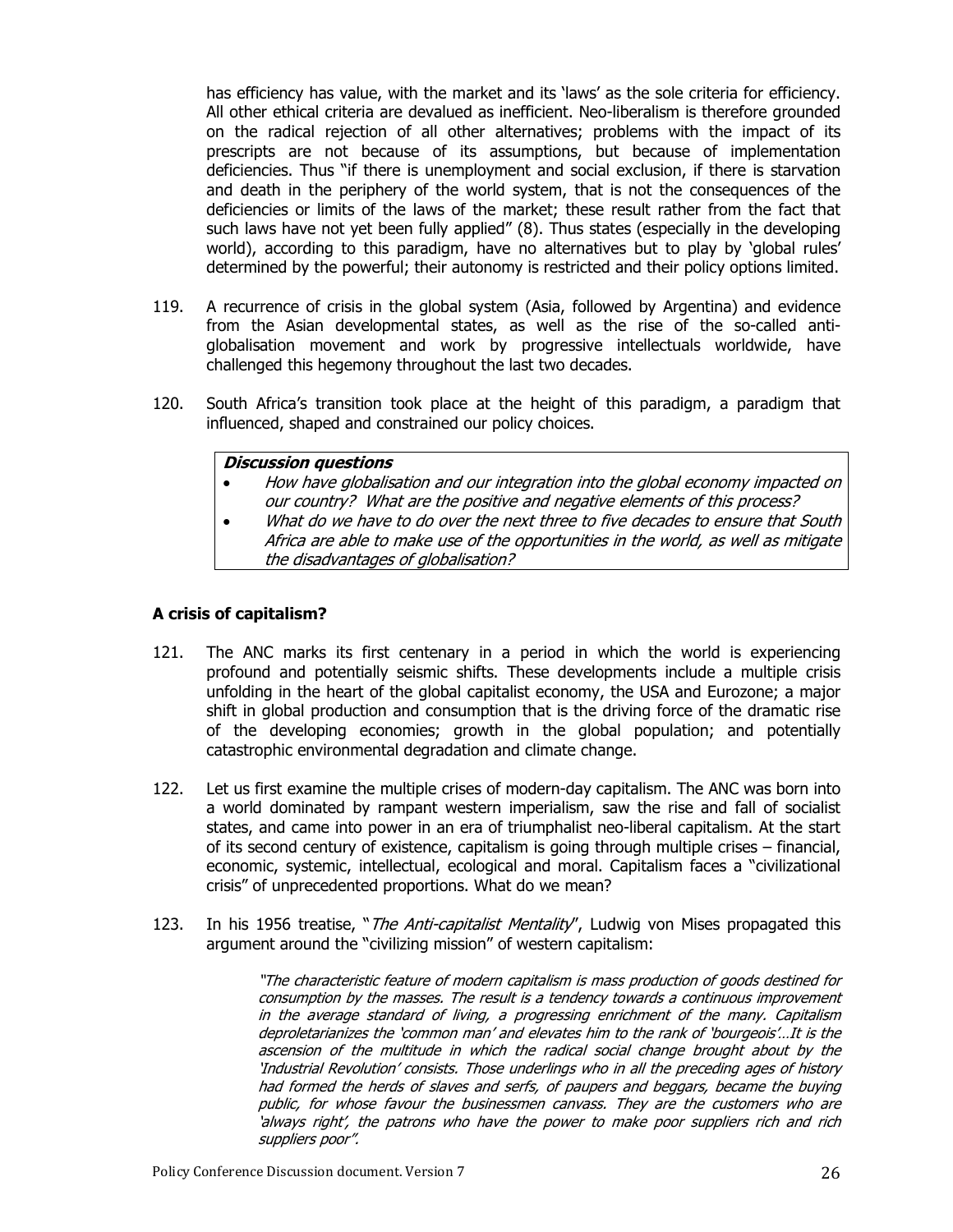- 124. During the 19<sup>th</sup> and 20<sup>th</sup> centuries, capitalism was presented as the best and most efficient and rational way of organising society and ordering social and economic relations in line with changing human needs. The major advances in culture, science, technology and general improvement in standards of living have been attributed to the dynamic nature and 'civilizing mission' of capitalism. Any critique of the logic and limits of capitalism was countered with all arsenals and by all means necessary. The collapse of 'existing socialism' and the end of the Cold War in the late 1980s was hailed as the irreversible triumph of the capitalist system. According to Francis Fukuyama (The End of History and The Last Man, 1990), the 1990s marked a historic era in which capitalism had established itself, irrefutably, as the optimum mode of social and economic organisation that held better prospects for human progress.
- 125. However, the first decade of the  $21^{st}$  century represents a different reality. Neo-liberal capitalism faces a new and deeper crisis. The triumphalism of the last two decades of the  $20<sup>th</sup>$  century has faded and a new period of uncertainty and vulnerability has begun. Public debates about whether capitalism will survive the current crisis abound.
- 126. The G20 leaders issued a statement after their Summit in April 2009 that captured the situation as follows:

"We face the greatest challenge to the world economy in modern times; a crisis which has deepened since we last met, which affects the lives of women, men and children of every country, and which all countries must join together to resolve. A global crisis requires a global solution."

127. The World Bank's most recent Report on Global Economic Prospects (January 2012), paints a very dire picture of the past year:

> "The global economy is at a very difficult juncture. The financial system of the largest economic bloc in the world is threatened by a fiscal and financial crisis that so far eluded policymakers' efforts to contain it. Outside of Europe, high-income country growth, though strengthening, remains weak in historical perspective…These are not auspicious circumstances, and despite the significant measures taken, the possibility of a further escalation of the crisis in Europe cannot be ruled out. Should this happen, the ensuing global downturn is likely to be deeper and longer-lasting than the recession of 2008/2009 because countries do not have the fiscal and monetary space to stimulate the global economy or support the financial system to the same degree as they did in 2008/2009…No country or no region will escape the consequences of a serious downturn."

128. The combined impact of the global financial crisis, the food and fuel crises, the effects of global warming, the increasing militarisation of UN interventions and simultaneous rise of extremist movements and demographic shifts has far-reaching implications for humanity. Human survival, progress and security stand at the crossroads. Thus there is an emerging consensus across the world about the need to return to notions such as 'shared growth' and 'regulated markets', which were obliterated by neo-liberalism. The chronic and unprecedented nature of the current global crisis is widely acknowledged.

#### **The developing world**

129. What is happening in the developing world? What are the implications of the shift in global production and consumption away from the developed western countries to the developing world? What are the long-term implications of this shift?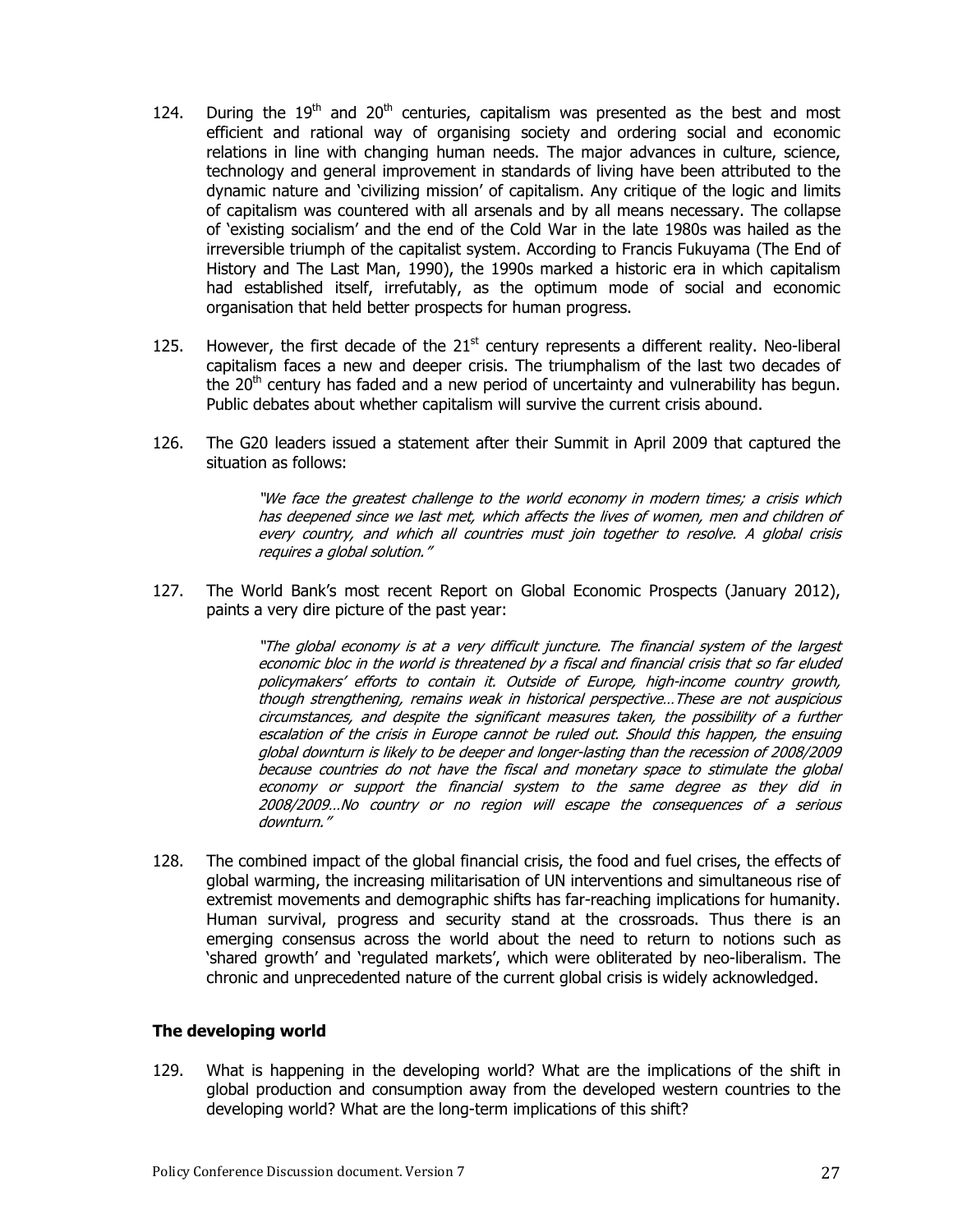- 130. There is a major shift in economic and political power towards emerging economies that have formed an economic bloc composed of Brazil, Russia, India, China and, recently, South Africa (BRICS). The BRICS countries have the following potential and power that will have a decisive impact on the future:
	- These countries already hold 41% of global foreign exchange reserves.
	- By 2030 (if not earlier), BRICS countries will rival G7 in the size of their economies. China will become the largest economy, the US will fall second and India will be third. Brazil will overtake Japan as the fourth. Already, China has overtaken Japan in 2010 and Brazil has overtaken both the United Kingdom and France much earlier than expected.
	- New companies from BRICS countries are taking their place as players and leaders. Sixty-two of the Fortune Global 500 companies are from BRIC countries, especially state-owned companies in the energy, telecoms and financial sector.
	- Forty-three percent of the world population already resides in the BRIC countries, excluding South Africa. The new workforce  $-$  younger and more skilled  $-$  is going to come from the developing world due to the ageing population of Europe and the US.
- 131. The hegemony of the Bretton Woods prescriptive paradigm is therefore not as rock-solid as it was during the start of our transition. This has been in part as a result of evidence from Asia countries about the role of the developmental state in driving their economic miracles; in part because of the emergence of the anti-globalisation movement and expressed in the movement of movements, the World Social Forum; and finally because of the worst global crisis since the Great Depression. This has also seen the emergence of other concepts such as 'state capitalism' to describe alternatives to the dominant Western models of capitalism.
- 132. In our lifetime, we are therefore witnessing seismic shifts in global economic and political power relations. The transition to a world dominated by economies other than western industrialised countries is underway. Thus, the West can no longer unilaterally determine the global economic (and therefore also the political) agenda. The G8 has to large extent made way for the G20, contributing towards greater multi-polarity.
- 133. We should however be careful about not overstating the potential impact of these economic shifts on global geopolitics. While economic power may be shifting, the US military strength is still greater than the next 10 powers combined. We will therefore continue to have strong elements of uni-polarity, even in the context of an unfolding multi-polarity.

#### **The state of the left and global progressive forces**

- 134. These developments have opened greater space for progressive alternatives, but much of the global left have either abandoned left projects and ideas after the collapse of the Soviet Union (or chosen the path of Third Way-ism), or have been slow to make use of the space and provide alternative visions. Our assessment of the Socialist International should also be informed by this search for global progressive alternatives.
- 135. What is particularly baffling is that the European left has been losing elections more comprehensively than ever before in the midst of the global economic and financial crisis – there is a meltdown of the left all over Europe during the recent financial meltdown. Rightwing parties have been the beneficiaries of the current crisis. The disarray in the left is a result of the intellectual and moral vacuum created by the absence of a robust and compelling alternative to neo-liberalism.
- 136. The most vocal alternatives, if not entirely coherent, come from the counter-hegemonic, social and union movements. These movements, although clear that they struggle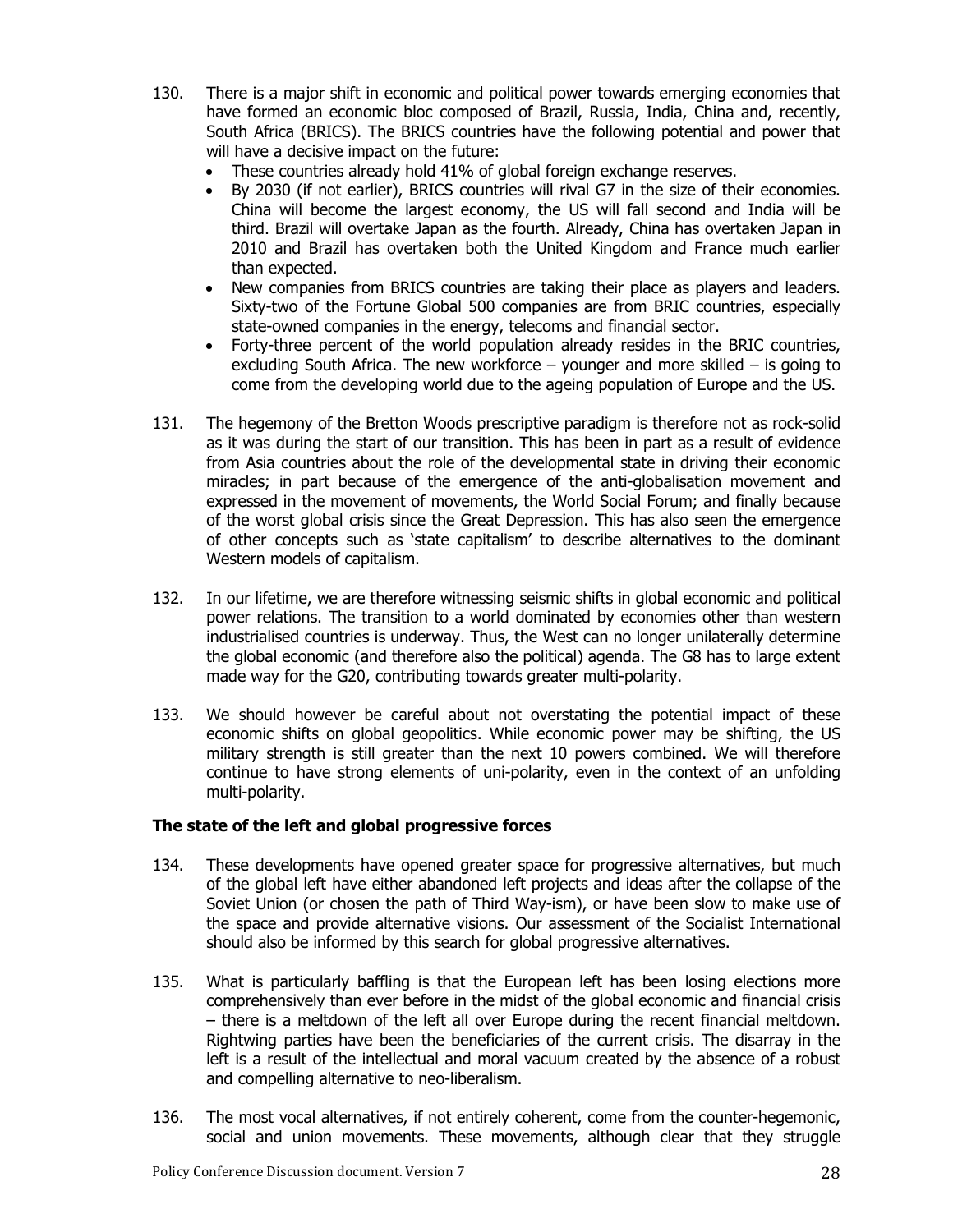against neo-liberal globalisation, in themselves are not clear whether it is a struggle against a form of capitalism or capitalism in general (9). What is further interesting about these global counter-hegemonic movements is that they represent a break with (Western) left traditions: although they include movements from the North, their orientation is South-facing; they do not comfortably conform to the traditional Left/Right ideological divide (often as skeptical of social democracy as they are of Marxism); their theoretical foundation is based on the concept that there are always alternatives – hence their positioning as counter-hegemonic.

#### **Discussion questions**

- The shifts that are taking place in the world (economic, demographics, technology), as well as the continuities (e.g. global inequalities, Africa's marginalization, environmental degradation) – how will this impact on humanity and peoples in developed and developing countries over the next few decades?
	- Who are the progressive forces in the world today, and what responses do we as part of those forces have towards ensuring a better and just Africa and world?

#### **Globalisation's winners and losers**

- 137. There are three other themes worth mentioning emerging from the debate about globalisation. The first arises from the analysis of globalisation's 'winners and losers', that once again brings focus to the issue of inequality, not only between nations and regions, but within countries, developed and developing alike. There is general agreement that the world has the productive capacity and resources to meet the basic needs of the current global population, yet there remains the fundamental issue of the distribution of the spoils.
- 138. We have therefore seen a renewed focus on 'social cohesion', the need for mitigating factors in the face of inequality as well as the debate about redistribution policies. The global financial crisis, with its exposure of the excesses of those at the top, who then expect ordinary tax-payers to bail them out while they continue to evade taxes, has raised this matter even sharper. South Africa needs to be part of the community of nations that contribute towards finding solutions to this vexing issue of inequality.

#### **A new lost generation?**

139. The second is the impact of globalisation on young people. While technology has opened the world to the new generations of young people in developed and developing worlds alike, successive ILO Global Employment Trends for Youth reports have drawn attention to the ever worsening employment situation of young people, with one in three between the ages of 18 and 24 unemployed, and the rate of youth unemployment remaining consistent at three times that of the rate for adults. The global youth employment rate has dropped 8% over the last twenty years (1991-2011). In the developed world, with youth constituting one out of every four of the long-term unemployed, they are now talking about a 'lost generation'.

#### **Globalisation as a gendered phenomenon**

140. Globalisation affects men and women differently and the socio-economic changes it brought about also affects the power relations embedded in patriarchy (10). In this regard, the following trends are highlighted. The first is the feminisation of labour over the last twenty years, with large numbers of women entering paid employment. In developing countries, with increased urbanisation with its resultant shifts in family and household structures; greater informalisation and flexibility of employment and shifts towards services, larger numbers of women have been entering the labour market. This is in addition to the unpaid and subsistence work women provide in the family and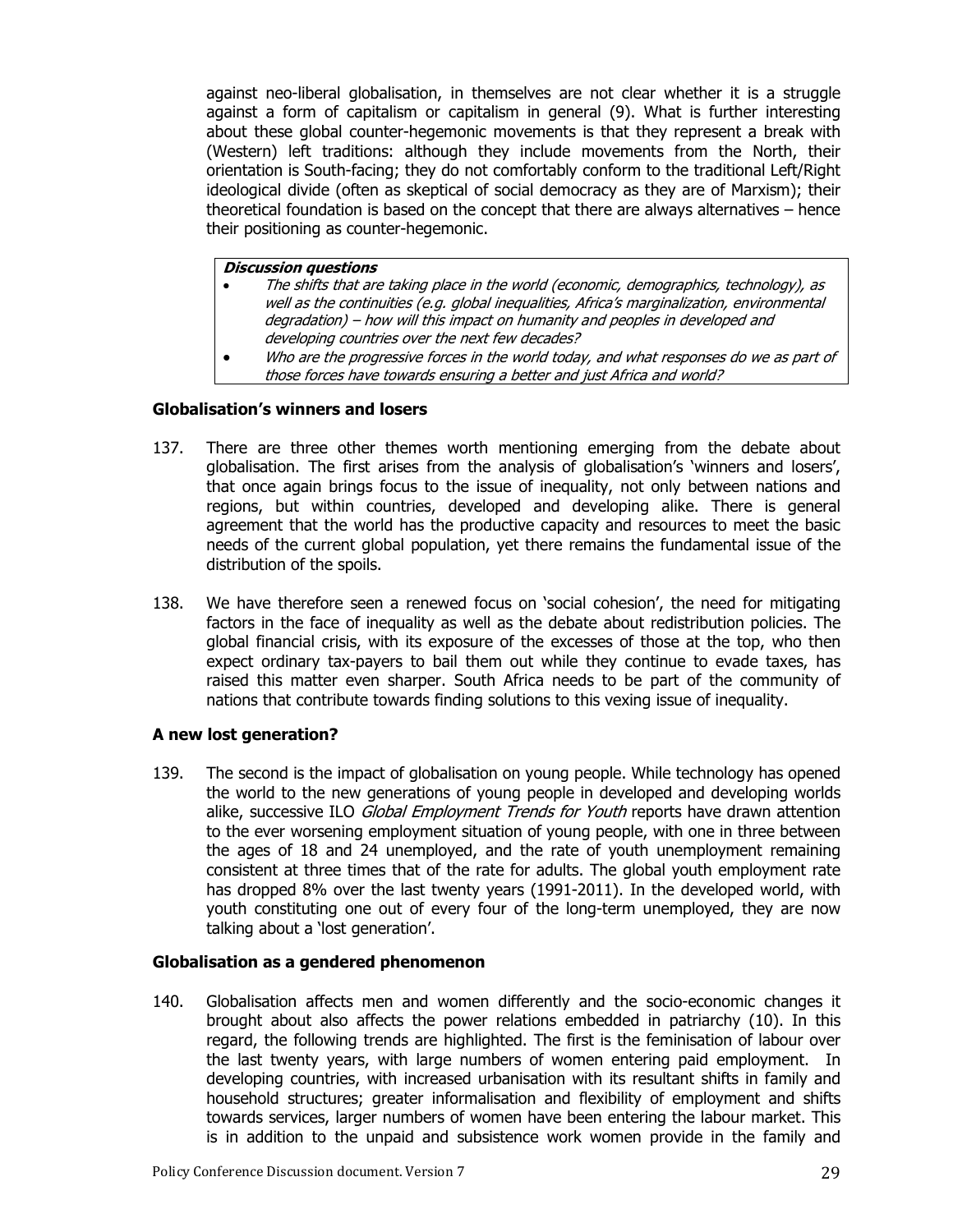community. Employers deliberately seek to employ women workers because they are seen as more docile than men, they are paid lower wages, work in worse conditions and with much greater job insecurity.

- 141. The second trend is the feminisation of poverty, 70% of the world's poor are women, and they are likely to stay poor, adding to the cycle of intergenerational poverty. As Mary Hawkesworth shows (11) "the reduction in the number of state employees affects women disproportionately as they tend to be the ones working in social welfare agencies, schools and hospitals. At the same time, the parts of the state that are not negatively affected by privatisation tend to be male dominated: police, military, commerce and finances. In this sense, structural adjustment policies contribute to a 'regendering of the state' on the basis of male privilege. Additionally, the loss of jobs in the formal (formally contracted and paid) economy tends to push women into the informal sector (informalisation) with low pay and no recognition."
- 142. The final trend is that of women and migration, which this quote from Hawkesworth illustrates: "[S]ome 60 million women, drawn predominantly from poor nations, constitute a mobile labour force criss-crossing the globe in search of livelihood. Certain migratory circuits have been well-mapped: South Asia to the Middle East, former Soviet states to Western Europe, Mexico and Central America to Canada and the United States, and Africa to Europe." These migrants are usually employed as domestic workers, care workers or sex workers, because of what Ehrenreich and Hochschild (12) call the 'care deficit.'

With the increase of women in the workforce in richer countries, someone else has to take on the care they can no longer perform. This care deficit is the pull factor that attracts migrant women to core countries. At the same time, the care deficit exists because, as women took on jobs outside of the house, men have not increased their participation in housework. On average, a woman still spends 15 hours more than a male partner on housework, not counting childcare. In this sense, the availability of migrant women has not only allowed women in wealthy countries to join the workforce (they have already done that for both personal and economic reasons), but it has allowed men to not take on their share of housework (13).

- 143. South Africa with its history of domestic workers is no stranger to this 'care deficit.' White and middle class women are able to enter the labour force, because they employ mainly black domestic (and female) workers who take care of housework and children. At the same time, it allows men of all races and classes not to take on their share of housework and childcare, and thus therefore leaving the reproductive aspects of gender relations largely untransformed.
- 144. Thus while the first waves of the feminist and women movements have seen advances globally in terms of greater awareness of women's and gender issues reflected in policy and legal reforms, globalisation has added new dimensions and there has been a global backlash (including in South Africa). This backlash has taken the form of a return to 'family values' of the religious and cultural right. More fundamentally, despite increasing labour market participation of women, very little has changed in terms of patriarchal relations of production and reproduction. All countries across the globe report widespread feminisation of poverty and inequality and persistent gender disparities in income and ownership, to the extent that it was a conservative government in Norway that had to introduce forced quotas for company boards.
- 145. Despite these challenges, the Beijing movement continues to provide a focus for women's and gender struggles across the globe, with the women's organisations and movements from the South, including Africa, making important strides, as reflected in the adoption of gender policies guiding SADC and AU institutions and countries.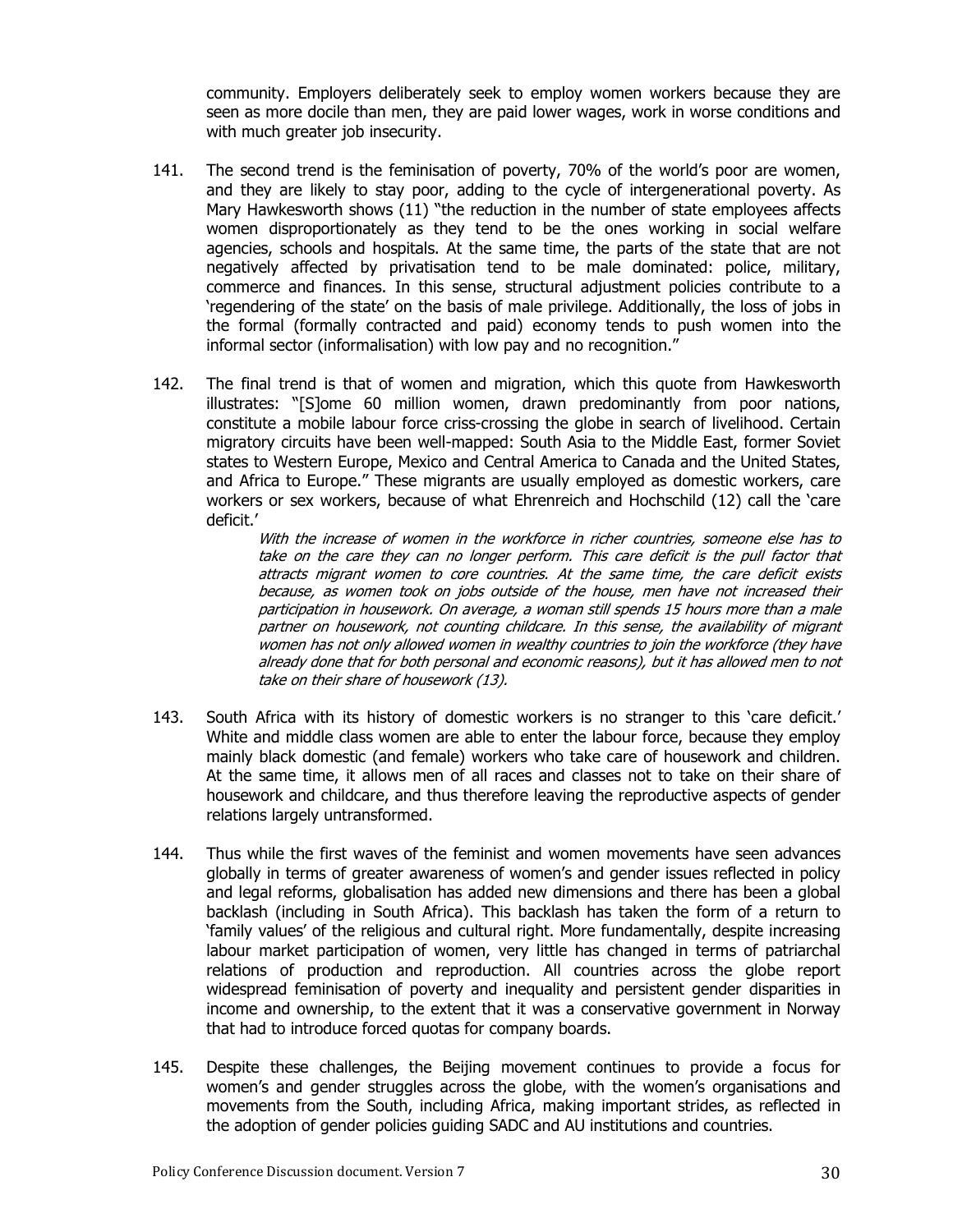#### **Discussion questions**

- What impact do the growing youth population of the world and their increasing economic marginalization have in different regions of the world, what should be done about this? What other issues impact on young people and what are the responses and state of the continental and global youth movement today?
- The gendered impact of globalisation is both changing and consolidating patriarchial relations, what are the responses and state of the women's movement on the continent and globally?
- The Gender discussion document traces the achievements and challenges in South Africa to transform gender relations, what are the key aspects in the next few decades to make decisive progress towards building a non-sexist South Africa arise from this?

#### **Prospects for the regeneration of Africa in the 21st century**

- 146. What are the implications of the global balance of power for Africa and what prospects are there for Africa's regeneration in the new century?
- 147. At the beginning of the last century, African intellectuals and leaders articulated their own perspectives on the future of the African continent. Despite the spectre of colonial conquest, such perspectives were extremely far-sighted and eternally optimistic. In his 1906 seminal article on the Regeneration of Africa, Pixley ka Isaka Seme articulated a powerful vision of a new post-colonial Africa:

"The brighter day is rising upon Africa…Yes the regeneration of Africa belongs to this new and powerful period…The African people possess a common fundamental sentiment which is everywhere manifest…crystallizing into one common controlling idea…the regeneration of Africa means that a new and unique civilization is soon to be added to the world".

148. In the *Wretched of the Earth*, written in 1961, Frantz Fanon expressed his total rejection of European civilization and modernity as the model that must be emulated by postcolonial African states:

"We today can do everything, so long as we do not imitate Europe, so long as we are not obsessed by the desire to catch up with Europe…Yet it is true that we need a model, and that we want blueprints and examples…When I search for Man in the technique and the styles of Europe, I see only a succession of negations of man, and an avalanche of murders. The human condition, plans for mankind and collaboration between men in those tasks which increase the sum total of humanity are new problems, which demand true inventions. Let us decide not to imitate Europe; let us combine our muscles and our brains in a new direction. Let us try to create the whole man, whom Europe has been incapable of bringing to the triumphant birth."

149. Kwame Nkrumah, the founding Prime Minister of Ghana, Africa's first independent state, had this to say about his vision for a united and progressive Africa in his 1961 book,  $I$ Speak of Freedom:

"Divided we are weak; united, Africa could become one of the greatest forces for good in the world. I believe strongly and sincerely that with the deep-rooted wisdom and dignity, the innate respect for human lives, the intense humanity that is our heritage, the African race, united under one federal government, will emerge not as just another world bloc to flaunt its wealth and strength, but as a Great Power whose greatness is indestructible because it is built not on fear, envy and suspicion, nor won at the expense of others, but founded on hope, trust, friendship and directed to the good of all mankind."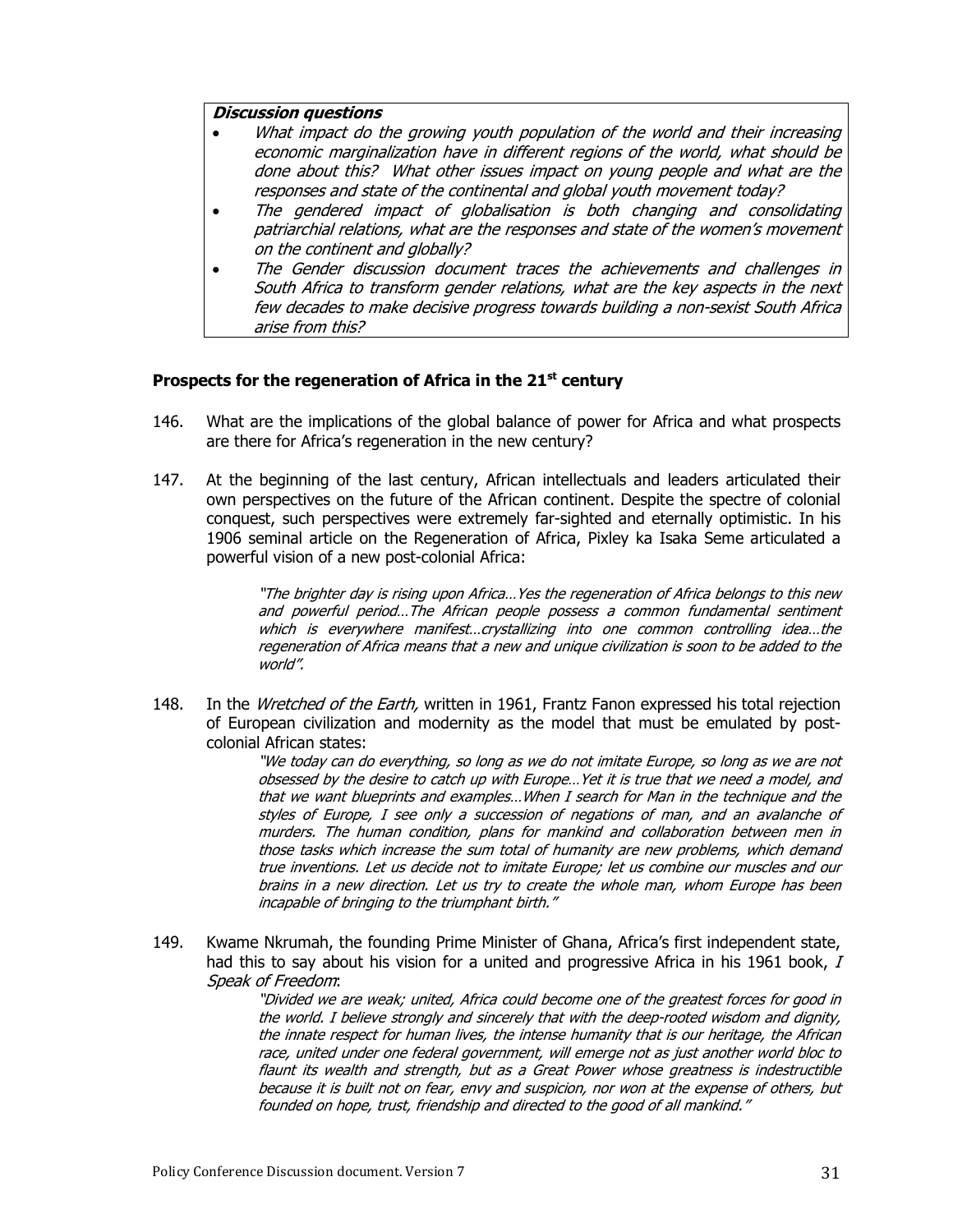- 150. The first generation of African freedom fighters and leaders of the independence movement was very critical of the excesses of western civilization and modernity. Their experiences of the brutality of slavery, colonialism, imperialism neo-colonialism foreground their attitude to "European modernity" and "western civilisation". They did not want post-colonial and independent Africa to model itself along the lines of European modernity, as they saw in this system exploitation of those who are different in terms of race, class and gender. They wanted to industrialise and modernise their societies in a manner that reinforces the humanist and progressive foundations of traditional African societies. This is the new civilization and modernity that Seme, Nkrumah and Fanon spoke about.
- 151. On matters pertaining to international relations, the first generation of African freedom fighters articulated a view that Africa was an equal partner and important player. They were critical of the colonial and imperialist narrative that sought to project everything African as backward and inferior. They held a view that Africa has played an important role in the evolution of human civilization and progressive modernity. They had a shared belief and an optimistic view that Africa had something better to offer humanity.
- 152. Of course, the past half century of neo-colonial plunder and political mismanagement has destroyed the dream of our forebears. By the time of our transition to democracy, the failure of the post-colonial state and the plunder of Africa's natural resources by political elites dominated the public discourse and narratives on Africa. The preindependence African dream of a new Africa that places humanity and people's interests at the centre, was severely undermined by the incompetence, greed and corruption of the self-serving political and business elites. This contributed to the continued marginalisation of the continent and the pathological Afro-pessimism that is the dominant attitude about anything African.
- 153. The liberation of Namibia and South Africa and the third wave of democratisation that also swept through our continent provided an opportunity to chart a different course for the continent. The articulation that a different Africa is possible, through the concept of an African renaissance, saw the transformation of our continental institutions of governance, the reduction of violent conflicts and military rule, and a renewed commitment to African development and integration. Although this is not uncontested, our continent began engaging with the world increasingly on its own terms. The African continent of today is at a qualitatively different stage than at the start of our transition.
- 154. There is therefore now irrefutable evidence that Africa's prospects have changed positively over the past decade. What is even more exciting is that there are real indications and scientific data showing that the vision of both Seme and Nkrumah seems more possible in the next three-to-five decades than in the previous century. These indications are directly related to the dynamics in the global economy.
- 155. What are some of the emerging positive trends that position Africa as the next big investment frontier over the next 50 years? The following macro-trends are worth taking note of:
	- After China and India, Africa is the next biggest investment frontier for American and European businesses trying to escape the pitfalls of government budget cuts, shrinking incomes, ageing populations and saturated markets.
	- By 2032, Africa's population is likely to overtake that of China and India. By 2050, Africa could have a more youthful, skilled workforce than China and India, and thus become more attractive to even Chinese and Indian businesses, in addition to Anglo-American businesses.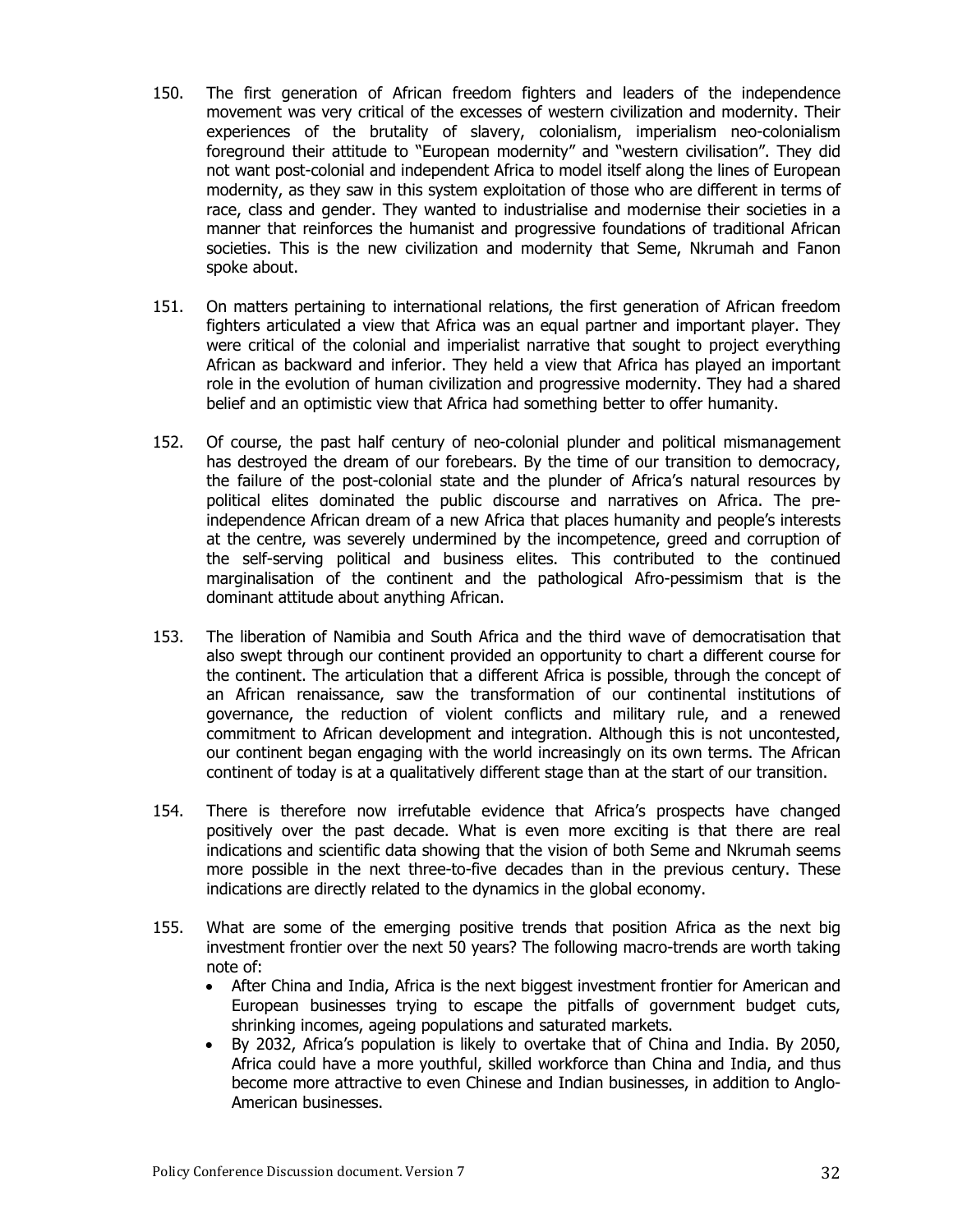- Africa's GDP has shown impressive growth in the past decade. It is the third fastest growing region after Asia and the Middle East. It is now roughly equal to that of Russia or Brazil (US\$1.6 trillion in 2008) and will increase to US\$2.6 trillion in 2015. Africa's 900 million people had a purchasing power of \$860 billion in 2008, more than India's 1.2 billion people. Between 2007 and 2010, it was only the continents of Africa and Asia that had positive growth rates.
- The International Monetary Fund (IMF) reports that 47 sub-Saharan countries experienced a growth rate of more than 5% in 2010 during the global recession, while Ethiopia, Mozambique, Angola and Rwanda each rose by more than 10%.
- Africa's commodity boom, infrastructure development and agriculture are the key drivers of its growth. Retail, telecommunications, energy, financial services and food production are key sectors fueling the African economy.
- What accounts for Africa's impressive growth rates are the following factors: population growth, urbanisation, improved macroeconomic management, relative political stability, growth in remittances and foreign investment, more effective foreign aid, and debt relief.
- Over the past decade, the volume of trade between Africa and Asia has increased from 13% in 1990 to 28% in 2010, while trade between Africa and Europe has decreased from 51% to 28% in the same period. In the same period, 50% of Africa's trade is with Asia, Brazil and the Middle East as opposed to 28% in 1990.
- 156. Thus, as global economic power begins to shift from the west to the east, Africa's geopolitical position is assuming greater significance. The current economic crisis in the developed countries and the rise of China and India are two macro trends that work to Africa's advantage, given the continent's natural resource endowments and the demographic profile of its workforce. The renewed geo-political interest in Africa, especially its natural resources and potential markets, is leading to fresh attempts by former colonial and other global powers to reclaim the ground we have gained in terms of African self-determination, as reflected in Cote d'Ivoire, Libya and more recently in the contest for the soul of the African Union. This requires of the ANC and other progressive forces to ensure that we indeed make progress with the transformation of this important continental instrument, and that we have a deliberate and long term programme to build the core of progressive forces, and the widest range of unity to take forward the socioeconomic and political development of the continent.
- 157. The principal problem of the African revolution is that of social agency. The underdevelopment of this subjective factor is the biggest drawback. The objective conditions for the  $21<sup>st</sup>$  century to be an African Century are maturing. However, the political organisation of the progressive forces is lagging behind.
- 158. Unless the continent positions itself strategically, what is evidently appearing to be the advent of the African Century will become another century of missed and wasted opportunity. The African masses, political leaders and intellectuals should rally and build a new movement for the renewal and regeneration of the continent. We need to summon the courage and foresight of the first generation of freedom fighters and eliminate the legacy neo-colonialism on our shores. We need to build a new generation of African political and civil society leadership that will serve the interests of the masses and ensure that growth and development serves the interests of the people.
- 159. In this regard, the African political and economic institutions need a new institutional firepower. Democracy, good governance and putting the interests of the citizens first must receive the utmost attention of the political leadership and institutions. Building sound democratic institutions, investing in human development and promoting peaceful development across the entire continent will enhance development prospects.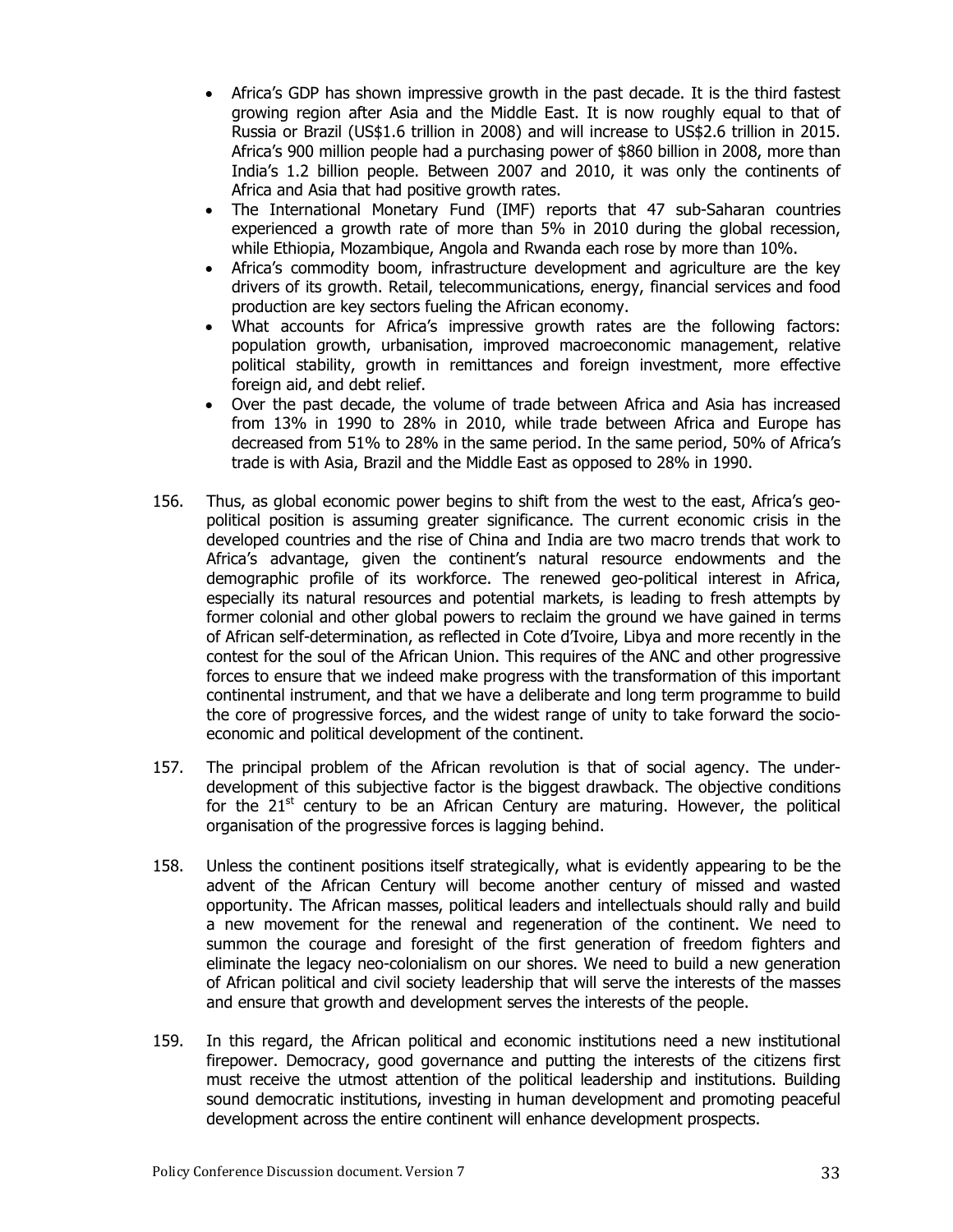- 160. Furthermore, if Africa is set to be the new investment frontier of the world, South Africa has to position itself more strategically to take full advantage of the changing balance of economic forces and shifts in global production, answering such questions as: How much is Africa on our radar screen? How many patriotic entrepreneurs are pathfinders in the unexplored and under-serviced African markets? How many of our state-owned enterprises have made the continent their investment frontier?
- 161. The ANC must contribute towards the building of new African progressive forces that will be equal to the task of the new century. It is no longer enough to only bank on yesteryear's liberation movements. The West has re-established its hegemony in parts of Africa. Our task is to rebuild a purposeful unity among the old and new like-minded forces. It is in this context that the ANC has to wake to the reality that unless it positions itself wisely, others will seek to define the future of the continent without us.

#### **Discussion questions**

- How do we characterise our role in Africa and what are the strengths and weaknesses of this role we play in the continent?
- How do the changes in the global balance of forces and the trends impact on our continent, and how do we ensure that we are not once again exploited and marginalised as African peoples and countries?
- What needs to be done to build the progressive forces on the continent and strengthen people to people and people's participation in the renewal of the continent?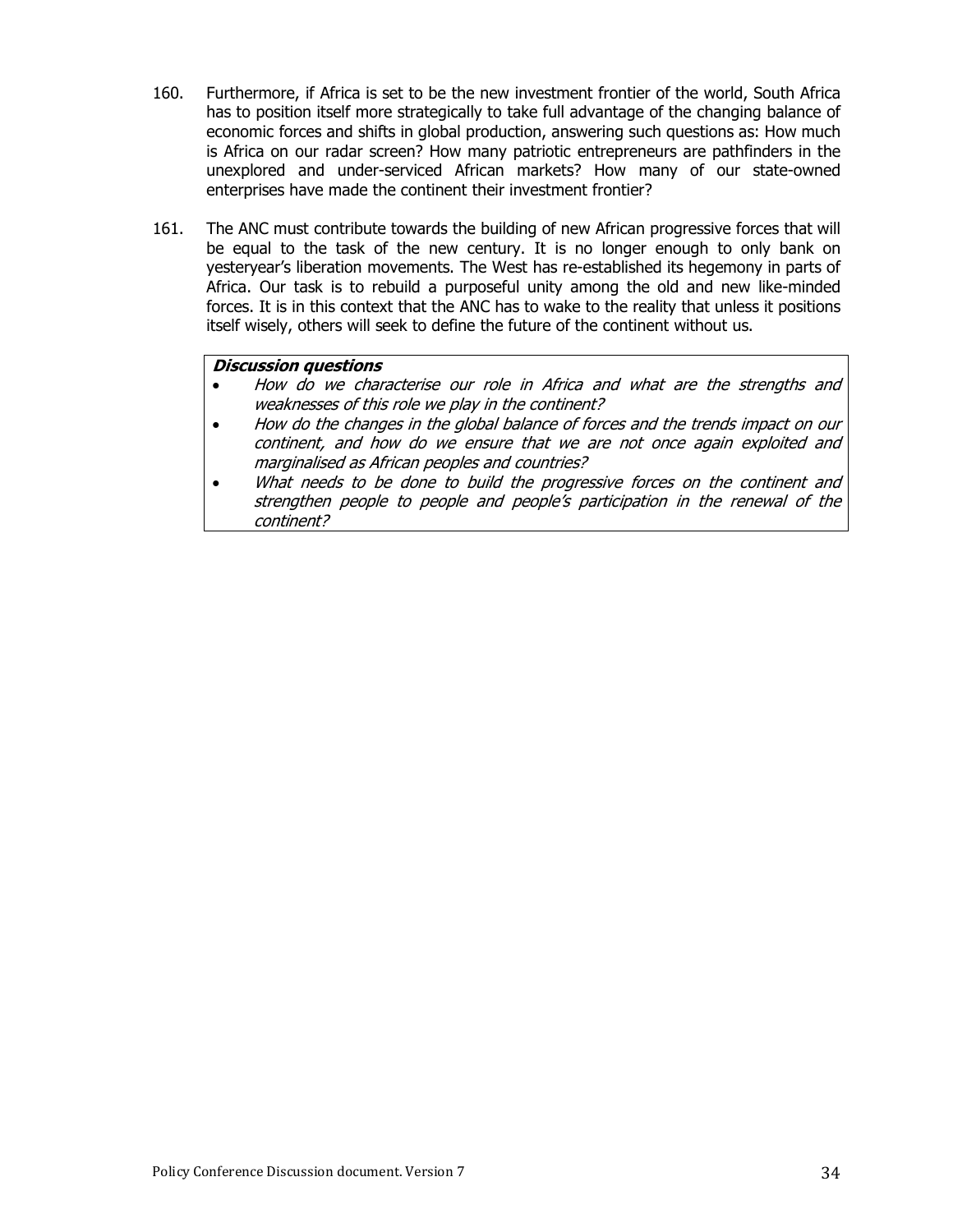# **Part E: THOUGHTS ON THE CONTENT AND FORM OF A SECOND TRANSITION**

#### **The need for a second transition over the next fifty years**

- 162. South Africa is approaching the end of its second decade of freedom. During this near 20 years, we have fundamentally transformed the political landscape of this country, and laid the foundations for progressively meeting basic needs. However, there is also widespread consensus – expressed in a variety of ways – that our society faces fundamental challenges that inhibit it from achieving its goal of an inclusive, non-racial and non-sexist country, and growing consensus that this centres around the triangle of poverty, inequality and unemployment.
- 163. Furthermore, there seems to be agreement on the symptoms as diagnosed by the NPC: too few people work; the standard of education of most black learners is of poor quality; infrastructure is poorly located, under-maintained and insufficient to foster higher growth; spatial patterns exclude the poor from the fruits of development; the economy is overly and unsustainably resource-intensive; a widespread disease burden is compounded by a failing health system; public services are uneven and often of poor quality; corruption is widespread; and South Africa remains a divided society.
- 164. There is much less consensus about the causes of this situation (explored in Part B) or on what to do about this situation. Approaches range from a plea for the state to ensure less regulation (and taxes), to a belief that if only we can implement our policies better, we will address these challenges.
- 165. However, based on our understanding of the achievements of the last eighteen years, the balance of forces and the challenges we face, we believe that the time has come to build a new national consensus for the next 50 years. This consensus should lay the basis for a second transition of social and economic transformation, building on the foundation of our political transformation.
- 166. Why a second transition and not simply a continuation of what went before? In the first instance, our first transition was characterised by a framework and a national consensus that may have been appropriate for a political transition, but has proven inadequate and even inappropriate for a social and economic transformation phase.
- 167. Secondly, the balance of forces at the time of our transition (14) "ruled out some options and weighted choices towards others", thus the "negotiated nature of the transition meant that capital reform would necessarily be an incremental, market-focused process, engaging with the current owners of capital". This meant an implicit bargain, involving the ANC committing to macroeconomic stability and international openness, and white business agreeing to participate in capital reform to modify the racial structure of asset ownership and to invest in national priorities. Thus the 2000 NGC document already then asked the question "should we be satisfied with merely maintaining and tinkering with the so-called 'modern sophisticated economy and infrastructure that the white man bequeathed us' or should we search for bold and creative solutions?" There is agreement that although we have liberalised and integrated into the global economy and we have macro economic stability, the structure of the apartheid colonial economy has remained the same, and that in this form, it is incapable of fostering either higher or inclusive growth.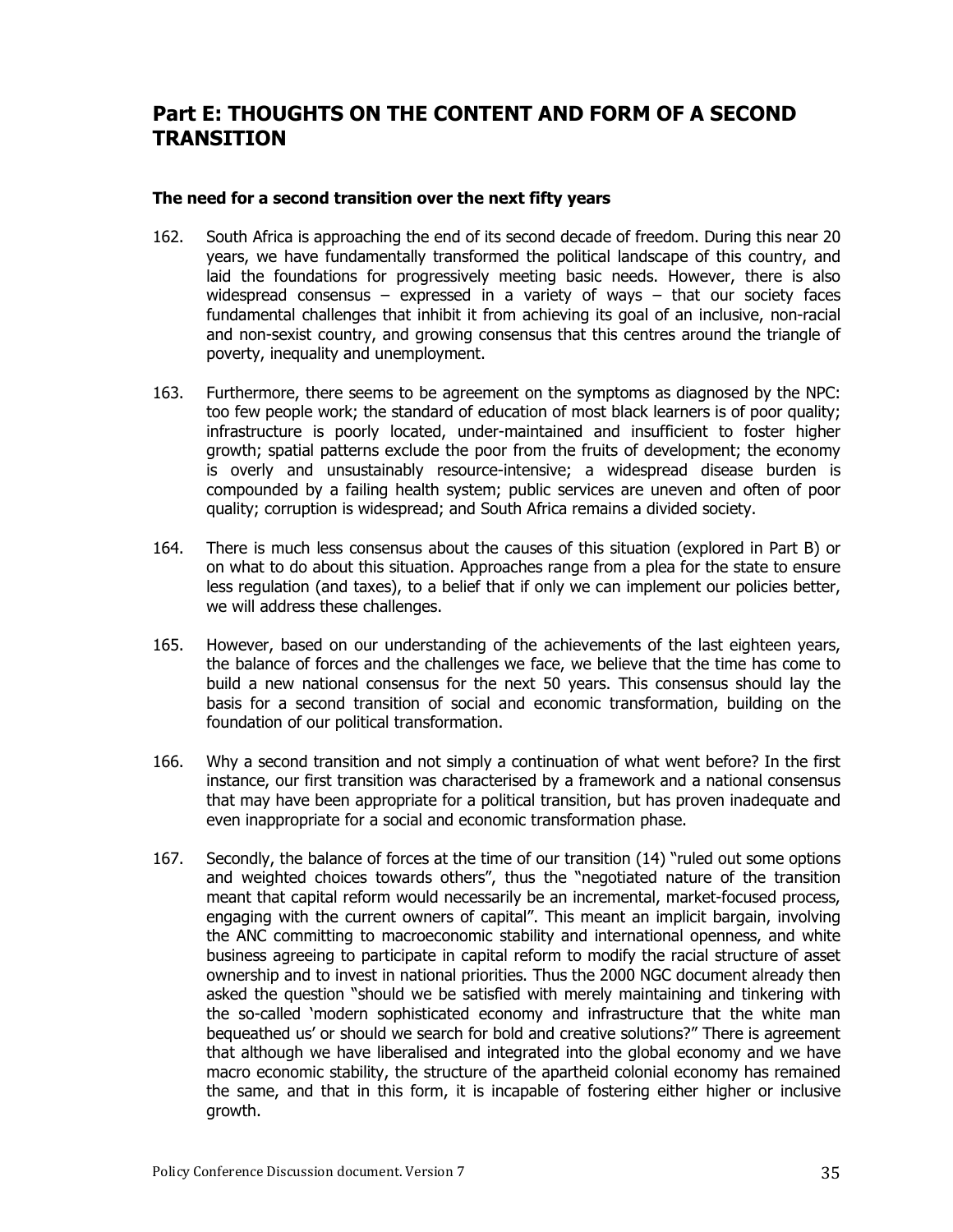- 168. Apart from the domestic balance of forces, we acted within the constraints of the global consensus and the limits imposed on "managing the national economy to promote growth, industrial (development), and employment – whether by maintaining or raising taxation and spending levels, coordinating investment strategy, encouraging (industrialisation), or supporting technological innovation." (15)
- 169. The NPC diagnostic report therefore starkly raises the possibility of South Africa slipping if we don't drastically raise our game in terms of economic performance:

"Other developing countries such as Mexico, Korea and Malaysia overtook South Africa's level of income per capita in the 1980s. If we wanted to achieve a similar per capita income to Poland or Portugal today, it would take 35 years at current growth rates, but if per capita incomes grew by 4 percent annually it would take just 17 years. At our current GDP per capita growth, we would need 90 years to achieve a level similar to the United States."

170. And on the persistence of racial patters of inequality, the prognosis is even starker:

"In 1995, median per capita expenditure among Africans was R333 a month compared to whites at R3 443 a month. In 2008, median expenditure per capita for Africans was R454 a month compared to whites at R5 668 a month.

"The economy has failed to create jobs at the pace necessary to reduce extremely high unemployment, and the education system has failed to ensure that equalised public spending on schooling translates into improved education for poor black children."

171. There are other areas of social transformation where we face similar challenges, as the following diagnoses of the NPC illustrate:

> "The spatial legacy of apartheid continues to weigh on the entire country. In general, the poorest people live in remote rural areas. In the cities, the poorest live far from places of work and economic activity. Although it was identified as a particular focus for attention even before 1994, the situation has probably been aggravated since then, with many more people now living in poorly located settlements. This adds to the challenges, already discussed, of providing infrastructure in support of economic activity. Reversing the effects of spatial apartheid will be an ongoing challenge in the decades ahead."

172. Then, with regards the capacity of the state:

"17 years after the end of apartheid, the public sector remains chronically unstable…"much of local government" was "in distress", noting that urban municipalities tend to perform better than those in rural areas and especially those located in the former homelands. Provincial and local governments are therefore least able to deliver services in the poorest and historically most marginalised areas where those services are most needed. This high level of variation in service quality leads to a strong sense of injustice in society."

173. For a liberation movement such as the ANC, which played the leading role in bringing about democracy, 'this strong sense of injustice in society' is a warning signal that it will ignore at its peril. Thus we must heed the call in our 2012 January  $8<sup>th</sup>$  Statement for the ANC to pay single-minded and undivided attention towards overcoming poverty, unemployment and inequality. This is what our second transition must be about.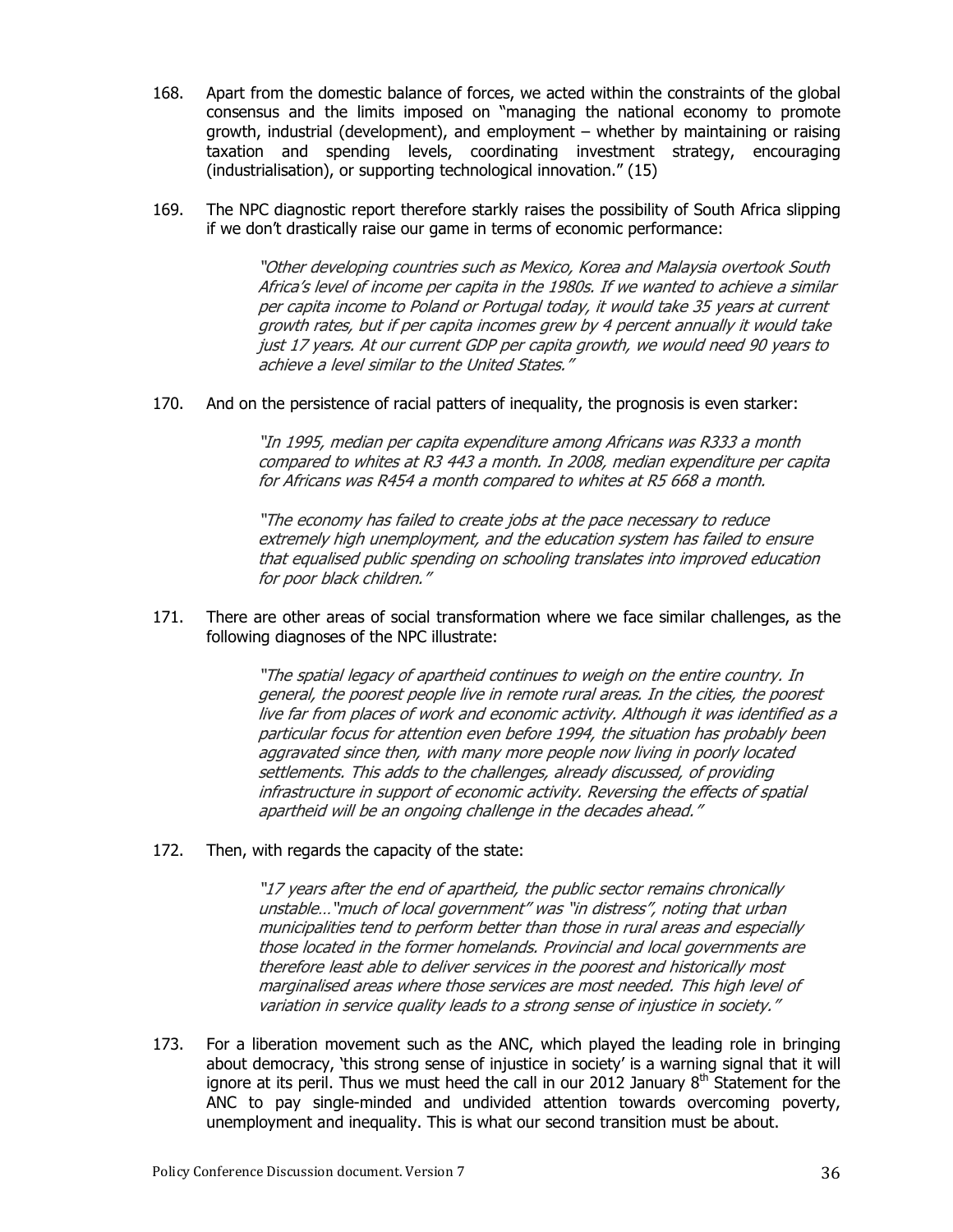#### **Discussion questions**

• Is it useful to identify the main tasks of the second transition as **the social and economic transformation** of South Africa, in the context of the ongoing resolution of the national question and the historical injustice?

#### **A development trajectory for the next fifty years**

- 174. The characterisation of the National Democratic Society, and work on the National Development Plan (as well as the infrastructure plan, our industrial policies and debates about the interventions in the minerals sector) points towards the emergence of core elements of our national developmental trajectory over the next five decades. The integration of the discussions on these issues towards the Policy Conference will be critical to ensure that the movement towards and at Mangaung presents the country with a vision that will take South Africa to the next level.
- 175. The characterisation of the National Democratic Society in Strategy and Tactics 2007, as a democracy with social content, within the specific context of the racial, class and gender legacies of the past, should form the basis of our second transition.

#### **Discussion questions**

- What should be the main elements of our developmental path over the next three to five decades and why?
- What are the core elements from the last eighteen years that will assist in charting the way forward for this second transition?

#### **Economic transformation**

- 176. The first priority of economic policy should therefore be to achieve rising per capita income, full employment, a Gini index target that demonstrate real and visible progress in reducing wealth and income inequalities, and visible progress in changing racial and patriarchal patterns of wealth and income.
- 177. This will require an economic development model that takes account of our natural endowments in the form of minerals and our strategically positioned coastline, as well as building on and expanding existing capacity in manufacturing and services. We need to use these endowments over the next 50 to 100 years to usher in new era of industrialisation and development. Such an era should not only see downstream and upstream beneficiation of our mineral wealth, the expansion of the manufacturing sector through localisation and sector strategies but also the growth of agriculture, agroprocessing, land reform and rural development to ensure food security and alleviate rural poverty, building a maritime industry, and the growth of the knowledge economy.
- 178. We remain committed to a mixed economy with state, cooperative and other forms of social ownership co-existing with a vibrant private sector. How we will achieve the optimal mix in all sectors, but especially in mining and finance, must and will be part of our discussions on economic policy towards Policy Conference.
- 179. In addition, the debate on the mining sector has focused on whether to nationalise or not. This is a rather limiting debate, because surely based on plans for industrialisation driven by mining, we will have to adopt a mixed approach in this sector as well. The real question is therefore whether our current Mineral Development and Resources Act makes provision for the different types of ownership characteristic of a mixed economy: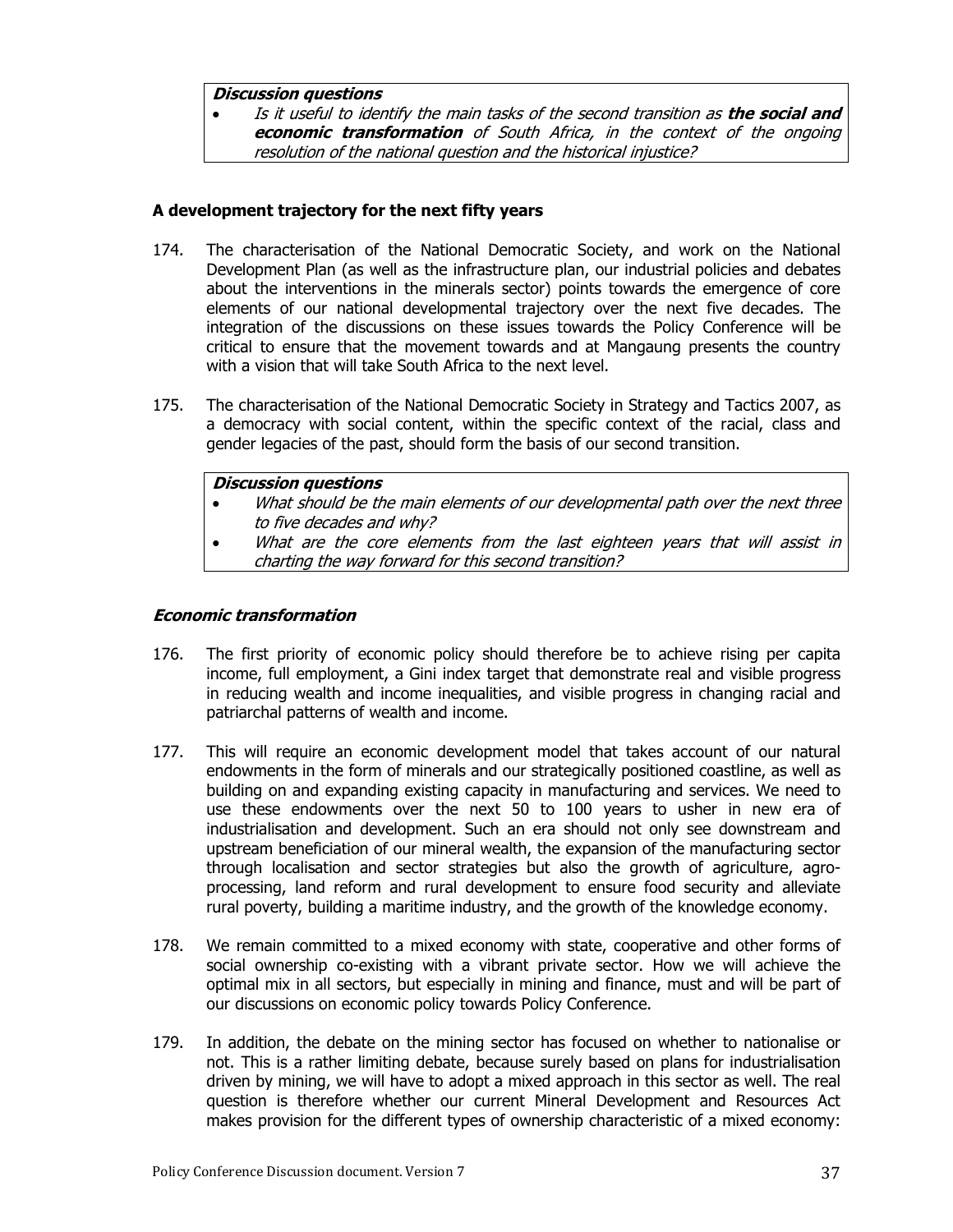for state, cooperative and other forms of social ownership, in addition to private ownership? How does this relate to and facilitate our infrastructure development plans over the next thirty years?

- 180. Other proposals to increase employment and growth include those listed in the NDP and others such as:
	- strengthening innovation policy, the sector and linkages with companies;
	- improving functioning of the labour market through reforms and specific proposals concerning dispute resolution and discipline, to help the economy absorb more labour;
	- supporting small business through better coordination in the different agencies, the development finance institutions, and SME incubators;
	- improving the skills base through improved education and training;
	- increasing investment in social and economic infrastructure to lower costs, raise productivity and bring more people into the mainstream;
	- reducing the regulatory burden in sectors where the private sector is a main investor;
	- a comprehensive ICT policy as an input to economic and social development and as a driving sector of innovation;
	- improving state capacity to effectively implement economic policy.
- 181. The draft plan also contains comprehensive proposals around a low carbon economy, an inclusive and integrated rural economy, and infrastructure development. Although it does not indicate how for example these relate to industrial policy.
- 182. The economic transformation proposals in the NDP correctly build on the foundations of the last 18 years, ensuring continuity. However, we need to ask ourselves whether simply more of the same will help us to transform the economy so as to address the challenges of unemployment, poverty, inequality and growth. There is a certain sense of timidity in dealing with some of the matters of economic debate over the last few years, including these issues:

#### **Discussion questions**

- What is our attitude towards 'allocative capital', both leveraging through the fiscus, development finance institutions, SOEs, the PIC and other union funds, a state bank, but also through 'directing' the private financial sector. What are the reasons for the delay with the licensing of the Postbank and how do we unlock it?
- What approach to macro economic policy should we adopt to ensure it support our economic transformation objectives?
- Is the main problem with the functioning of our labour markets high wages and difficulties in firing workers as suggested, or should we also not address the huge differences in pay between workers and management and executives (including in the public sector) and ongoing discrimination in the labour markets? What about our weak public labour market information system, especially for young people?
- How do we build consensus in society, including with private capital and labour, around a socio-economic vision, and what is our response to the call for a social pact or economic CODESA of sorts?
- 183. There are also potential areas of contradiction. For example, the National Development Plan proposes an export-orientated approach in higher value goods or niche markets (agriculture and agro-processing, mining, business services, white goods and appliances, niches in clothing and footwear and other mid-skill manufacturing) as well as global services such as business services and tourism. In contradiction with the proposals from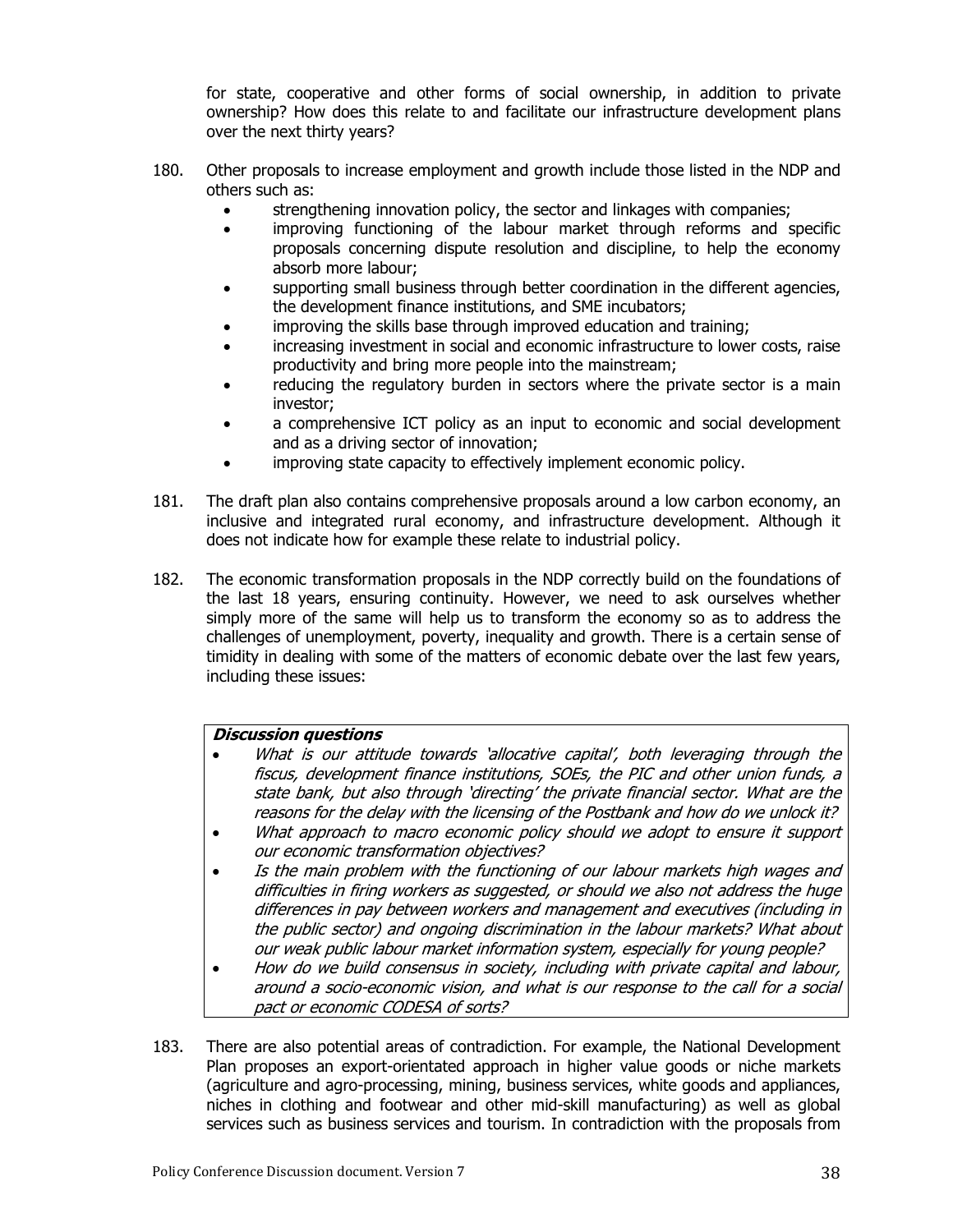the *State Involvement in the Mining Sector* (SIMS) report, the NDP is rather skeptical about the potential for mineral beneficiation as well as of labour-intensive manufacturing, because of our high cost structure, labour costs and management acumen for large scale labour-intensive manufacturing projects. How do we resolve this rather fundamental policy conundrum?

- 184. As we move towards the Policy Conference, we must therefore engage with the NDP proposals, the questions raised above, as well as other questions such as the nature and character of the various types of ownership in the mixed economy we talk about, including in strategic sectors such as mining, finance, telecommunications and others. We cannot and should not avoid the discussions on these difficult matters.
- 185. This pillar also contains many among the motive forces workers, the black capitalist and middle strata, cadres working in the economic departments, agencies and SOEs, professionals and entrepreneurs. How do we ensure the mobilisation and organisation of these motive forces as well as their various sectoral, business and professional organisations and unions, in pursuit of our economic vision?

#### **Discussion questions**

- The New Growth Path, the IPAPII, the SIMS report and the Presidential Infrastructure Coordinating Committee, the NDC proposals – as well as other policies such as human resource development strategy, science, research and innovation - all contain elements of taking us to a higher level in terms of industrialization and the development of a knowledge economy. Will these policies adequately address the high levels of growth required for the next three to five decades and transformation of the apartheid colonial structure of the economy?
- Agrarian and land reform, and rural development are critical to the transformation of the apartheid colonial economy, what are the obstacles to progress in this area, the strengths and weaknesses of our current approaches?
- The SIMS report on the mineral wealth of South Africa addresses three areas: ownership in the mining sector and contribution of the sector towards the next phase of industrialisation and towards growth. What should our policy be towards these issues in the context of these and other proposals on transformation of the mining sector, as part of our development path for the next few decades?
- The NDP sets as one of its overarching targets, the achievement of full employment by 2030, which means expanding employment by 11 million opportunities. What are the approaches to achieve this ambitious target?
- The services, infrastructure and knowledge sectors are important sources of global employment growth, what are the state of these sectors and what are the key sectoral strategies to greatly expand employment in these sectors?

#### **Social transformation**

- 186. Democracy with social content also means that people must be regarded as a fundamental resource that is central to the development of the economy, society and the nation as a whole.
- 187. Our approach to social transformation must therefore be people-centred by involving people in their own development, through the public provision of a minimum package of publicly delivered transfers, goods and services known as a 'social floor', and by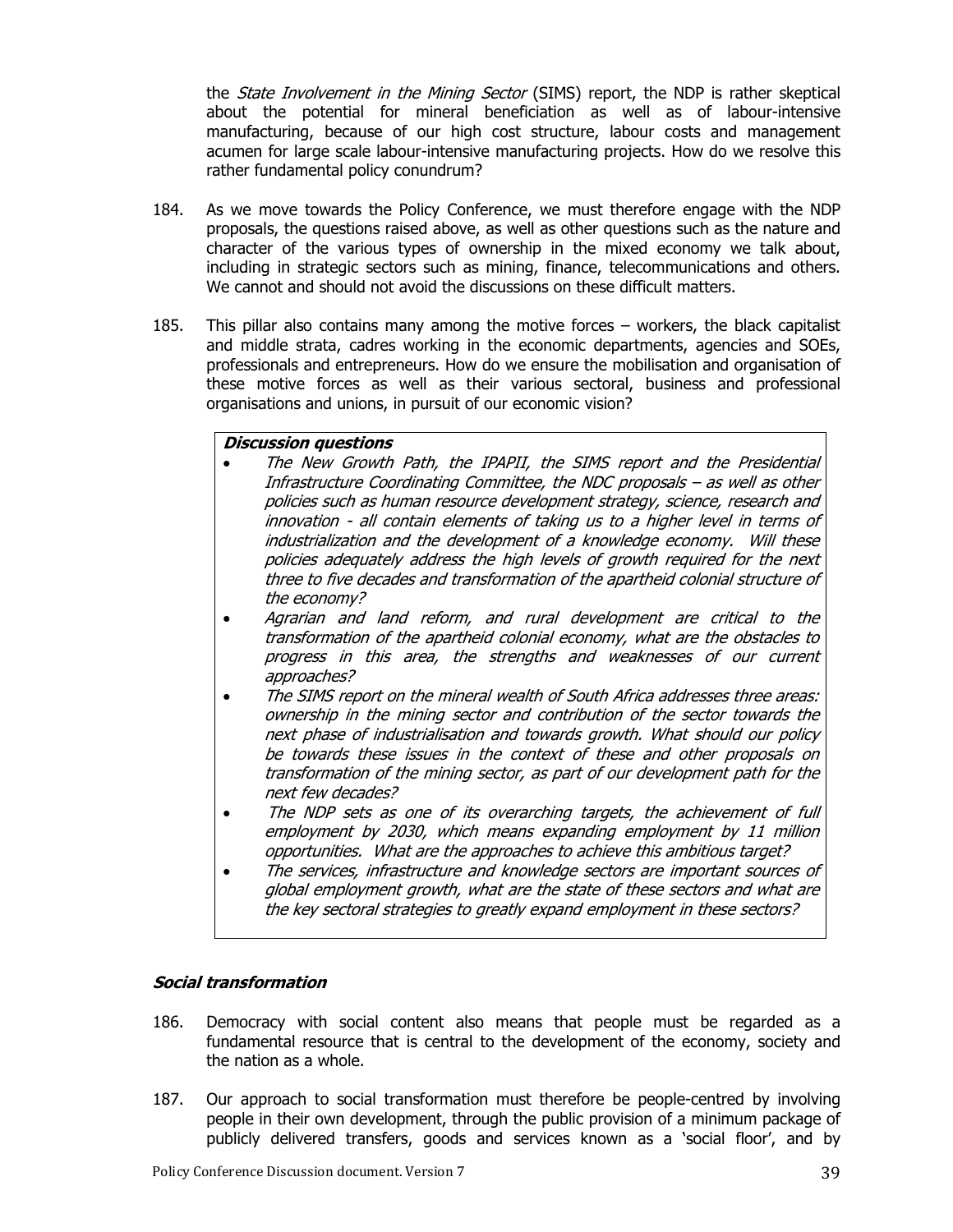providing a safety net for the most vulnerable. This includes providing basic rights to shelter, food security, health services, education, water and sanitation, and a social security network. It also includes other programmes that promote the physical, social, safety and emotional well-being of all in our society, including through culture, community safety and sports. It also involves a focus on the values of caring, excellence, cooperation and solidarity that we want to build as part of the social capital for social and economic transformation.

- 188. A key aspect of social and economic transformation is the investment in the education and training and the health of all our people. The critical questions and programmes for the next few decades therefore include:
	- improving the quality of education, expanding access to early childhood education, literacy and lifelong learning opportunities;
	- improving the health status of South Africans through the prevention of illnesses, reducing the burden of disease, promotion of healthy lifestyles and improving the performance of the health system;
	- deepening the social floor and improving the social wage by expanding access to, and the quality of basic services, implementing a comprehensive social security system, and building integrated and sustainable communities;
	- building safe communities and fighting crime and corruption;
	- developing and preserving our arts, culture, sports, heritage and language to promote social cohesion and nation-building.

#### **Discussion questions**

- How do we strengthen our people's participation in various programmes of social transformation?
- What are the strengths and weaknesses of our efforts to address the quality of education and training, access to early childhood education and lifelong learning? Do the plans and proposals to improve these contained in the Social transformation discussion documents adequately address these weaknesses, what else should be done?
- What are the strengths and weaknesses of our current health system and efforts to address these, how will the National Health Insurance help to address these weaknesses?
- What are the strengths and weaknesses of our current social wage and social floor, and how do these contribute towards social transformation?
- What are the strengths and weaknesses of our current policies to build safer communities and the fight against crime and corruption? How do these contribute towards social transformation?
- Why the slow progress with nation-building, and what should be done to ensure that arts, culture, sports, heritage and language continue to contribute towards social cohesion and nation-building?

#### **Building a democratic developmental state**

189. When we talk about the state in the broad sense, we include its geographic integrity and security; government including parliament, legislatures, local government and the executive structures in different spheres, the public service and state entities; the judiciary, institutions protecting democracy and the security forces; as well as the Constitution and the body of laws and policies. In a narrow sense we include the three arms of government and the public sector. Whether in a broad or narrow sense, we have committed ourselves to building a democratic and developmental state that plays a driving role in the social and economic development of the country.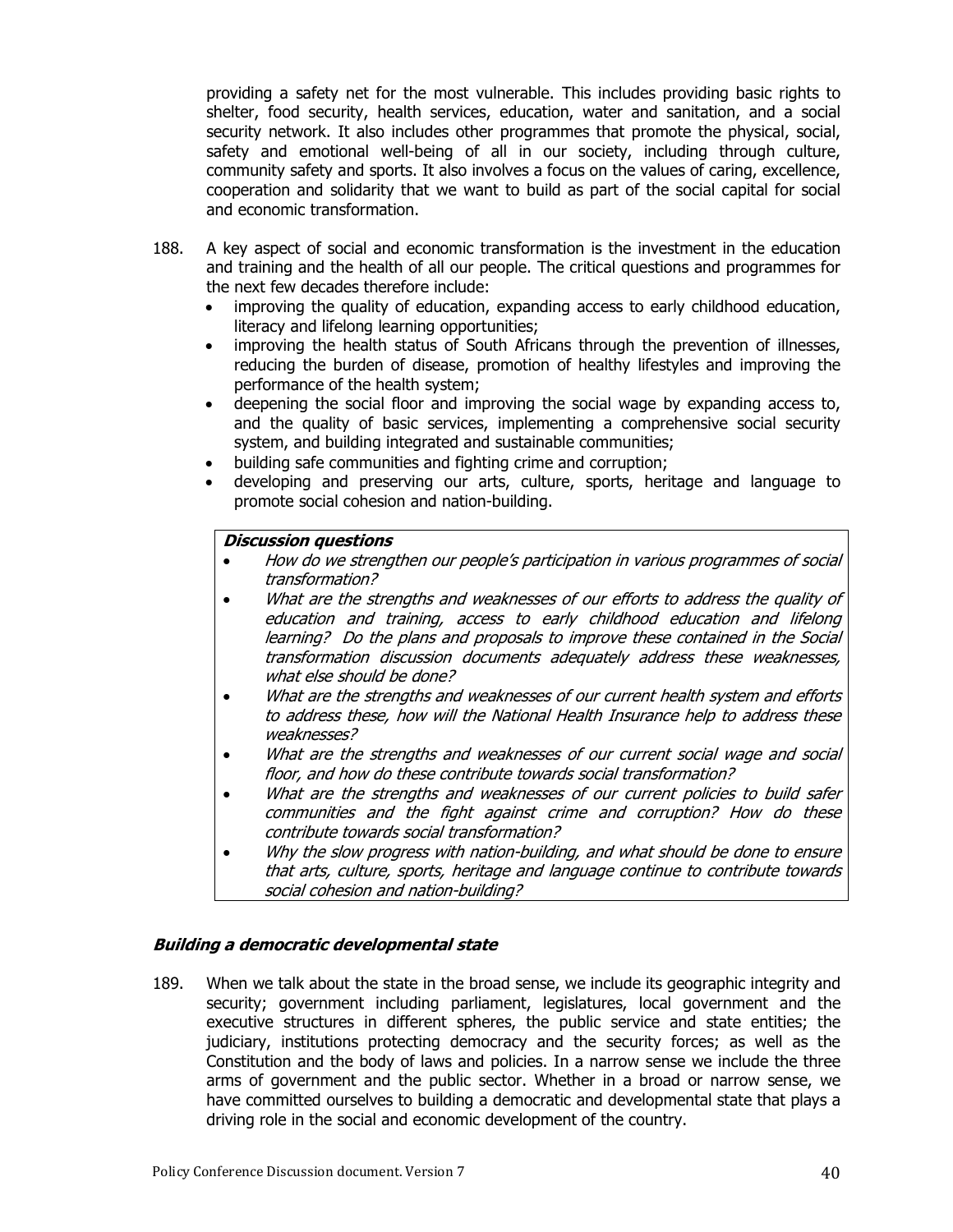- 190. We have made significant progress, but the central task in this phase is to build a developmental state that is people-centred and uniquely South African. It is thus defined as a state that leads and directs national development and mobilises society around this vision and its implementation.
- 191. A developmental state must have the technical and organisational capabilities to:
	- intervene and direct *economic development and transformation* in the interest of higher levels of industrialisation and diversification, higher rates of growth and sustainable development;
	- implement and facilitate social transformation through delivery of basic services and the social wage, through addressing the social backlog and progressively ensuring universal quality services, as part of our broader programme to address unemployment, poverty and underdevelopment, as well as protection of vulnerable groups;
	- *involve the people* as a whole, especially the poor, through expanding and deepening participatory and representative democracy;
	- continue efforts to *consolidate our democracy*, our democratic institutions and the confidence and trust in public institutions.
- 192. The National Planning Commission has avoided using the concept of a developmental state, and instead talks about a "capable state," a term which is increasingly used by the ANC in government. Whether this signals an ideological or conceptual disagreement with the concept should be clarified, so that we don't cause confusion with a plethora of terms or by introducing concepts that may well be in conflict with existing ANC policy.
- 193. At a programmatic level, transformation of the state in the next phase includes the tasks identified in the National Development Plan, such as:
	- stabilising the political-administrative interface;
	- making the public service and local government careers of choice;
	- developing technical and specialist professional skills;
	- improving the relations between the three spheres of government;
	- consolidating and strengthening state owned enterprises towards our national vision.
- 194. We may well add to this, ensuring strong and coordinated economic development capacity in government, so that the different aspects of our economic policy (fiscal, monetary, industrial, etc) speak to each other, including the suggestion from the SIMS report for a super Economic ministry.
- 195. In addition, we must add the important role of Parliament and the legislatures, as well as our Chapter 9 institutions and local government, to facilitate peoples' participation, to monitor progress and play oversight role.

#### **Discussion questions**

- How should we define the relationship between the democratic state and the people, and what are the current strengths and weaknesses of this relationship?
- How do we characterise the post-apartheid state that we have build over the last eighteen years, is it a national democratic state, is it developmental in its orientation and what informs its relationship to different strata and classes in our society?
- Are the approaches in the Strategy and Tactics towards a developmental state still relevant, or should we instead move towards a 'capable state' as defined by the NPC?
- What are the strength and weaknesses of the public sector (public service and state owned enterprises and entities), why the deficiencies in terms of implementation of policies?
- How do we strengthen and reposition the public sector towards the developmental tasks we identified? What should our attitude be towards the proposals from the NPC on this issue of state capacity?
- How do we strengthen and continually transform the legislatures, Chapter 9 institutions and the judiciary to ensure they contribute towards our people's empowerment and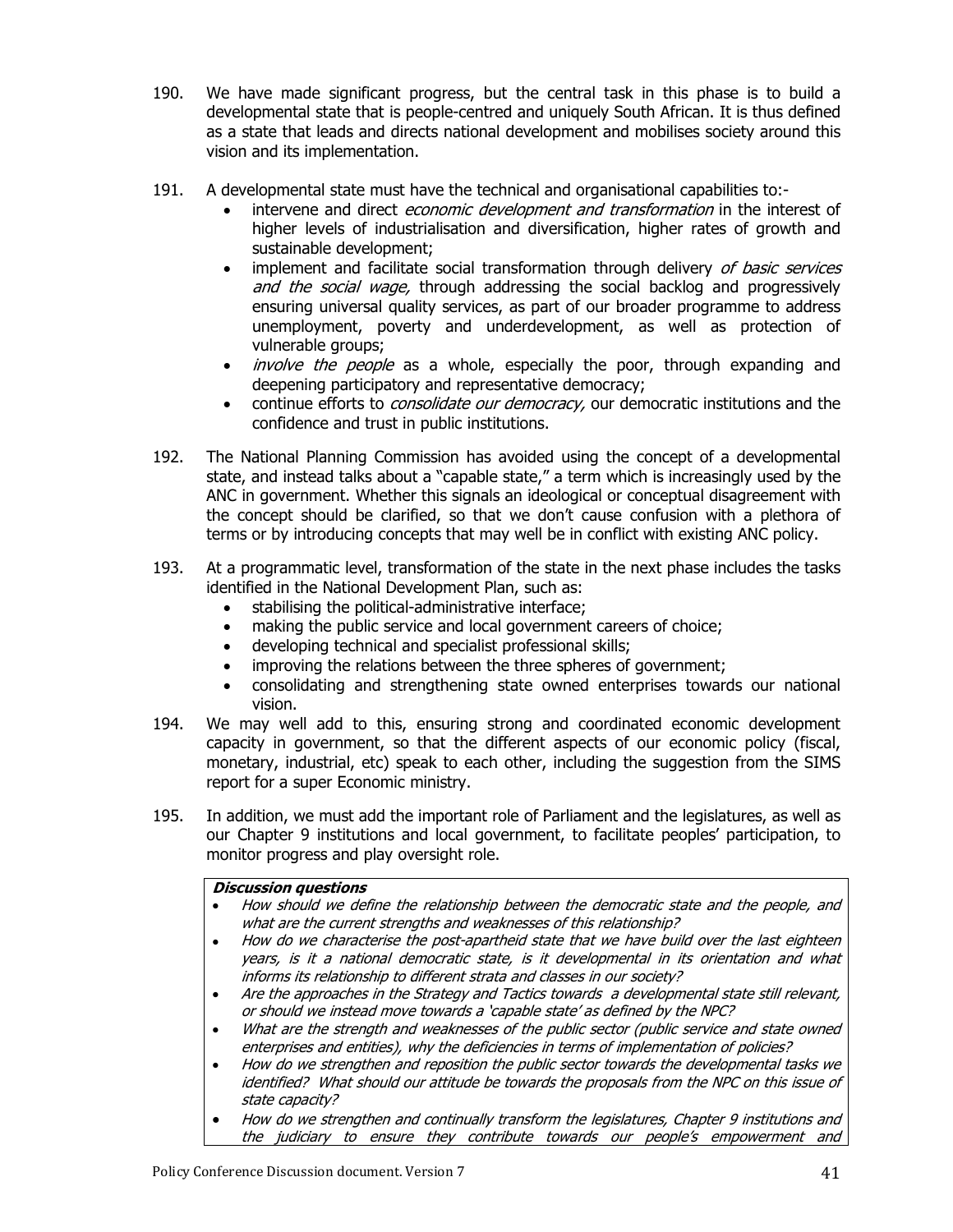participation, and building a just society?

What are the strength and weaknesses of our approach to developmental local government, and why does this sphere of government remain challenged? How will the proposals in the Legislature and government help to address these weaknesses?

#### **Ideological work and the battle of ideas**

- 196. The pursuit of any revolution, and the National Democratic Revolution in South Africa is no exception, requires not only political, social and economic transformation, but also ideological struggle. The struggle for hearts and minds is a critical element of such struggle. This is necessary because any political, social and economic system has its material foundations, but it also has to justify its existence at the level of ideas, reflecting the dominant values, culture, religion of a given society.
- 197. The 2002 Preface to the Strategy and Tactics notes that fundamental change also demands the redefinition of the outlook, cultural values and moral attributes that characterise South African society. This is the realm of ideology; the battle of ideas; in which new values and mores that place humanism above greed, narrow sectional and individual selfish interest need to be strongly asserted. Without such broad cultural transformation, even the efforts aimed at changing material conditions will in the long run, but certainly, wilt...
- 198. The ideological engagements in this era are therefore about the very foundations of the National Democratic Society we are constructing, including the identity of the emerging South African nation, its unity and diversity, its cultures, languages, history and values. For example, with regards our struggle history and icons, we must learn from the experiences of the social democrats in Scandinavia who have won the war about the welfare state, but are losing battles (including electoral battles) because of simple reliance on being responsible for bringing about the welfare state, while failing to adapt to new conditions facing that very welfare state. The ANC faces the same challenge. We may well win the war to ensure that the nation as a whole celebrates our struggle and its icons, but may lose some battles. For example, the extent to which the opposition appropriates struggle icons and even events like the celebration of the formation of the UDF, and our response to these, may well be a trend in this direction.
- 199. The ideological struggle also needs ongoing engagement with the 'crisis of capitalism' and progressive alternatives, the specificity of the South African challenges and solutions, and how this contributes towards global progressive humanity.
- 200. Given our commitment to an African renaissance, the ideological struggle must also have a continental dimension around African self-determination and against foreign interference and geopolitics; the African contributions to global knowledge, innovation and culture; the centrality of peoples of the continent to their own development and their right to peace and good governance.
- 201. This will require a coordinated approach, deepening political and ideological development in the ANC, deliberately developing progressive intellectuals, organic and otherwise, and ongoing engagement on the roles of media, education, arts and culture, sports and other institutions that produce and reproduce knowledge, ideas and values.

#### **Discussion questions**

- How do we continue to strengthen and deepen political and ideological development in the ANC?
- How should the ANC relate to intellectuals and the development of organic and new generations of intellectuals for the future?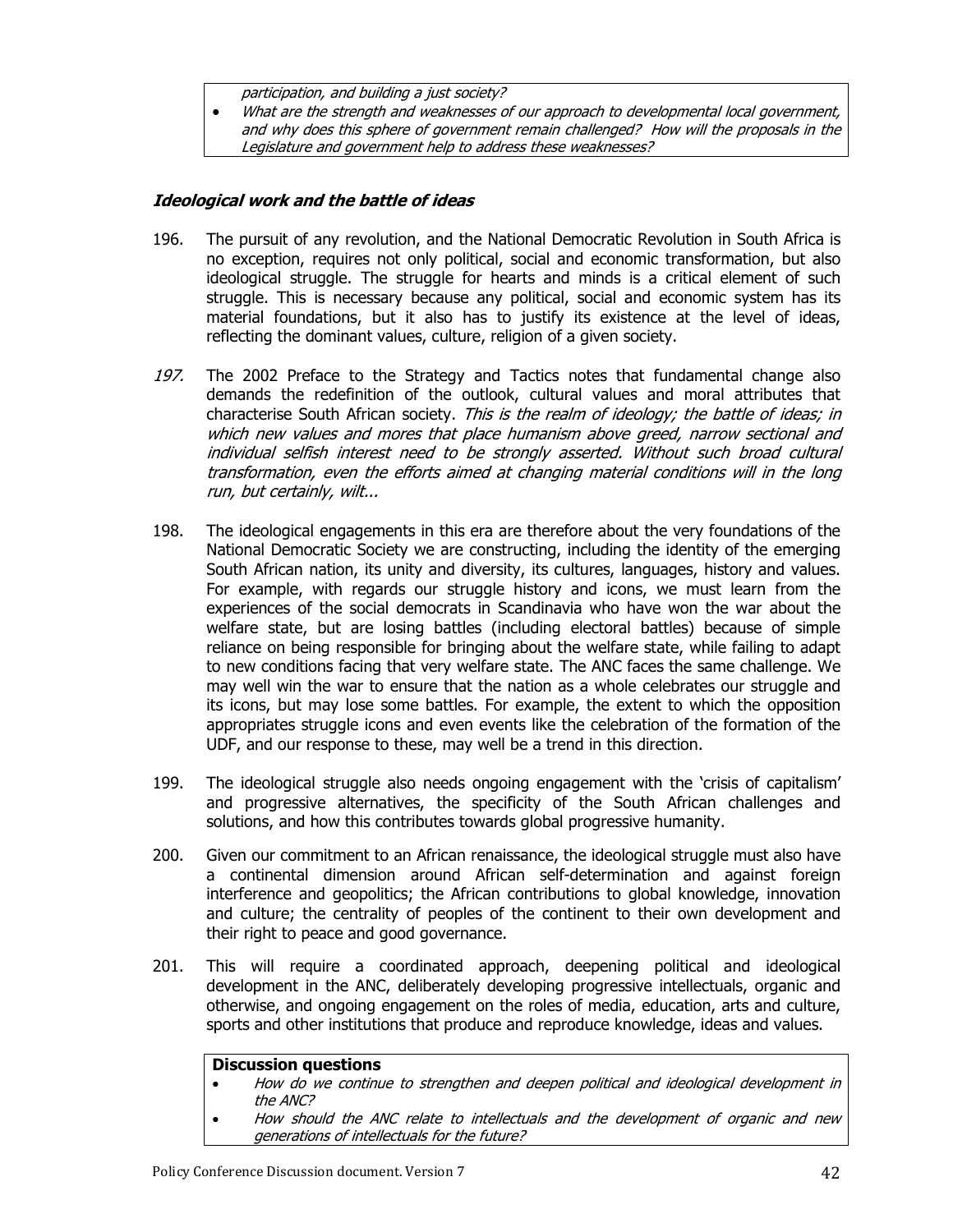• What role should the media, education, arts and culture and other institutions play in reproducing knowledge, ideas and values of a national democratic society?

#### **International work**

- 202. As a disciplined force of the left and an integral part of the world progressive forces, the ANC needs to continue to search for a more humane, just and sustainable world, contributing from our own experiences in transforming South Africa. Another world is possible. Our forebears defined the role and place of Africa in line with humanity's unending search for a progressive human civilization that places human solidarity and ecological sustainability as the raison d'etre of humanity (motho ke motho ka batho), instead of exploitation, greed and the self.
- 203. The ANC since 1994 has engaged in a number of forums mainly at governmental levels – in the struggle for a more just global order. This ranged from advocating against the marginalisation of Africa in the new global order, to the importance of human security in the face of increased military aggression. We have played an instrumental role in the unity of the South in multilateral institutions, and behind the formation of the G20 and G77. In addition to our bilateral relations with historical allied parties, our participation in the Socialist International has also seen us linking up with like-minded parties in government on matters of progressive governance.
- 204. Our role on the African continent should contribute towards the renewal of the continent, in practical and theoretical terms, including strengthening the continental institutions, building and expanding the progressive forces and people centred development.

#### **Towards policy conference**

- 205. If we agree on the broad focus of the next phase, we must therefore ensure that all our policy discussions speaks to the strategic tasks of the next thirty years, and concretely on what needs to happen in the next decade to give effect to these tasks. It should focus on building capacity and effective use of resources to ensure that we do not come back after the end of the first decade, having failed to implement our policies.
- 206. As with the first phase of our political transition, this requires a political movement with a vision and a cadreship that is rooted among the people and all social forces to lead this second phase. This therefore begs the question, is the ANC up to the task of a second transition?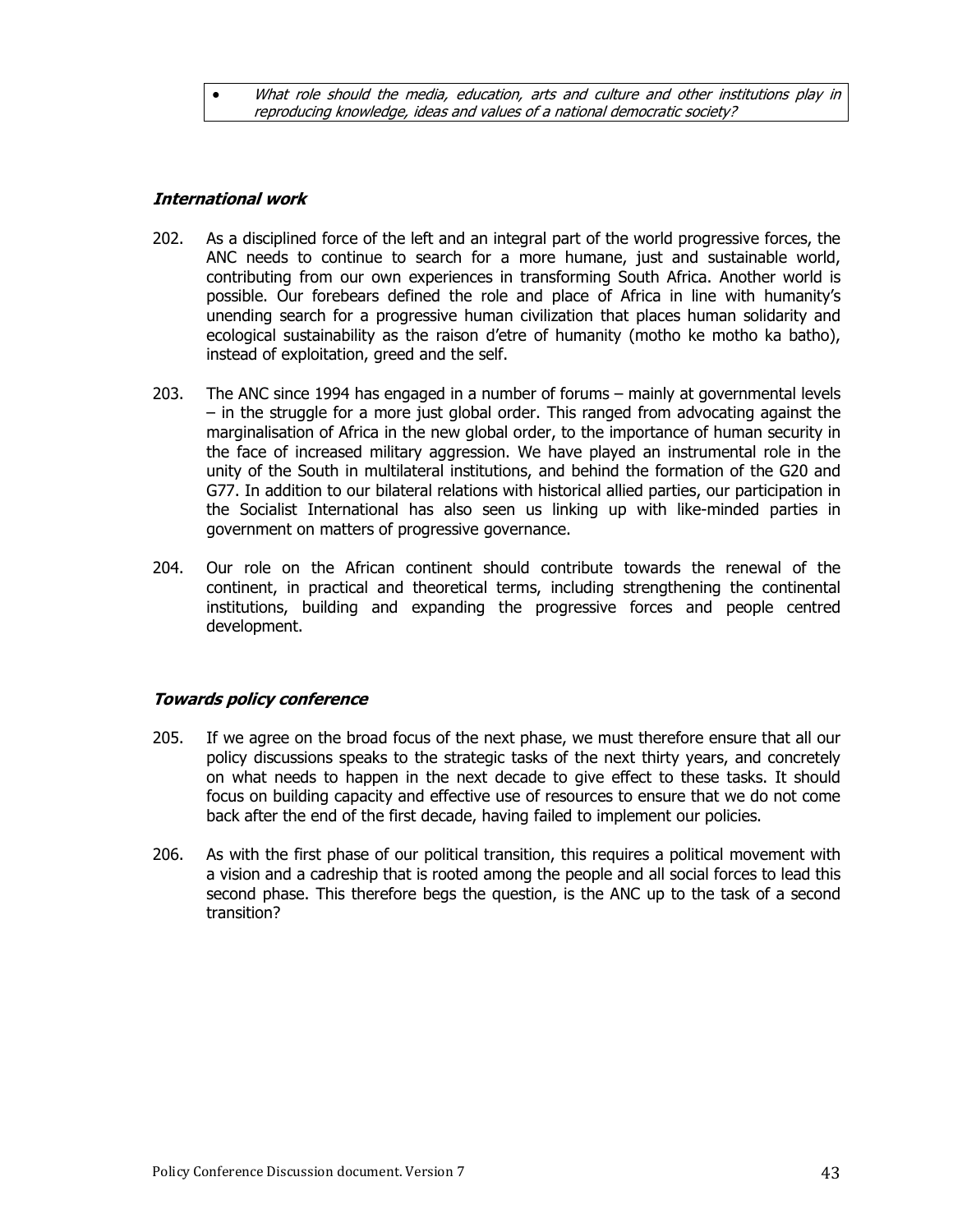# **Part F: PILLARS OF THE NATIONAL DEMOCRATIC REVOLUTION**

#### **Pillars - overarching programmatic form to a phase of the NDR**

- 207. The 1969 and 1985 Strategy and Tactics documents identified four pillars, which were either terrains (eg. international) or specific strategic approaches (eg. armed struggle) in which we pursued the struggle against apartheid colonialism. Within the overall approach the NDR elaborated, we developed **strategic approaches, organisational forms and tactics** for each of these pillars.
- 208. In addition, our **leadership core** (the NEC) ensured the linkages between these different pillars, monitored progress and discussed strategic and tactical approaches and engaged with and intervened where necessary with regards each of these pillars. It also ensured regular assessment of the overall struggle, and developed and communicated the challenges facing us in each of these sectors, and the tasks for different sectors and strata of the motive forces.
- 209. The ANC, in coordinating, driving and engaging the struggle, located itself in the context of **the Alliance and a range of sectoral and organisational formations**. It had a broad protocol that guided its interactions with such formations and forces, including doing political work in all these formations and among these forces, recruiting into its ranks from among them; respecting their independence as well as their limitations; and ensuring ongoing engagement, not only to give the line, but to also hear the issues arising from these sectors.

#### **How do we then approach pillars in the current phase?**

- 210. In the context of the task of building a National Democratic Society, which we defined as a non-racial, non-sexist democracy with social content, we propose that the following six pillars, as key strategic terrains of struggle and transformation, are fundamental. These are:
	- (a) Building a democratic developmental state
	- (b) Transforming the economy
	- (c) Ideological work and the battle of ideas
	- (d) Social transformation
	- (e) International work
	- (f) Mass mobilisation and organisation.
- 211. At the *centre of these pillars is the ANC*, based on our understanding that our revolution requires a revolutionary movement that consciously and deliberately mobilises, implements, coordinates and steers the agenda of transformation.
- 212. We have added social transformation because the tasks of eradicating poverty, providing a social floor and social wage, nation-building and social cohesion require not only action on the part of the state, but the mobilisation of all sectors and our people to take charge of their own destiny and development.
- 213. Linked to this is the addition of mass mobilisation and organisation as a critical pillar. This pillar points not only towards the role of the ANC branch as a centre for community development, but also the community and social activism required from all ANC members and South Africans to contribute to change. In addition, it also signals our commitment towards building strong civil society, community and sectoral organisations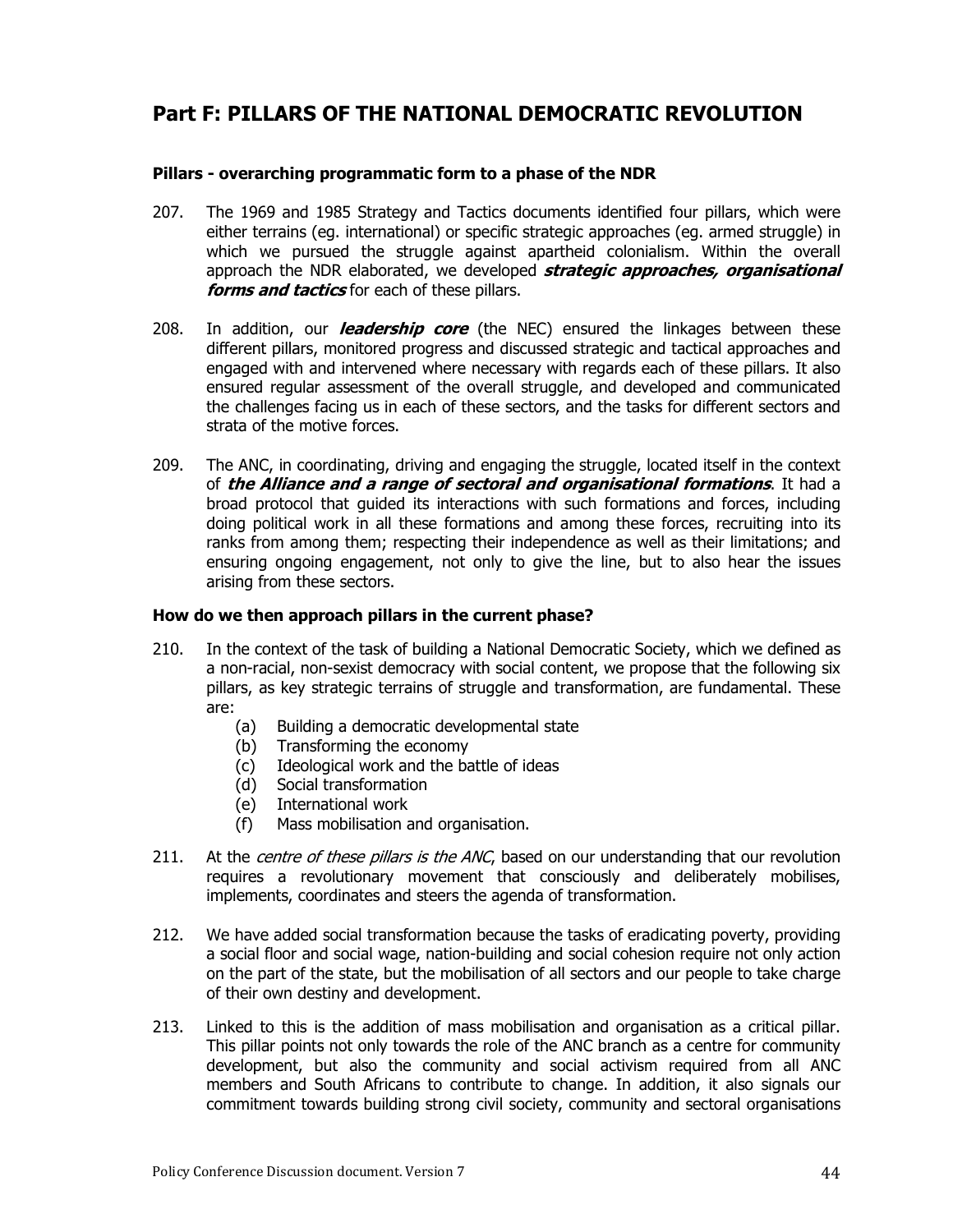as critical to sustainable communities and to people-centred and driven social and economic development.

- 214. These pillars are *interconnected*. For example, strong community and sectoral organisations are important building blocks in the struggle for safety and security. It is closely linked to the capacity of the state (eg. the criminal justice system); to our ability to address unemployment and inequality and thus the link to economic transformation; to our international pillar insofar as crime is increasingly global; as well as to ideological struggle so that we change the value system in our communities.
- 215. These pillars, and our programme of transformation must be seen as *evolving over the* next two to three decades, building on the first 18 years. In each of these we must therefore ensure that we have a strategy and a programme of mobilising the core motive forces in each, linked to the overall national democratic tasks. The motive forces must on an ongoing basis monitor progress and assess the balance of forces in the sector, alerting the movement to new developments, challenges and opportunities.

#### **The ANC as strategic centre and agent for change**

- 216. The Strategy and Tactics notes that to carry out the NDR in the current phase, requires a progressive national liberation movement which:
	- a) understands the interconnection between political and socio-economic challenges in our society;
	- b) leads the motive forces of the NDR in pursuing their common aspirations and ensuring that their sectoral interests are linked to the strategic objective;
	- c) masters the terrain of electoral contest, utilises political power to advance the objectives of the NDR, and wields instruments of state in line with these ideals as reflected in the National Constitution;
	- d) organises and mobilises the motive forces and builds broader partnerships to drive the process of reconstruction and development, nation-building and reconciliation; and
	- e) conducts itself, in its internal practices and in relation to society at large, in line with the ideals represented by the NDR and acts as a microcosm of the future.
- 217. This approach also requires the *activism of a revolutionary and disciplined cadreship* in whatever centre of transformation they find themselves – that are able to understand the tasks in their particular pillar, the interrelationship to the overall task of building a national democratic society, and their responsibilities as individuals and as part of the collective and collectives.
- 218. Over the hundred years of its existence, the ANC has prided itself in being a modern national movement that has the internal resilience not only to reproduce itself, but also to adapt to, and innovate for, changing conditions and to be sustainable in its approach to matters and how it carries forward its organisational tasks.
- 219. Since 1994 we've defined the character of the ANC as a liberation movement that also contests elections as a registered political party. Though there is no question that we have not become 'simply another political party', we must however interrogate whether we are indeed still a 'liberation movement'. There are two features of a liberation movement that are critical, interlinked and inseparable. The first is a **core organisation** with a progressive political line that it continuously refines as the terrain of struggle changes, with disciplined revolutionary cadres and members, and with organisational capacity and processes to pursue the revolution in the various fronts it identifies. This core must include among its ranks the best from among the motive forces it seeks to represent, and wherever they find themselves act as custodians of the principles of fundamental social change, winning respect among their peers and society at large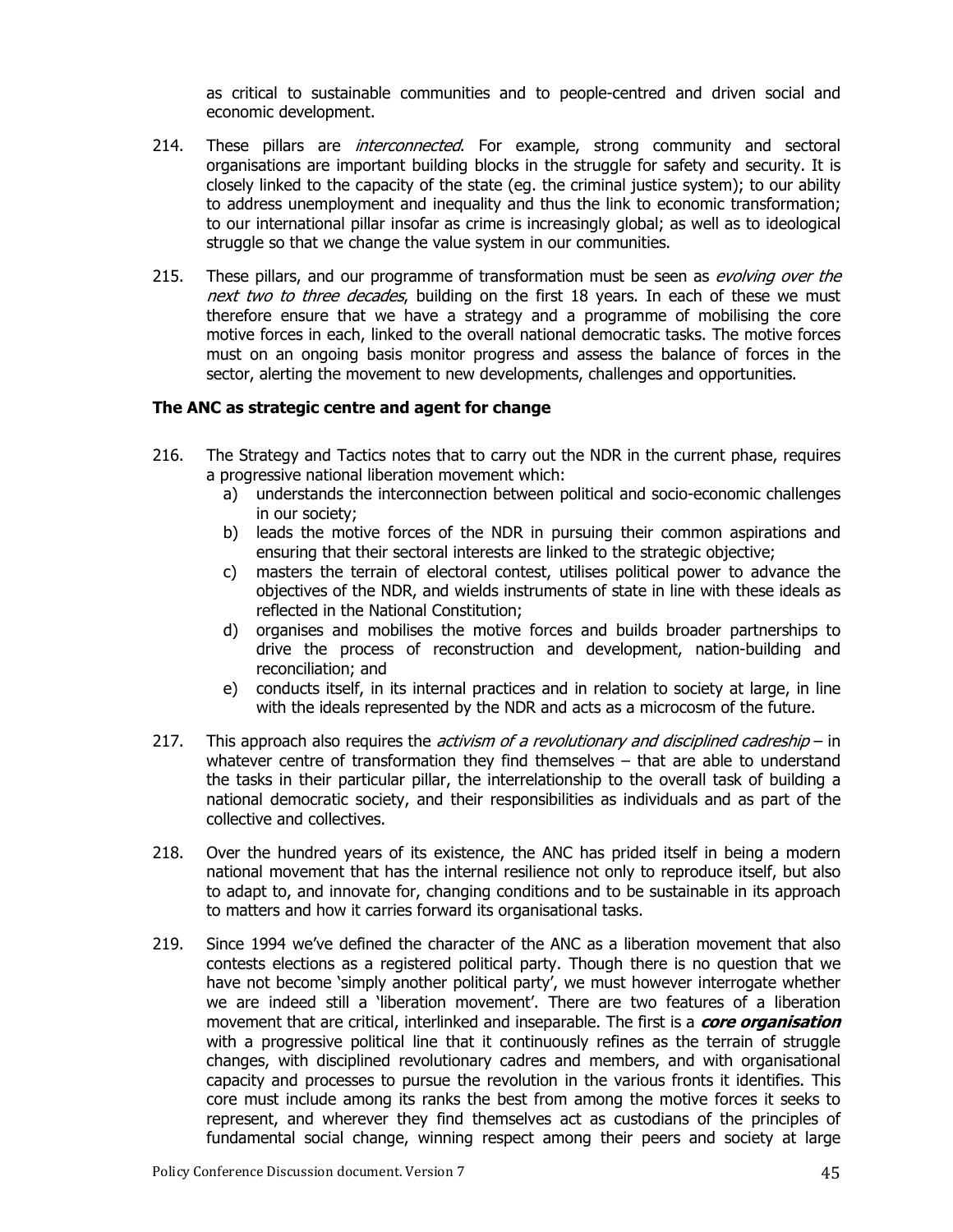through their exemplary conduct. The second feature is **the activism of this core organisation among the motive forces and in society in general**. This core must mobilise, organise and educate the motive forces and have a presence in all of their sectoral formations. It must conscientise them as to how their sectoral issues and concerns are linked to the broader tasks of transformation. It must build the broadest possible unity of these progressive forces in pursuit of the national goal. It must be able to accommodate new forms of organisations among the motive forces. This core must also engage with those who do not agree with its objectives, seeking to isolate the most reactionary elements. It is clear that on both fronts, its organisational core and its activism among the motive forces, the ANC faces a challenge, in part because of the challenges of incumbency and the subjective weaknesses that we tend to address in a piecemeal manner. The Mangaung Conference must therefore take bold and comprehensive decisions around the renewal of the movement over the next two decades.

- 220. The January  $8<sup>th</sup>$  Statement identified some of these challenges, noting that 'during its second century of existence, the ANC will undoubtedly require new organisational capacities and strategic capabilities to give political, moral and intellectual leadership and serve our nation in the six pillars of the current phase: the state, the economy, social transformation, the international arena, the ideological terrain, and community and social activism.
- 221. Our discussion document on Organisational Renewal must therefore take forward the structure, approach and design of the ANC that will be suitable towards the task of this new phase. It will also have to address the reality that we are facing a crisis of credibility, that though our people acknowledge our success in bringing about democracy, doubts are beginning to creep in whether we indeed have the capabilities to also lead and implement the programme of social and economic transformation into the next few decades.

#### **The next hundred years**

- 222. These two issues our vision for the future and our capability as a movement to implement this vision – will determine whether we will have what future generations will regard as a watershed conference. They must be able to say that after the ANC gathered in December 2012 in Mangaung, we saw the start of a process that during the second ANC century led to:
	- The resolution of the national question, the eradication of the legacy of colonialism and apartheid, and the liberation of the country from national and all other forms of discrimination.
	- The democratic consolidation and the creation of a country with an active citizenry, with legitimate and effective public institutions, that represents the best of human values, and that has served and brought to fruition the renaissance of Africa;
	- The transformation of gender relations, with men and women making a contribution to society as equals.
	- The revolutionary transformation of South African society, with social justice, having eliminated poverty and inequality, and a thriving and inclusive economy.
	- A movement that survived intact and continually revitalised as a revolutionary people's movement and an agent for progressive change.
- 223. We said at the start that we aspire towards a watershed Mangaung Conference. The challenge before the current generation of ANC leaders and activists and members are therefore as momentous as those that faced the founding fathers in 1912. We dare not fail!